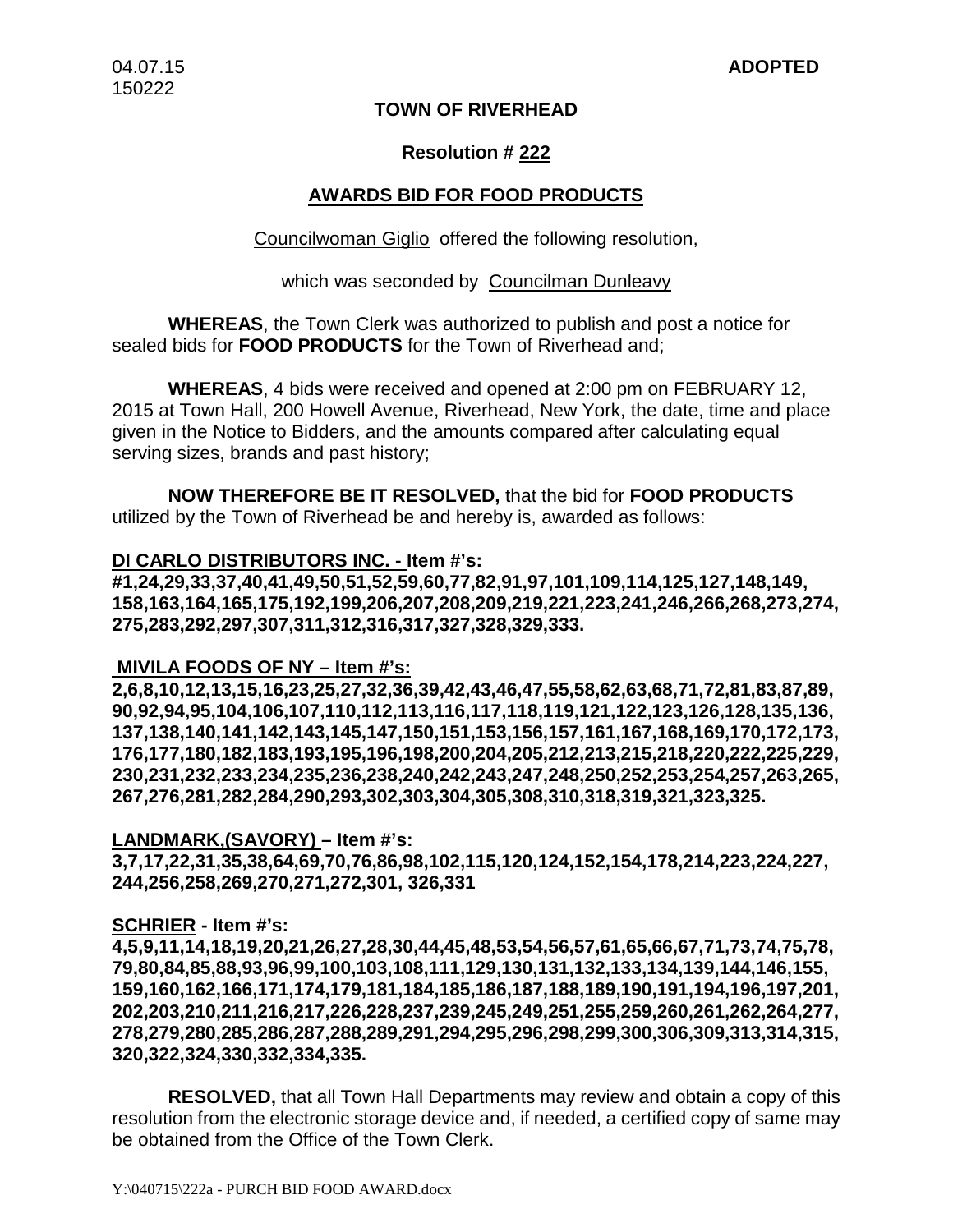# **THE VOTE**

Giglio  $\boxtimes$ Yes  $\Box$ No Gabrielsen  $\boxtimes$ Yes  $\Box$ No Wooten  $\boxtimes$ Yes  $\Box$ No Dunleavy  $\boxtimes$ Yes  $\Box$ No Walter ABSENT

The Resolution Was  $\boxtimes$  Thereupon Duly Declared Adopted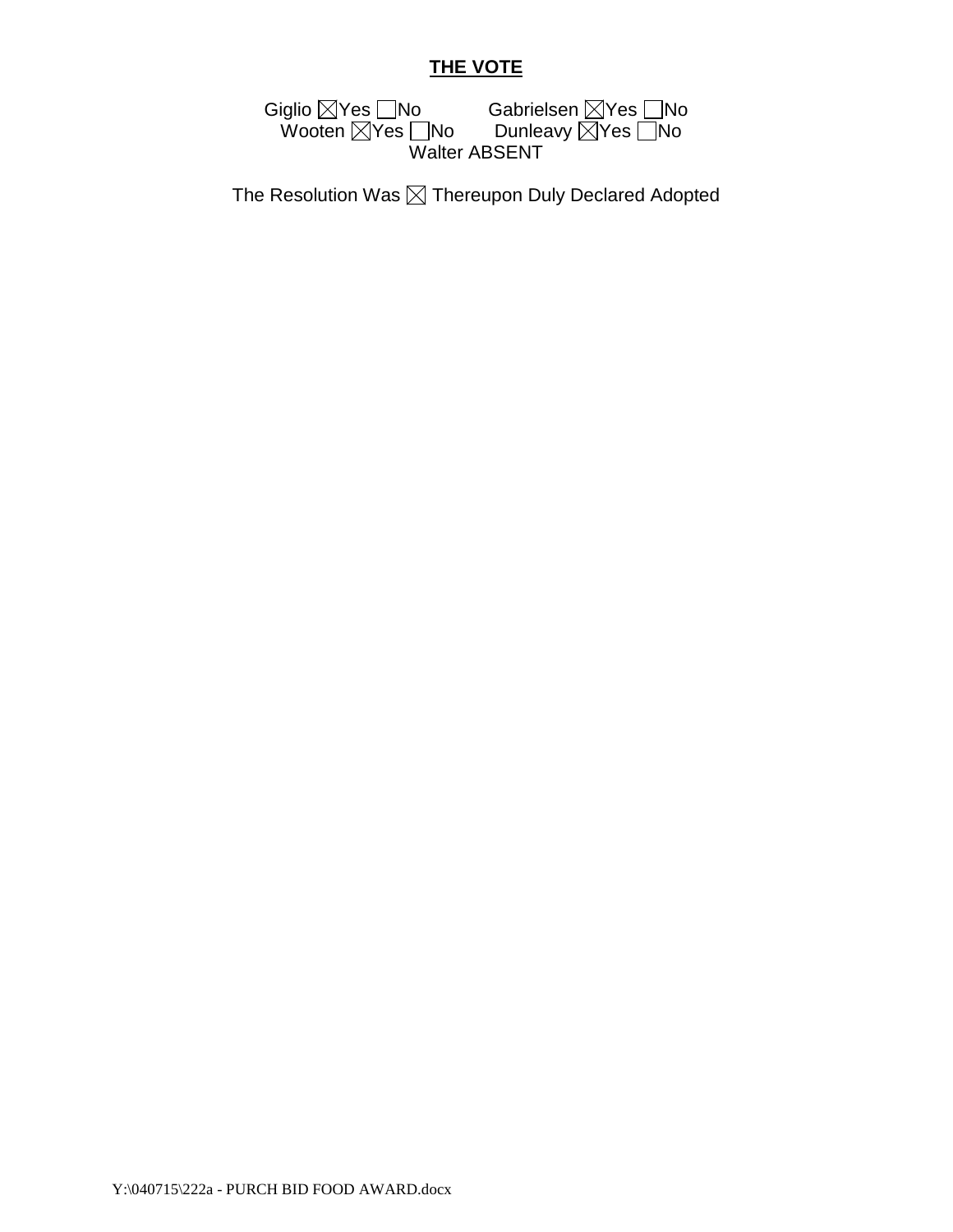|                |                                                                                             |                 | <b>SCHRIER</b> |                       | <b>LANDMARK</b> |                | <b>MIVILA</b>      |              | <b>DICARLO</b> |              |
|----------------|---------------------------------------------------------------------------------------------|-----------------|----------------|-----------------------|-----------------|----------------|--------------------|--------------|----------------|--------------|
|                | <b>DESCRIPTION</b>                                                                          | <b>PRODUCT#</b> | <b>UNIT</b>    | <b>PRICE</b>          | <b>UNIT</b>     | <b>PRICE</b>   | <b>UNIT</b>        | <b>PRICE</b> | <b>UNIT</b>    | <b>PRICE</b> |
|                | ALFREDO SAUCE                                                                               | 92170           | 4/3#           | 41.90                 | 2/32 OZ.        |                | <b>N/B</b> 8/4 OZ  | 36.85        | 2/32 OZ.       | 20.75        |
| 2              | APPLE CIDER                                                                                 | 27012           | $8/64$ oz      | 15.90                 | 4/GAL/CS        |                | 24.85 $6/5$ GAL    |              | 25.85 4/GAL/CS | 25.00        |
| 3              | APPLES, FRESH(MAC)                                                                          | 63014           | 120 ct.        | 28.00                 | 120 ct.         |                | 25.65 120-140      | 43.85        | 120 ct.        | N/B          |
|                | APPLES, SLICED, CANNED                                                                      | 21058           | 6/10           | 25.90                 | 6/10            | $27.55$ 6/10   |                    | 28.95        | 6/10           | 44.49        |
| 5              | <b>APRICOT HALVES</b>                                                                       | 11026           | 6/10           | 31.50                 | 6/10            | $36.45$ 6/10   |                    | 37.95        | 6/10           | 39.77        |
| 6              | ASPARAGUS SPEARS, FROZEN                                                                    | 98004           | $6/2.5 \# cs$  | 27.40                 | $6/2.5 \# cs$   |                | $51.00$ 6/2.5#     | 26.85        | $6/2.5 \# cs$  | 45.45        |
| $\overline{7}$ | IASST. HORS DOUVRES                                                                         | nb              |                | n/b                   | 100PK           | 32.60 100      |                    | 42.00        | 100PK          | 42.33        |
| 8              | <b>BBQ SAUCE, CANNONBALL ONLY</b>                                                           | 7882            | 4/1GAL         | 49.95                 | 4/1GAL          |                | 31.25 4/1 GAL      | 23.75        | 4/1GAL         | 44.00        |
| 9              | <b>BAY LEAF</b>                                                                             | 51064           | 16 oz.         | 3.80                  | 16 oz.          | 11.70 16 OZ    |                    | 4.35         | 16 oz.         | 28.45        |
| 10             | <b>BASIL</b>                                                                                | 51060           | 16 oz.         | 3.80                  | 20 OZ           |                | $9.60$ 24 OZ       | 4.50         | 20 OZ          | 34.09        |
| 11             | <b>IBEANS. FRENCH CUT. FROZEN</b>                                                           | 98082           | 12/2#          | 19.68                 | 12/2#           |                | 23.85 12/2.5#      | 24.90        | 12/2#          | 25.34        |
| 12             | BEANS, GARBANZO                                                                             | 58240           | 6/10           | 20.69                 | 6/10            | $26.85$ 6/10   |                    | 18.90        | 6/10           | 22.61        |
| 13             | BEANS, ITALIAN, FROZEN (12-1/2 LB. PKG.)                                                    | 98078           | 12/case/2#     | 19.68                 | 12/case/2#      | 21.75 12/2#    |                    | 19.20        | 12/case/2#     | 21.02        |
| 14             | BEANS, LIMA, FROZEN (2.5 OZ/PKG.)                                                           | 98050           | 12/2           | 31.80                 | 12/case/2.5 #   |                | 39.55 12/2.5#      | 33.60        | 12/case/2.5 #  | 43.18        |
| 15             | BEANS, STRING, REG. CUT, FROZ.                                                              | 98074           | 12/2#          | 15.60                 | 12/2#           |                | 18.60 12/2.5#      | 19.50        | 12/2#          | 19.34        |
| 16             | BEANS, THREE BEAN SALAD                                                                     | 57430           | 6/10           | 29.20                 | 6/10#           | $32.80$ 6/10   |                    | 26.60        | 6/10#          | 33.47        |
| 17             | BEANS, WAXED, FROZEN                                                                        | 98126           | 12/2#          | 19.92                 | 12/2#           |                | 16.60 12/2.5%      | 23.70        | 12/2#          | 26.14        |
| 18             | BEANS, WAXED                                                                                | 57410           | 6/10           | 19.50                 | 6/10            | $25.60$ 6/10   |                    | 19.85        | 6/10           | N/B          |
| 19             | BEETS, SLICED                                                                               | 57610           | 6/10           | 17.90                 | 6/10            | $22.80$ 6/10   |                    | 19.85        | 6/10           | 24.09        |
| 20             | <b>BISCUITS, OVEN READY</b>                                                                 | 92802           | 120/2 oz.      | 16.50                 | 120 ct.         |                | 29.80 120/1 OZ     | 17.95        | 120 ct.        | 32.83        |
| 21             | <b>BOW TIE NOODLES</b>                                                                      | 34040           | 20#            | 20.20                 | 12/1#           | $19.75$ 20/1#  |                    | 19.95        | 12/1#          | 17.61        |
| 22             | BREAD, WHOLE WHEAT, LOAVES                                                                  | 93408           | 10/24 oz.      | 29.95                 | 10/24OZ         |                | 15.80 1.5# EA.     | 2.89         | 10/24OZ        | 24.68        |
| 23             | <b>IBREADCRUMBS</b>                                                                         | 5728            | 4/5#           | 20.50                 | 6/5#            | 23.15 6/5#     |                    | 16.20        | 6/5#           | 25.00        |
| 24             | <b>BREADSTICKS, FRENCH</b>                                                                  | 92732           | 180 ct.        | 34.90                 | 180 ct.         |                | $N/B$   180/1.5 OZ | 39.85        | 180 ct.        | 32.39        |
| 25             | <b>BROCCOLI SPEARS, FROZEN</b>                                                              | 98026           | 12/2           | 17.76                 | 12/2#           | $18.95$ 12/2#  |                    | 17.28        | 12/2#          | 19.89        |
| 26             | <b>IBROCCOLI, CHOPPED, FROZEN 2.5 LB. PKGS</b><br>T:\U4U715\ZZZ0 - PURCH BID FOOD AWARD ATT | 98020           | 12/2.5         | 19.50<br>Page 1 of 26 | 12/2.5          | $23.00$  12/3# |                    | 24.48        | 12/2.5         | 23.57        |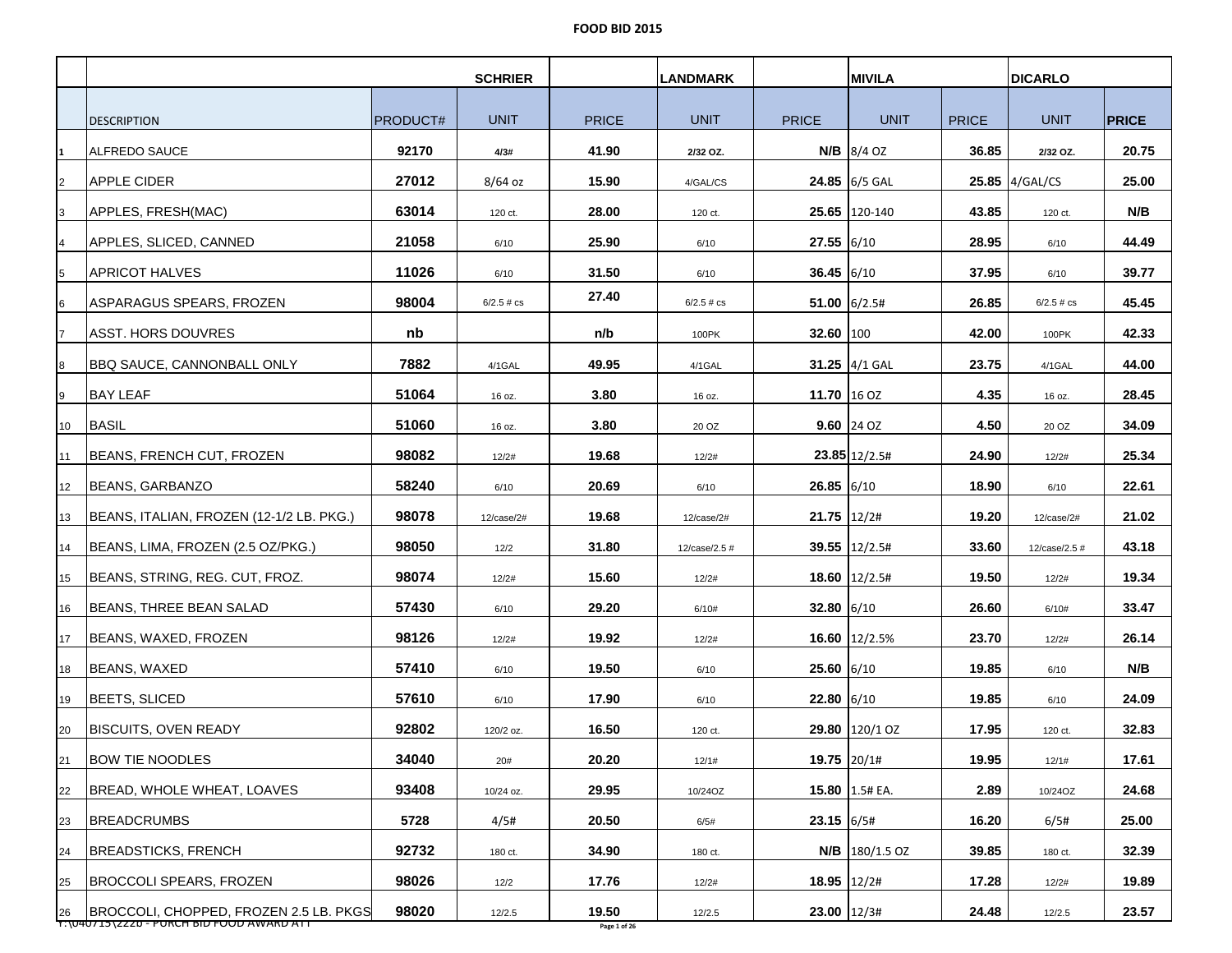|    | <b>DESCRIPTION</b>                                                      | <b>PRODUCT#</b> | <b>UNIT</b> | <b>PRICE</b>          | <b>UNIT</b> | <b>PRICE</b> | <b>UNIT</b>       | <b>PRICE</b> | <b>UNIT</b> | <b>PRICE</b> |
|----|-------------------------------------------------------------------------|-----------------|-------------|-----------------------|-------------|--------------|-------------------|--------------|-------------|--------------|
| 27 | <b>BROCOLLI FLORETS</b>                                                 | 98016           | 12/2#       | 16.56                 | 12/2#       |              | $20.60$ 12/2#     | 16.56        | 12/2#       | 16.68        |
| 28 | <b>BRUSSELS SPROUTS, FROZEN</b>                                         | 98030           | 12/2#       | 14.40                 | 12/2#       |              | 19.70 12/2.5#     | 21.00        | 12/2#       | 20.45        |
| 29 | <b>BUTTER PATTIES (individual)</b>                                      | 88184           | 17#         | 47.95                 | 47ct        | $N/B$ 17#    |                   | 66.13        | 47ct        | 43.62        |
| 30 | CABBAGE, RED                                                            | 57690           | 6/10        | 31.90                 | 6/10        | $35.45$ 6/10 |                   | 34.50        | 6/10        | N/B          |
| 31 | CABBAGE, SHREDDED (cole slaw mix)                                       | nb              | 4/5#        | n/b                   | 4/5#        | 24.80 4/5#   |                   | 34.00        | 4/5#        | N/B          |
| 32 | CAKE, BROWNIE, SHEET, FROZEN                                            | 81084           | 2 trays     | 35.90                 | 4/80 oz.    |              | 74.17 4/80 OZ     | 69.85        | 4/80 oz.    | 55.57        |
| 33 | CAKE, CARROT, SHEET, FROZEN                                             | 91924           | 4/96 oz     | 74.90                 | 4/96 oz     |              | 76.85 4/96 OZ     | 74.90        | 4/96 oz     | 56.82        |
| 34 | CAKE, CHEESE                                                            |                 | $1 - 10"$   | 15.50                 | 2/14        |              | 44.75 2/14 SLICE  | 36.90        | 2/14        | 28.65        |
| 35 | CAKE, CRUMB, SHEET, FROZEN                                              | nb              |             | n/b                   | 1 CT        | 18.25 96 CT  |                   | 37.75        | 1 CT        | 38.51        |
| 36 | CAKE, POUND                                                             | 91910           | 12/16 oz.   | 53.50                 | 1 CT        |              | 12.45 $12/16$ OZ  | 49.75        | 1 CT        | 52.23        |
| 37 | CAKE, POUND INDIVIDUAL                                                  | 91932           | 24 ct       | 12.50                 | 24 ct       | 13.97 24 CT  |                   | 12.95        | 24 ct       | 12.17        |
| 38 | CAKE, RASPBERRY, SHEET, FROZEN                                          | nb              |             | n/b                   | 1 sheet     | 18.55        |                   | N/B          | 1 sheet     | N/B          |
| 39 | <b>CANNOLI CREAM BAGS W/CHIPS</b>                                       | 80608           | 6#          | 24.90                 | 4/2#        |              | $N/B$ 12/1.5#     | 58.00        | 4/2#        | 30.59        |
| 40 | CANNOLI SHELLS, SMALL                                                   | 80636           | 120 ct.     | 30.90                 | 10/12 ct    |              | $N/B$ 48 CT       | 20.90        | 10/12 ct    | 25.50        |
| 41 | CARROTS, BELGIAN                                                        | nb              |             | n/b                   | 6/10        | $28.45$ 6/10 |                   | 32.95        | 6/10        | 24.43        |
| 42 | CARROTS, DICED, FROZEN (2.5 LB. PKG.)                                   | 99160           | $12$ /cs/2# | 11.76                 | 12/cs/2#    |              | $13.89$   12/2.5# | 15.00        | 12/cs/2#    | 16.07        |
| 43 | CAULIFLOWER, FROZEN, (2 LB. PKGS.)                                      | 98050           | 12/2        | 17.76                 | 12/2#       |              | 19.88 12/2#       | 16.56        | 12/2#       | 19.09        |
| 44 | CEREAL, CORN FLAKES (individual)                                        | 12680           | 84 ct.      | 18.29                 | 96 CT.      | 26.41 96 CT  |                   | 23.90        | 96 CT.      | 24.45        |
| 45 | CEREAL, CREAM OF WHEAT                                                  | 13604           | 12/28       | 20.50                 | 12/28OZ     |              | 25.49 12/28 OZ    | 39.85        | 12/28OZ     | 23.52        |
| 46 | CEREAL, RAISIN BRAN (individual kellogs bowl)                           | 12130           | 96 ct       | 34.50                 | 96 ct       | 26.41 96 CT  |                   | 23.90        | 96 ct       | 30.10        |
| 47 | CEREAL, SPECIAL K                                                       | 12056           | 70 ct       | 34.50                 | 70 ct       | 38.55 70 CT  |                   | 33.85        | 70 ct       | 36.23        |
| 48 | CEREAL, TOASTED OATS (individual)                                       | 12686           | 84 ct.      | 18.29                 | 96 ct       | 26.41 96 CT  |                   | 35.95        | 96 ct       | 23.77        |
| 49 | CHEESE, AMERICAN LOAF (5 LB.)                                           | 88118           | 4/5#        | 37.90                 | 6/5#        | 76.70 4/5#   |                   | 41.80        | 6/5#        | 40.81        |
| 50 | CHEESE, CHEDDAR, SHREDDED                                               | 88240           | 4/5#        | 48.00                 | 4/5#        | 71.80 4/5\$  |                   | 63.80        | 4/5#        | 43.72        |
| 51 | CHEESE, COTTAGE                                                         | 88490           | 4/5#        | 30.90                 | 6/5#        | 49.70 5#     |                   | 7.95         | 6/5#        | 37.50        |
| 52 | CHEESE, MOZZARELLA. SHREDDED                                            | 88242           | 4/5#        | 48.00                 | 4/5#        | 48.85 4/5#   |                   | 63.80        | 4/5#        | 44.77        |
| 53 | CHEESE, PARMESAN, IMPORTED<br>T:\U4U715\ZZZD - PURCH BID FOOD AWARD ATT | 88254           | 4/5#        | 44.00<br>Page 2 of 26 | 4/5#        | 88.35 4/5#   |                   | 69.80        | 4/5#        | 64.65        |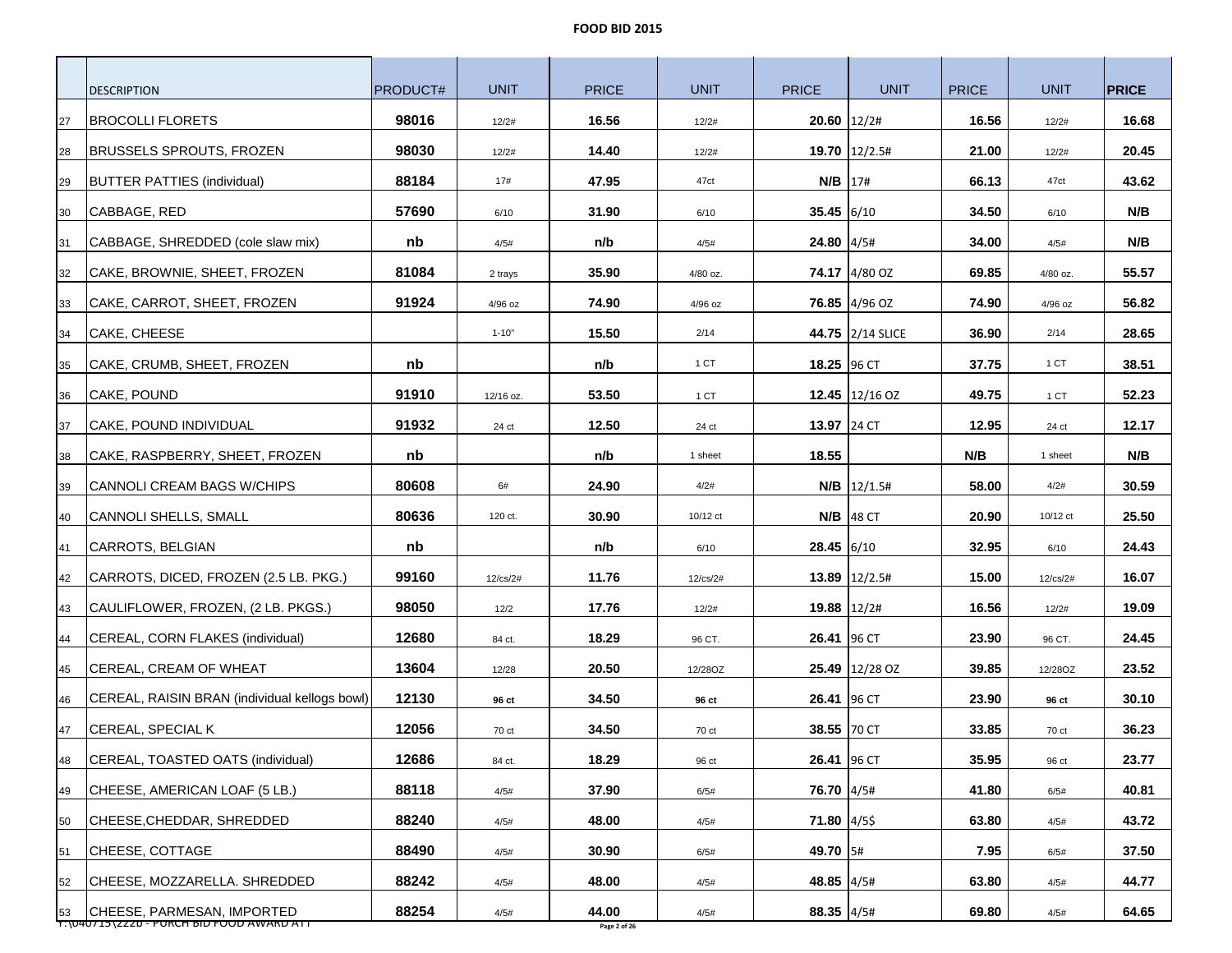|    | <b>DESCRIPTION</b>                     | PRODUCT# | <b>UNIT</b> | <b>PRICE</b> | <b>UNIT</b>  | <b>PRICE</b>       | <b>UNIT</b>      | <b>PRICE</b> | <b>UNIT</b> | <b>PRICE</b> |
|----|----------------------------------------|----------|-------------|--------------|--------------|--------------------|------------------|--------------|-------------|--------------|
| 54 | CHEESE, PARMESAN, PC                   | 88256    | 200 ct      | 13.90        | 200 ct       |                    | 25.80 200 CT     | 15.85        | 200 ct      | N/B          |
| 55 | CHEESE, SWISS (4" x 4")                | 88108    | per lb.     | 3.49         | 8#           | 3.74 PER APP 7# EA |                  | 3.39#        | 8#          | 3.92         |
| 56 | CHERRIES, NO PITS, NO STEMS            | 21211    | GAL.        | 12.50        | GAL.         | 13.67 GAL          |                  | 13.25        | GAL.        | 53.81        |
| 57 | <b>CHERRY PIE FILLING</b>              | 1670     | 6#10        | 58.90        | 6#10         | 69.80 6/10         |                  | 59.85        | 6#10        | 85.60        |
| 58 | <b>CHICKEN BROTH</b>                   | 15702    | 12/48       | 24.50        | 12/46OZ      |                    | 27.60 12/46 OZ   | 19.70        | 12/46OZ     | 25.00        |
| 59 | CHICKEN CUTLET #0944                   | 96322    | 40/4 oz.    | 38.74        | 40/4oz case  |                    | 37.55 $ 40/4$ OZ | 43.85        | 40/4oz case | 35.11        |
| 60 | CHICKEN CUTLETS, ITALIAN               | nb       |             | n/b          | 34/4.7       | 43.45              |                  | N/B          | 34/4.7      | 40.31        |
| 61 | <b>CHICKEN, DICED</b>                  | 96216    | 10#         | 24.90        | 10#          | 39.88 10#          |                  | 35.90        | 10#         | 38.83        |
| 62 | CHICKEN, GRILLED                       | 96154    | 53/3 oz     | 46.80        | 2/5#         |                    | 45.35 60/3 OZ    | 26.89        | 2/5#        | 47.34        |
| 63 | <b>CHICKEN NUGGETS</b>                 | 92158    | 10#         | 22.90        | 4/5#         | 40.60 20#          |                  | 33.60        | 4/5#        | 19.20        |
| 64 | CHICKEN TENDERS, BRANDYWINE            | 96304    | 10#         | 30.90        | 2/5#         | 26.45 10#          |                  | 31.95        | 2/5#        | N/B          |
| 65 | CHICKEN, WHOLE, FRESH CUT 1/4'S, FRESH | 96204    | 14/3#       | 1.39#        |              |                    | $N/B$ 70#/CS APP | 1.98#        | 60/8.27 OZ  | 60.98        |
| 66 | <b>CHILI</b>                           | 35072    | 6/10        | 49.50        | 12/5         | 69.70 6/10         |                  | 64.75        | 12/52 OZ    | 69.32        |
| 67 | <b>CHOCOLATE TOPPING</b>               | 29018    | 4/1gal      | 29.98        | $4/1$ gal    | 33.80 GAL          |                  | 11.85        | $4/1$ gal   | 39.20        |
| 68 | <b>CINNAMON</b>                        | 51136    | 16 oz.      | 3.20         | 16 oz.       |                    | 5.87 16 OZ       | 2.75         | 12/16 OZ    | 40.91        |
| 69 | POLLACK, POTATO CRUST                  | 93142    | 46/3.6 oz.  | 39.90        | 10#(HADDOCK) |                    | 28.87 40/4 OZ    | 29.00        | 44/3.6 OZ   | 36.56        |
| 70 | COFFEE, SANKA, (IND)(5 PKGS./100)      | 28184    | 5/100       | 53.50        | 1000 CT      |                    | 89.90 5/100 CT   | 51.90        |             | 63.43        |
| 71 | COLLARD GREENS, FROZEN (3 LB. PKGS.)   | 98154    | 12/3#       | 23.04        | 12/3#        | 35.89 12/3#        |                  | 23.04        | 12/3#       | 31.25        |
| 72 | COOKIES, CHOCOLATE CHIP                | nb       |             | n/b          | 100/2PK      |                    | 26.70 10# BULK   | 21.90        | 100/2PK     | 23.30        |
| 73 | COOKIES, LORNE DOONES                  | 9920     | 120/4OZ     | 36.50        | 120/4OZ      |                    | 40.45 120/4 CT   | 36.90        | 120/4OZ     | 37.50        |
| 74 | COOKIES, OATMEAL                       | 10242    | 10#         | 18.50        | 100/2CT      | 23.20 10#          |                  | 19.85        | 100/2CT     | 19.52        |
| 75 | COOKIES, SUGAR 10# BULK                | 10244    | 10#         | 18.50        | 10#          | 21.67 10#          |                  | 19.75        | 10#         | 22.70        |
| 76 | <b>COOKIES, SUGAR FREE VARIETY</b>     | nb       |             | n/b          | 5#           | 29.84              |                  | N/B          | 5#          | N/B          |
| 77 | COOKIE, OREO, 4-PACK                   | 9936     | 120 ct.     | 41.90        | 120/4PK      |                    | 44.97 120/4 PK   | 37.90        | 120 ct.     | 33.02        |
| 78 | CORN, COBETTES 96 PK.                  | 98064    | 96 ct.      | 12.69        | 96 ct.       | 14.97 96 CT        |                  | 12.95        | 96 ct.      | 21.31        |
| 79 | <b>CORN, WHOLE KERNEL</b>              | 57902    | 6/10        | 20.50        | 6/10         | 25.70 6/10         |                  | 20.85        | 6/10        | 23.89        |
| 80 | <b>CORN STARCH</b>                     | 1094     | 24/1#       | 17.95        | 24/1#        |                    | $21.55$ 24/1#    | 18.60        | 24/1#       | 19.89        |

Y:\040715\222b - PURCH BID FOOD AWARD ATT **Page 3 of 26**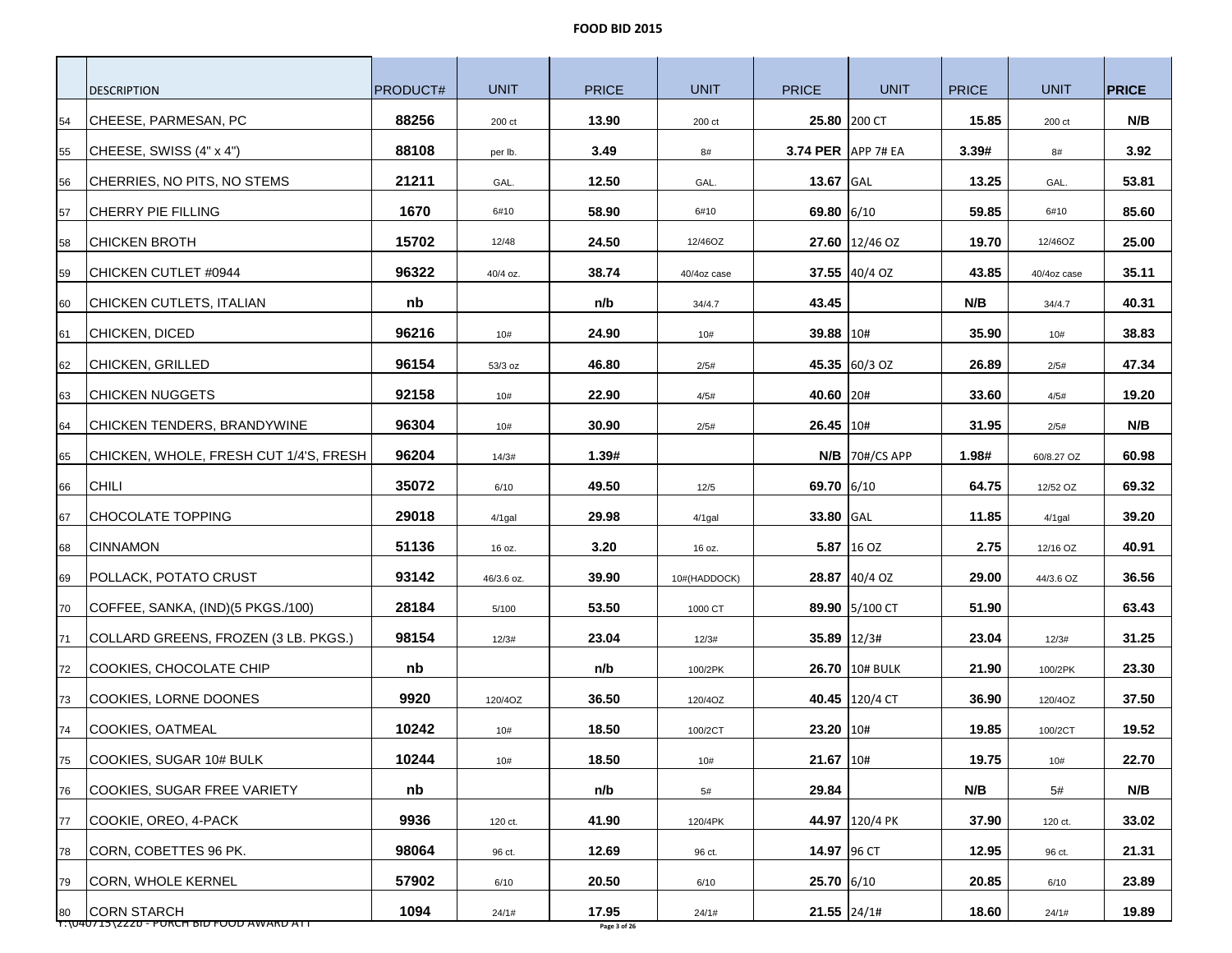|     | <b>DESCRIPTION</b>                                                                  | PRODUCT# | <b>UNIT</b> | <b>PRICE</b>        | <b>UNIT</b>    | <b>PRICE</b> | <b>UNIT</b>                               | <b>PRICE</b> | <b>UNIT</b>    | <b>PRICE</b> |
|-----|-------------------------------------------------------------------------------------|----------|-------------|---------------------|----------------|--------------|-------------------------------------------|--------------|----------------|--------------|
| 81  | CRAB CAKES-MRS. FRIDAYS                                                             | 93104    | 10#         | 49.90               | 53/3OZ         |              | 39.88 53/3 OZ                             | 34.90        | 53/3OZ         | 51.24        |
| 82  | CRACKERS, OYSTERETTE TYPE                                                           | 9888     | 150 ct.     | 16.50               | 150/5OZ        |              | 14.70 150 CT                              | 13.90        | 150/5OZ        | 13.52        |
| 83  | CRACKERS, PREMIUM UNSALTED                                                          | nb       |             | n/b                 | 300/2 ct.      |              | 16.20 300/2 CT                            | 14.25        | 300/2 ct.      | 15.34        |
|     | CRANBERRY SAUCE, OCEAN SPRAY (JELLIEI                                               | 21320    |             | 34.50               |                | 44.29 6/10   |                                           | 38.25        |                | 38.64        |
| 84  | CREAM CHEESE, PC                                                                    | 88144    | 6/10        | 15.50               | 6/10           |              | 26.35 100/1 OZ                            | 16.90        | 6/10           | 19.08        |
| 85  | <b>CREAM CHEESE, WHIPPED</b>                                                        |          | 100/1oz     |                     | 100 CT<br>4/5# | 38.66        |                                           | N/B          | 100 CT<br>4/5# |              |
| 86  |                                                                                     | nb       |             | n/b                 |                |              |                                           |              |                | N/B          |
| 87  | CREAM PUFFS, AMBRETTA, MINI VANILLA                                                 | nb       |             | n/b                 |                |              | $N/B$   12/7.98 OZ                        | 38.90        |                | 43.30        |
| 88  | <b>CROISSANTS</b>                                                                   | 92762    | 144/2.2 oz. | 41.50               | 128/1OZ        |              | 59.77 48/2 OZ                             | 24.60        | 128/1OZ        | 37.50        |
| 89  | <b>CROUTONS</b>                                                                     | 10432    | 10#         | 17.90               | 4/2.5#         |              | <b>24.55</b> $\vert 4/2.25 \vert 4 \vert$ | 15.99        | 4/2.5#         | 21.02        |
| 90  | DANISH, ASSTD. FROZEN, WRAPPED                                                      | 92944    | 24 ct.      | 19.78               | 24CT           | 20.97 24 CT  |                                           | 19.60        | 24CT           | 22.18        |
| 91  | DRESSING, COLESLAW (GAL. JARS)                                                      | nb       |             | n/b                 | 4/1GAL         |              | 49.67 4/1 GAL                             | 51.60        | 4/LG           | 48.86        |
| 92  | DRESSING, FRENCH, PC                                                                | 33386    | 60/1.5 oz   | 15.50               | 60/1.5 oz      |              | 15.30 $ 60/1.5$ OZ                        | 13.40        | 60/1.5 oz      | 14.25        |
| 93  | DRESSING, ITALIAN (4 GAL. JARS)                                                     | 33030    | 4/1         | 18.80               | 4/1GAL         |              | 45.60 4/1 GAL                             | 18.95        | 4/1GAL         | 41.06        |
| 94  | DRESSING, ITALIAN, CREAMY, PC                                                       | 33490    | 60/1.5      | 13.90               | 60/1.5 OZ      |              | 15.20 $ 60/1.5$ OZ                        | 12.60        | 60/1.5 OZ      | 13.56        |
| 95  | DRESSING, RANCH, F/F, PC                                                            | 33456    | 60/1.5      | 14.50               | 60/1.5 OZ      |              | 16.45 $ 60/1.5$ OZ                        | 14.25        | 60/1.5 OZ      | 14.49        |
| 96  | <b>DRESSING, THOUSAND ISLAND</b>                                                    | 33020    | $4/1$ gal   | 30.80               | $4/1$ gal      |              | 46.70 4/1 GAL                             | 37.85        | $4/1$ gal      | 38.64        |
| 97  | ECLAIRS, MINI CHOC ICED FROZEN                                                      | nb       |             | n/b                 |                |              | $N/B$  48/2 OZ                            | 38.85        |                | 7.57         |
| 98  | <b>EGGPLANT ROLETTE</b>                                                             | nb       |             | n/b                 | 60/3.5 OZ      |              | 29.80 34/3.5 OZ                           | 32.85        | 9/4 CT         | 27.62        |
| 99  | EGG PRODUCT, FROZEN (5 LB. CONTAINERS                                               | 88304    | 6/5#        | 38.90               | 6/5#           | 45.60 6/5#   |                                           | 48.90        | 12/2#          | 39.55        |
| 100 | <b>FILLING, BLUEBERRY</b>                                                           | 1648     | 6/10        | 54.90               | 6/10           | 65.80 6/10   |                                           | 71.85        | 6/10           | 78.41        |
| 101 | <b>FISH BREWERS CHOICE</b>                                                          | nb       |             | n/b                 | 40/4oz case    | 64.88        |                                           | N/B          | 40/4 OZ CS     | 59.09        |
|     | 102 FISH, HEALTHY CHOICE                                                            | nb       |             | n/b                 | 40/4 OZ        | 49.97        |                                           | N/B          |                | N/B          |
|     | 103   FISH CAKES                                                                    | 93106    | 10#         | 15.90               | 80/2 OZ        |              | 23.75 10#-53/30Z                          | 21.85        | 10#            | 20.45        |
| 104 | <b>IFISH IN A MINUTE-BATTER DIPPED POLLACK</b>                                      | nb       |             | n/b                 | 53/3 oz        | 37.94 10#    |                                           | 29.90        | 2 OZ           | 39.77        |
| 105 | <b>FISH, OCEAN PERCH BATTERED</b>                                                   | nb       |             | n/b                 |                | N/B          |                                           | N/B          |                | N/B          |
| 106 | <b>FISH, POTATO CRUSTED POLLACK</b>                                                 | nb       |             | n/b                 | 10# COD        |              | 65.87 40/4 OZ                             | 29.00        | 44/3.6 OZ      | 36.56        |
|     | 107   FISH SOLE SCALLOP & CRAB STUFFED<br>T:\U4U715\ZZZD - PURCH BID FOOD AWARD ATT | nb       |             | n/b<br>Page 4 of 26 | 32/5 oz        |              | 64.80 32/50Z                              | 58.90        | $32/5$ oz      | 59.09        |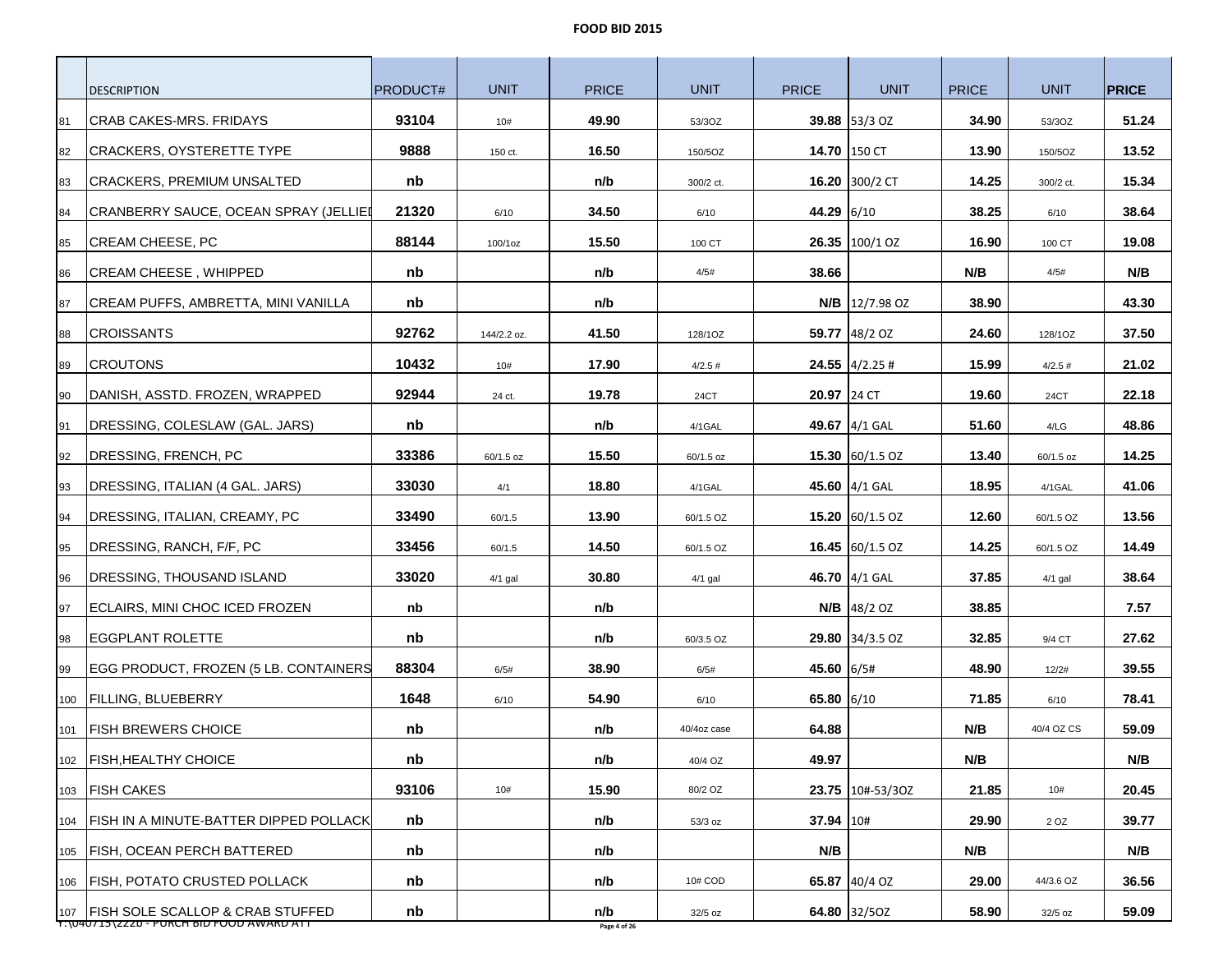| <b>DESCRIPTION</b>                             | PRODUCT#           | <b>UNIT</b> | <b>PRICE</b> | <b>UNIT</b> | <b>PRICE</b>  | <b>UNIT</b>                    | <b>PRICE</b> | <b>UNIT</b>  | <b>PRICE</b> |
|------------------------------------------------|--------------------|-------------|--------------|-------------|---------------|--------------------------------|--------------|--------------|--------------|
| 108   FISH, TUNA, LARGE CAN (66-1/2 OZ.) WHITE | 18570              | 6/66.5 oz   | 71.90        | $6/66.5$ oz |               | 84.50 6/66.5 OZ.               | 41.50        | 6/66.5 oz    | 73.86        |
| 109 FLOUR                                      | 1918               | 25#         | 8.50         | 2/25#       |               | 22.70 2/25#                    | 17.80        | 2/25#        | 16.52        |
| 110   FRENCH FRIES, OVEN READY                 | 94504              | 6/5#        | 24.90        | 6/5#        | $23.60$ 6/5#  |                                | 17.65        | 6/5#         | 28.81        |
| 111   FRENCH TOAST AUNT JEMIMA                 | 92562 echo<br>lake | 175 ct.     | 18.50        | 144 ct      |               | <b>34.97</b> 72/2.38 OZ        | 26.85        | 144 ct       | 26.14        |
| 112 FRENCH TOAST STICKS                        | 92566              | 6/10        | 21.29        | 180 ct.     | 24.65 10#     |                                | 16.20        | 180 ct.      | 17.61        |
| 113 <b>FRUIT COCKTAIL</b>                      | 23170              | 6/10        | 32.50        | 6/10        | 34.68 6/10    |                                | 30.95        | 6/10         | 36.36        |
| 114   FRUIT BOWL, ASST.                        | nb                 |             | n/b          |             |               | $N/B$ 36/4 OZ                  | 21.45        | 36/4 OZ      | 20.38        |
| 115   FRUIT SALAD MEDLEY                       | 61438              | 8#          | 17.44        | 2 GAL       | 29.87 1 GAL   |                                | 23.85        | 2 GAL        | N/B          |
| 116   FRUIT SALAD, TROPICAL                    | 21440              | 6/10        | 29.90        | 6/10        | 37.66 6/10    |                                | 28.20        | 6/10         | 30.68        |
| 117 GARLIC POWDER                              | 51250              | 16 oz.      | 3.20         | 19 OZ       |               | 7.77 16 OZ                     | 2.40         | 12/16        | 43.81        |
| 118 GRAHAM CRACKERS                            | 9990               | 200/2 ct.   | 21.90        | 200/2 ct.   |               | 20.60 200/2 CT                 | 17.90        | 200/2 ct.    | 23.86        |
| 119 GRAHAM CRACKER CRUMBS                      | 9988               | 10#         | 24.40        | 10#         | 27.20 10#     |                                | 19.60        | 10#          | 21.03        |
| 120 GRAVY MASTER 12 QT/CS                      | 17214              | $12/q$ ts.  | 126.00       | 12 QT       |               | 83.45 12 QT/CS                 | 109.00       | 12 QT        | 114.00       |
| 121   GRAVY, BEEF, CAMPBELL'S                  | 2552               | 12/51       | 31.50        | 12/#8       | 31.45 12/#5   |                                | 28.90        | 12/#8        | 38.32        |
| 122   GRAVY, CHICKEN, CAMPBELL'S               | 2556               | 12/51       | 36.90        | 12/#5       | 39.78   12/#5 |                                | 29.85        | 12/#5        | 36.41        |
|                                                | 2554               | 12/51       | 39.50        | 12/50 oz.   | 41.80 12/#5   |                                | 30.95        | 12/60 OZ     | 38.56        |
| 124 HAM, DELI, LOW SODIUM                      | 95092              | 2/13#       | 2.89         | 2/13#       |               | <b>72.45</b> $ 2/13#$ CS (APP) | 2.99#        | 2/13#        | 3.49         |
| 125 HAM, VIRGINIA                              | 95070              | 2/13#       | 3.64         | 2/10#       |               | 3.56# 20#/CS APP               | 3.79#        | $2/14 - 16#$ | 3.37#        |
| 126 HASH, CORNED BEEF                          | 35102              | 6/10        | 65.50        | 6/10        | $80.88$ 6/10  |                                | 59.90        | 6/10         | 70.32        |
| 127   HERO ROLLS, 3X7                          | 91710              | 72 ct.      | 39.95        | 7/3.25      | 35.48         |                                | N/B          | 7/3.25       | 22.73        |
| 128 HOT DOGS, ALL BEEF, SABRETT 10# 8 to 1     | 95074              | 30#         | 139.95       | 10#         | 44.15 10#     |                                | 36.90        | 10#          | 41.48        |
| 129 <b>ICE CREAM CUP, CHOCOLATE</b>            | 93006              | 96/4 oz.    | 22.05        | 48/40Z      |               | $N/B$ 24/40Z                   | 10.85        | 48/40Z       | 16.48        |
| 130 <b>ICE CREAM CUP, STRAWBERRY</b>           | 93004              | 96/4 oz.    | 22.05        | 48/40Z      |               | $N/B$ 24/40Z                   | 10.85        | 48/40Z       | 16.20        |
| 131 <b>ICE CREAM CUP, VANILLA</b>              | 93008              | 96/4 oz.    | 22.05        | 48/40Z      |               | $N/B$ 24/402                   | 10.85        | 48/4oz       | 16.20        |
| 132 <b>ICE CREAM CUP, VANILLA FAT FREE</b>     | 93018              | 24/4        | 6.75         | 48/4oz      |               | <b>N/B</b> 24/40Z              | 10.85        | 48/4oz       | 22.10        |
| 133 JELL-O, CITRUS                             | 24036              | $12$ / $cs$ | 22.90        | 12/24 OZ    |               | 33.70 12/24 OZ                 | 23.85        | 12/24 OZ     | 31.31        |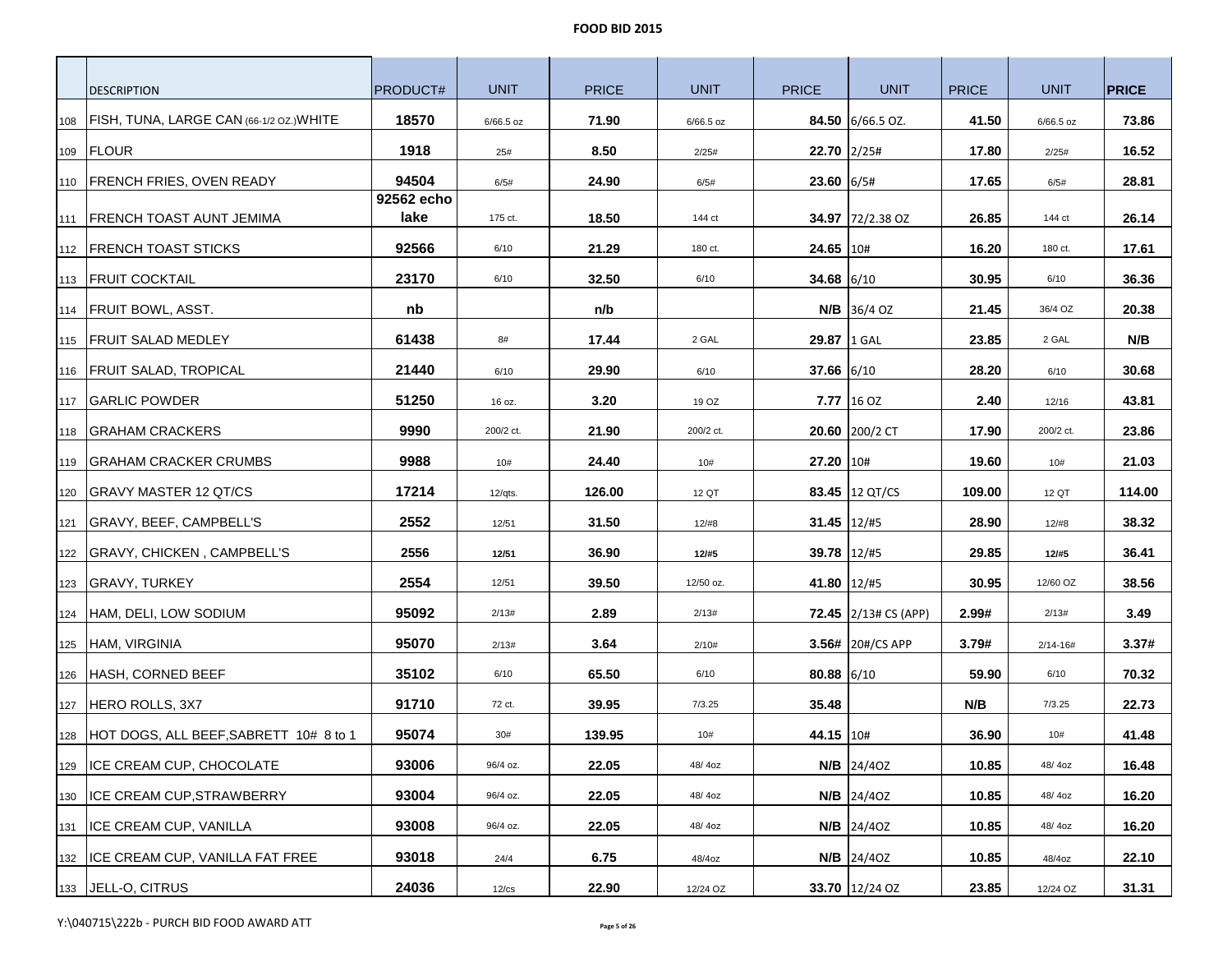|     | <b>DESCRIPTION</b>                                                             | <b>PRODUCT#</b> | <b>UNIT</b> | <b>PRICE</b>          | <b>UNIT</b> | <b>PRICE</b>    | <b>UNIT</b>               | <b>PRICE</b> | <b>UNIT</b> | <b>PRICE</b> |
|-----|--------------------------------------------------------------------------------|-----------------|-------------|-----------------------|-------------|-----------------|---------------------------|--------------|-------------|--------------|
| 134 | JELL-O, RED 24 OZ.                                                             | 24040           | 12/cs       | 22.90                 | 12/24 OZ    |                 | 33.70 12/24 OZ            | 24.85        | 12/24 OZ    | 31.31        |
| 135 | JELLY, MINT                                                                    | n/b             |             | n/b                   | 6/4#        | 36.57 6/4#      |                           | 29.34        | 6/4#        | 43.14        |
| 136 | JELLY, GRAPE, PC                                                               | 41332           | 200 ct,     | 7.50                  | 200/.5 OZ   |                 | 14.97 200/.5 OZ           | 5.15         | 200/.5 OZ   | 11.75        |
| 137 | <b>JUICE, APPLE</b>                                                            | 27022           | 48/5.5 oz.  | 21.10                 | 48/5.5      |                 | <b>24.00</b> $ 48/6$ OZ   | 9.18         | 48/5.5      | 21.74        |
| 138 | JUICE, APPLE RASPBERRY, S/F, MACHINE                                           | nb              |             | n/b                   | 5 LTR       | 36.00   5L/CS   |                           | 32.95        | 5 LTR       | N/B          |
|     | 139 JUICE, CRANBERRY                                                           | 93084           | 72/40Z      | 8.90                  | 72/40Z      |                 | 10.45 $ 72/4$ OZ          | 11.95        | 72/40Z      | 9.66         |
| 140 | JUICE, GRAPE, SUGAR FREE                                                       | nb              |             | n/b                   | 12/45OZ     |                 | $N/B$ 3 GAL               | 69.85        | 12/45OZ     | N/B          |
| 141 | JUICE, LEMONAIDE, CUPS                                                         | 93090           | 72/4 oz.    | 9.50                  | 48/6OZ      |                 | <b>8.40</b> $ 48/6$ OZ    | 8.30         | 48/6OZ      | 8.81         |
| 142 | <b>JUICE, ORANGE</b>                                                           | 27092           | 12/46 oz.   | 25.80                 | 12/46 OZ    |                 | 25.03 12/46 OZ            | 19.85        | 12/46 OZ    | 29.17        |
| 143 | JUICE, ORANGE, MACHINE                                                         | nb              |             | n/b                   | 5 LTS       |                 | 58.50   5 LITRE           | 37.95        | 5 LTS       | N/B          |
| 144 | JUICE, ORANGE -FROZEN (4 OZ)                                                   | 93082           | 72/4        | 10.20                 | 72/4 oz.    |                 | 11.60 72/4 OZ             | 10.95        | 72/4 oz.    | 11.76        |
| 145 | JUICE, PINEAPPLE 46 OZ.                                                        | 27460           | 12/46 oz.   | 21.50                 | 12/46 OZ    |                 | 24.26 12/46 OZ            | 20.95        | 12/46 OZ    | 23.98        |
| 146 | JUICE, PINEAPPLE/ORANGE, CUPS                                                  | 92970           | 72/4oz      | 10.20                 | 72/4oz      |                 | 12.20 72/4 OZ             | 10.60        | 72/4oz      | 10.80        |
|     | 147   KALE, FROZEN 12/3#                                                       | nb              |             | n/b                   | 12/3#       | $36.45$   12/3# |                           | 31.32        | 12/3#       | 32.10        |
|     | 148   KETCHUP, IND. HEINZ OR EQUAL                                             | 7186            | 1000        | 11.90                 | 6/10        |                 | 24.97 1000 CT             | 19.85        | 6/10        | 15.34        |
| 149 | KETCHUP, HEINZ (OR EQUAL)                                                      | 7210            | 6/10        | 28.50                 | 6/10        | 24.97 6/10      |                           | 20.85        | 6/10        | 20.08        |
|     | 150 KIDNEY BEANS (6 LB. CANS)                                                  | 57460           | 6/10        | 23.50                 | 6/10        | 29.76 6/10      |                           | 21.85        | 6/10        | 26.02        |
| 151 | <b>KRABBY CAKES</b>                                                            | 93130           | 6/2.5       | 3.99                  | LBS.        |                 | $N/B$  53/3 OZ            | 34.90        | 6/2.5#      | 58.65        |
| 152 | LASAGNA ROLL UPS                                                               | 92164           | 60 ct.      | 25.90                 | 60/3.5      |                 | <b>24.80</b> $ 60/3.5$ OZ | 38.95        | 60/3.5      | N/B          |
| 153 | <b>MACARONI SALAD</b>                                                          | 88034           | 8#          | 9.12                  | 8#          | $10.80$ 30#     |                           | 33.00        | 8#          | 12.78        |
| 154 | MANICOTTI, CELENTANO 60/2.7 oz                                                 | 92070           | 60/2.5 oz.  | 24.50                 | 50/2.75 OZ  |                 | 21.24 60/2.7 OZ           | 24.00        | 60/2.67 OZ  | 28.32        |
| 155 | MARGARINE, BLOCK                                                               | 88244           | 30/1#       | 20.40                 | 30/1#       | 24.80 30/1#     |                           | 21.00        | 30/1#       | 24.09        |
|     | 156   MAYONNAISE, (IND.) HELLMANS/EQUAL                                        | 33380           | 204 ct.     | 23.50                 | 210 CT      |                 | 26.60 210 CT              | 21.85        | 204/3/8 OZ  | 23.56        |
| 157 | MAYONNAISE, HELLMANN'S                                                         | 33110           | 4/1#        | 59.80                 | 4/1 GAL     |                 | 61.50 4/1 GAL             | 56.70        | 4/1 GAL     | 60.65        |
| 158 | MEATBALLS, ITALIAN, COOKED 20Z                                                 | 96046           | 10#         | 24.90                 | 10#/2 OZ    | 29.88 10#       |                           | 27.90        | 10#/2 OZ    | 26.70        |
| 159 | MEATBALLS, PLAIN                                                               | 96008           | 10#/1/2 oz. | 15.90                 | 10#/1 OZ    | 29.88 10#       |                           | 19.80        | 10#/1 OZ    | N/B          |
|     | 160 MEATBALLS, MAMA, ITALIAN 2 OZ<br>T:\U4U715\ZZZD - PURCH BID FOOD AWARD ATT | 96046           | 10#         | 24.90<br>Page 6 of 26 | 10#/2 OZ    | 29.88 10#       |                           | 27.90        | 10#/2 OZ    | N/B          |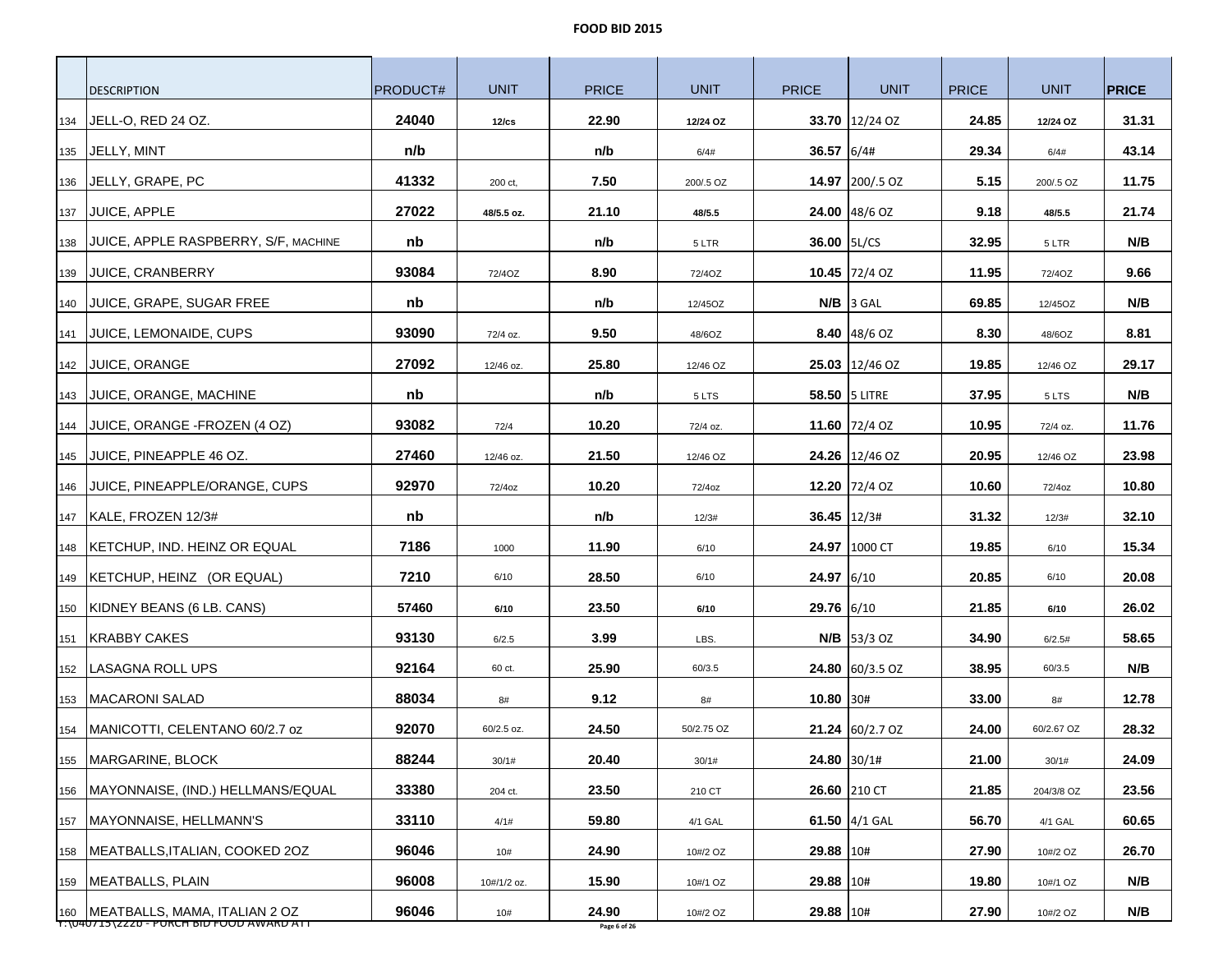|     | <b>DESCRIPTION</b>                  | PRODUCT#  | <b>UNIT</b> | <b>PRICE</b> | <b>UNIT</b> | <b>PRICE</b> | <b>UNIT</b>     | <b>PRICE</b> | <b>UNIT</b> | <b>PRICE</b> |
|-----|-------------------------------------|-----------|-------------|--------------|-------------|--------------|-----------------|--------------|-------------|--------------|
| 161 | MEATBALLS, SWEDISH                  | NB.       |             | n/b          | 10#         | 36.70 10#    |                 | 27.90        | 10#         | 34.09        |
|     | 162 MILK, EVAPORATED                | 28302     | 24/12 OZ    | 20.50        | 48/12 OZ    |              | 63.76 24/12 OZ  | 24.00        | 48/12 OZ    | 31.02        |
| 163 | MUFFINS, BLUEBERRY                  | 91994     | 72/2        | 18.50        | 12/6 OZ     |              | 12.50 24/4 OZ   | 19.40        | 12/6 OZ     | 10.99        |
| 164 | MUFFINS, BANANA                     | 91998     | 72/2        | 18.50        | 12/6 OZ     |              | 12.50 24/4 OZ   | 19.40        | 12/6 OZ     | 10.55        |
|     | 165 MUFFINS, CHOCOLATE CHIP         | <b>NB</b> |             | n/b          | 12/6 OZ     |              | 12.50 24/4 OZ   | 19.40        | 12/6 OZ     | 10.63        |
|     | 166 MUSHROOMS, CANNED               | 58080     | 6/10        | 34.90        | 6/10        | 40.00 6/10   |                 | 37.75        | 6/10        | 40.28        |
|     | 167 MUSTARD, GULDEN'S               | <b>NB</b> |             | n/b          | 4gal/cs     |              | 31.60 4 GAL/CS  | 24.85        | 4gal/cs     | 29.55        |
|     | 168 MUSTARD, GULDEN'S, PC           | 7538      | 500 ct.     | 20.50        | 500         |              | 18.70 500 CT    | 16.75        | 500         | 19.96        |
|     | 169 MUSTARD, HONEY, PC              | 7542      | 60/1.5      | 15.90        | 60/1.5 OZ   |              | 15.80 60/1.5 OZ | 13.15        | 60/1.5 OZ   | 19.32        |
|     | 170 NUTMEG                          | 51356     | 16 oz.      | 12.50        | 16 oz.      |              | 19.85 16 OZ     | 10.35        | 12/16 OZ    | 242.24       |
| 171 | OATMEAL, INSTANT, PC                | 13702     | 48/1 oz.    | 9.50         | 64 CT       |              | 19.18 $64/CS$   | 15.60        | 64 CT       | 10.90        |
|     | 172 <b>OKRA, CUT, FROZEN</b>        | <b>NB</b> |             | n/b          | 12/2#       |              | 24.70 12/2#     | 19.20        | 12/2#       | 22.73        |
|     | 173 OLIVES, BLACK                   | 7796      | 6/10        | 35.50        | 6/10        | 34.50 6/10   |                 | 26.85        | 6/10        | 62.50        |
|     | 174 OLIVES, GREEN                   | 7544      | 4/1 gal.    | 39.50        | 1 GAL       | 11.29 GAL    |                 | 10.85        | 1 GAL       | 61.36        |
|     | 175   OMLETTES, PLAIN               | 89128     | 84/3 OZ     | 28.50        | 144/2 OZ    |              | 59.85 84/3 OZ   | 39.85        | 144/2 OZ    | 36.36        |
| 176 | ONION POWDER                        | 51380     | 16 oz.      | 2.90         | 20 OZ       |              | 6.65 16 OZ      | 2.60         | 12/19 OZ    | 52.26        |
|     | 177   ONIONS, PEARL, FROZEN         | nb        |             | n/b          | 12/2#       |              | $32.40$   12/2# | 28.56        | 12 CT       | 39.89        |
| 178 | ORANGES, MANDARIN, CUPS, 4 OZ.      | nb        |             | n/b          | 36/4 OZ     |              | 21.94 36/4 OZ   | 22.95        |             | N/B          |
|     | 179 OREGANO                         | 51396     | 16 oz.      | 3.20         | 24 OZ       |              | 18.85 16 OZ     | 3.80         | 4/32 OZ     | 30.12        |
| 180 | <b>PAM SPRAY</b>                    | 40350     | 6/17 oz.    | 15.90        | 6/16.5      |              | 19.66 6/17 OZ   | 13.90        | 6/16.5      | 17.33        |
|     | 181   PANCAKE, DOWNYFLAKE, OR EQUAL | 92548     | 144 ct.     | 10.90        | 144 ct      |              | 24.25 144 CT    | 14.95        | 144 ct      | 20.45        |
|     | 182 PAPRIKA                         | 61416     | 16oz.       | 3.40         | 16 oz.      |              | 6.86 16 OZ      | 2.65         | 12/18 OZ    | 57.95        |
|     | 183 PARSLEY, FLAKES                 | 51440     | 8 oz.       | 4.40         | 10 OZ       |              | $9.97$ 12 OZ    | 4.80         | 4/24 OZ     | 51.82        |
|     | 184   PASTA, EGG NOODLES            | 34156     | 10#         | 10.50        | 2/5#        | 16.97 10#    |                 | 14.50        | 2/5#        | 16.48        |
|     | 185   PASTA, ELBOW MACARONI         | 34094     | 20# box     | 12.80        | 2/10#       |              | 18.45 20/1#     | 14.90        | 2/10#       | 15.34        |
|     | 186   PASTA, PENNE                  |           | 20#         | 12.80        | 2/10#       | 21.60 20/1#  |                 | 14.50        | 2/10#       | 15.34        |
|     | 187 PASTA, ROTINI                   |           | 20#box      | 12.80        | 2/10#       |              | $26.20$ 2/10#   | 24.85        | 2/10#       | 15.91        |

Y:\040715\222b - PURCH BID FOOD AWARD ATT **Page 7 of 26**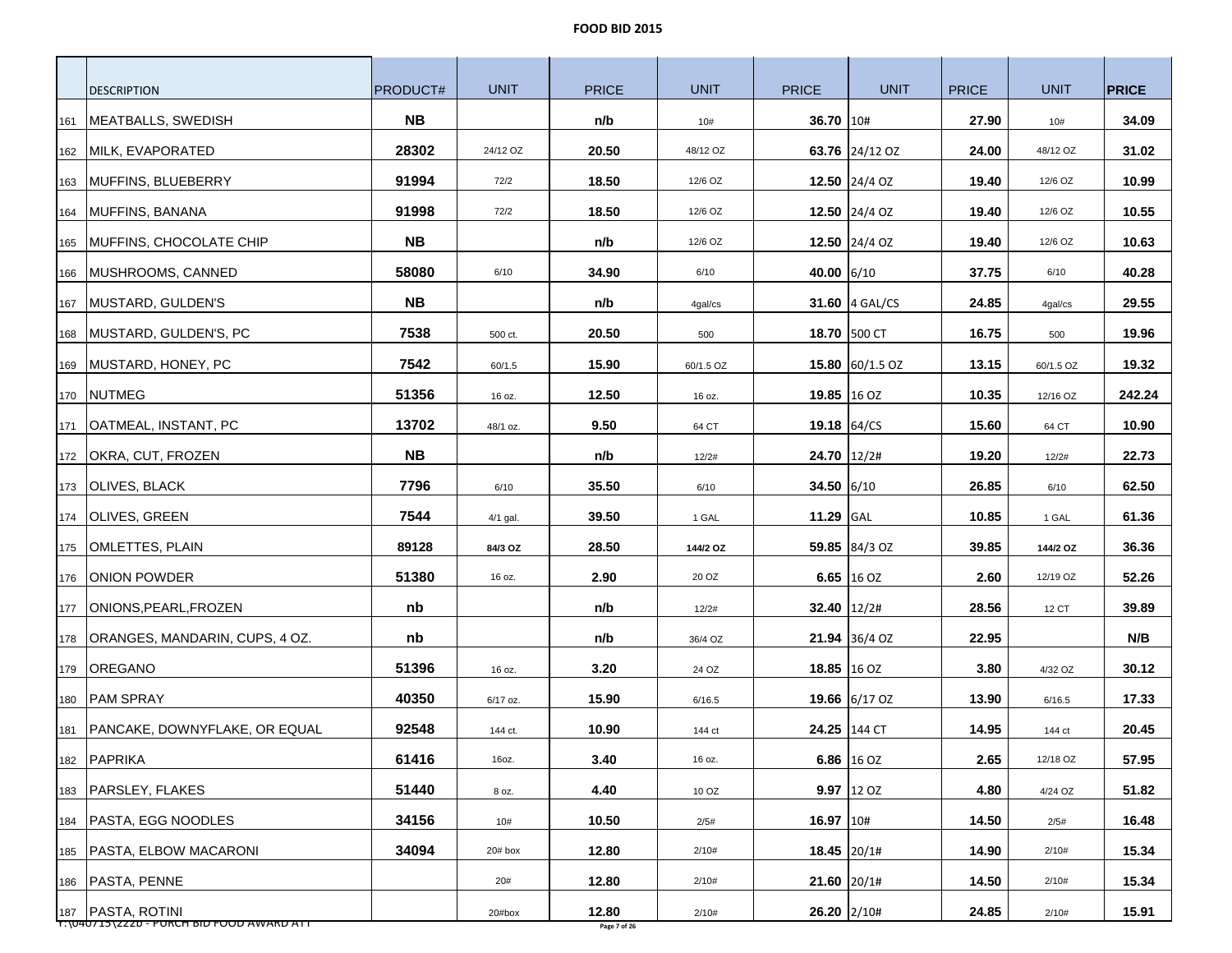|     | <b>DESCRIPTION</b>                                                                 | PRODUCT# | <b>UNIT</b>  | <b>PRICE</b>          | <b>UNIT</b>  | <b>PRICE</b> | <b>UNIT</b>       | <b>PRICE</b> | <b>UNIT</b>  | <b>PRICE</b> |
|-----|------------------------------------------------------------------------------------|----------|--------------|-----------------------|--------------|--------------|-------------------|--------------|--------------|--------------|
|     | 188   PASTA, SPAGHETTI                                                             |          | 20 lb box    | 12.80                 | 2/10#        | 18.65 20/1#  |                   | 14.90        | 2/10#        | 15.34        |
|     | 189   PASTA, SHELLS, MEDIUM                                                        |          | 20 lb box    | 12.80                 | 2/10#        | 25.85 20/1#  |                   | 14.90        | 2/10#        | 14.77        |
|     | 190   PASTA, TRI-COLOR MACARONI                                                    |          | 20#box       | 10.90                 | 2/10#        | 32.80 2/10#  |                   | 26.85        | 2/10#        | 14.77        |
|     | 191   PASTA, ZITI                                                                  |          | $20#$ box    | 12.80                 | 2/10#        |              | 25.97 20/1#       | 14.90        | 2/10#        | 15.34        |
|     | 192   PASTRY DOUGH SQUARES 5X5                                                     |          |              | n/b                   | 120/2oz      |              | 41.55 120/2 OZ    | 40.05        | 120/2oz      | 39.20        |
|     | 193   PEACHES, SLICED, NATURAL, NO SUGAR                                           |          | 6/10         | 28.50                 | 6/10         |              | 34.55 10#(FROZEN) | 24.90        | 6/10         | 35.80        |
|     | 194 PEANUT BUTTER                                                                  |          | 6/5#         | 34.50                 | 6/5#         | 43.83 6/5#   |                   | 43.85        | 6/5#         | 51.14        |
|     | 195   PEAR HALVES, NATURAL, NO SUGAR                                               |          | 6/10         | 30.90                 | 6/10         | 34.68 $6/10$ |                   | 30.85        | 6/10         | 36.36        |
|     | 196 PEAS & CARROTS, FROZEN                                                         |          | 12/2.5# case | 20.70                 | 12/2.5       |              | 23.87 12/2.5#     | 20.70        | 12/2.5       | 27.62        |
|     | 197   PEAS, FROZEN                                                                 |          | 12/2.5# CASE | 22.50                 | 12/2.5# CASE |              | 28.60   12/2.5#   | 23.70        | 12/2.5# CASE | 28.41        |
|     | 198   PEARS, DICED, NATURAL, NO SUGAR                                              |          | 6/10         | 29.90                 | 6/10         | $30.90$ 6/10 |                   | 26.75        | 6/10         | 32.95        |
|     | 199 PEPPER STRIPS mixed red & green                                                |          | 6/10         | 26.95                 | 6/10         | $30.88$ 6/10 |                   | 25.85        | 6/10         | 26.14        |
|     | 200 PEPPER, BLACK                                                                  |          | 16 oz.       | 9.50                  | 6/1#         | 53.60 16 OZ  |                   | 4.59         | 12/1#        | 96.10        |
|     | 201   PEPPER, BLACK, PC                                                            |          | 3000 ct      | 6.20                  | 3000 ct      |              | 8.15 3000 CT      | 6.49         | 3000 ct      | 6.53         |
|     | 202   PICKLE SPEARS                                                                |          | 5gals        | 21.50                 | 5gals        | 30.70 5 GAL  |                   | 21.85        | 5gals        | 23.01        |
|     | 203 PICKLE, DILL CHIPS B & G                                                       |          | 4gals        | 16.90                 | 4gals        |              | 23.60 4 GALS      | 19.95        | 4gals        | 25.28        |
|     | 204   PIE. COCONUT CUSTARD                                                         |          | 6/10"        | 38.98                 | 6/10"        | 37.50 6/10"  |                   | 29.90        | 6/10"        | 32.95        |
|     | 205   PIE FILLING, CHERRY                                                          |          |              | n/b                   | 6/10"        | 71.35 6/10"  |                   | 59.95        | 6/10"        | 85.60        |
|     | 206 PIE. PEACH                                                                     |          | 6/10"        | 38.98                 | 6/10"        | 39.66 6/10"  |                   | 38.95        | 6/10"        | 36.36        |
|     | 207 PIE SHELLS, FROZEN 10"                                                         |          | 20 ct.       | 27.94                 | 20/10"       |              | 30.45 20/10"      | 26.85        | 20/10"       | 26.59        |
|     | 208 PIE, PUMPKIN                                                                   |          |              | n/b                   | 6/10"        | 36.70 6/10"  |                   | 35.95        | 6/10"        | 30.68        |
| 209 | PIES, MRS. SMITH, APPLE 10"                                                        |          | 6/10"        | 42.90                 | 6/10         | 33.55 6/10"  |                   | 43.85        | 6/10         | 28.52        |
|     | 210   PINEAPPLE CHUNKS                                                             |          | 6/10         | 24.90                 | 6/11         | 29.88 6/10   |                   | 25.40        | 6/11         | 28.41        |
|     | 211   PINEAPPLE SLICED                                                             |          | 6/10         | 24.50                 | 6/10         | 29.60 6/10   |                   | 29.85        | 6/10         | 29.55        |
|     | 212   POPCORN, VENDING                                                             |          |              | n/b                   | 72 CT        | 24.30 72 CT  |                   | 12.85        | 72 CT        | 28.45        |
|     | 213   PORK & BEANS, (BAKED) BUSH'S OR EQUAL                                        |          | 6/10         | 22.90                 | 6/#10        | 42.00 6/10   |                   | 21.40        | 6/#10        | 31.02        |
|     | 214   PORK PATTIES, RIB-B-QUE, COOKED<br>T:\040715\ZZZD - PURCH BID FOOD AWARD ATT |          | 100/3 oz.    | 66.98<br>Page 8 of 26 | 100/2.6 oz   |              | 59.55 4 OZ/40 CT  | 28.00        | 100/2.6 oz   | N/B          |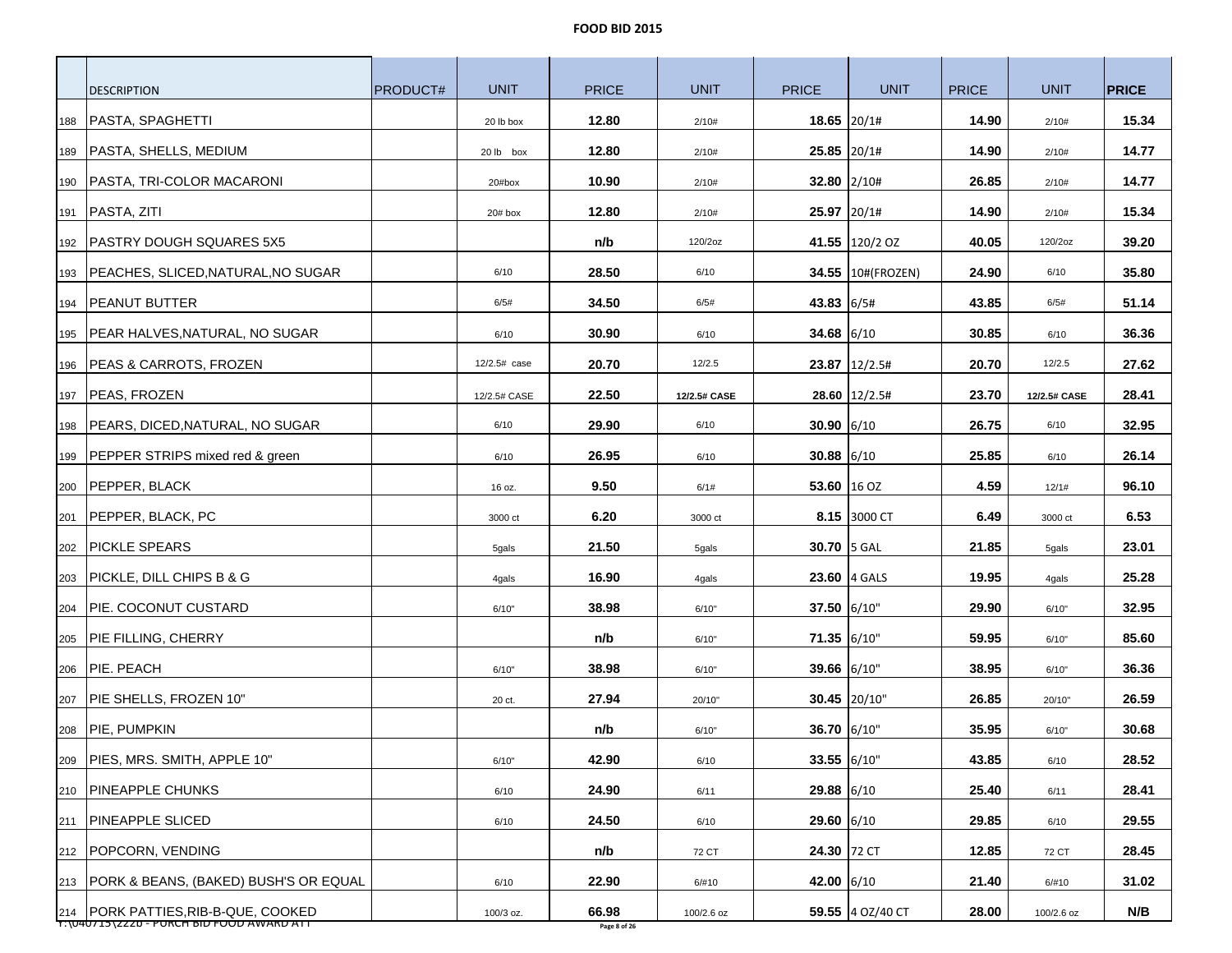|     | <b>DESCRIPTION</b>                                                | PRODUCT# | <b>UNIT</b> | <b>PRICE</b>        | <b>UNIT</b>   | <b>PRICE</b>             | <b>UNIT</b>                | <b>PRICE</b> | <b>UNIT</b> | <b>PRICE</b> |
|-----|-------------------------------------------------------------------|----------|-------------|---------------------|---------------|--------------------------|----------------------------|--------------|-------------|--------------|
| 215 | POTATO AU GRATIN, DRY                                             |          |             | n/b                 | 6/2.25#       |                          | 58.97 12/20.35 OZ          | 39.85        | 6/2.25#     | 48.78        |
|     | 216   POTATO CHIPS                                                |          | 104/1oz     | 31.50               | 104/1oz       |                          | 33.60 104/1 OZ             | 35.90        | 104/1oz     | 31.82        |
| 217 | POTATOES, DICED                                                   |          | 6/10        | 20.90               | 6/10          | 31.86 $6/10$             |                            | 28.90        | 6/10        | 24.43        |
| 218 | POTATOES, FRESH, IDAHO                                            |          |             | n/b                 | 100 CT        |                          | 22.80 50#-#9               | 18.90        |             | N/B          |
| 219 | <b>POTATOES, HASH BROWN PATTY</b>                                 |          | 150 ct.     | 32.50               | 240 CT        |                          | 53.70 192/2.5 OZ           | 39.60        | 240 CT      | 22.20        |
|     | 220 POTATOES, INSTANT                                             |          | 6/10        | 40.50               | 6/10          | 39.80 6/10               |                            | 36.90        | 6/10        | 67.31        |
| 221 | <b>POTATO PANCAKE</b>                                             |          |             | n/b                 | 288/1.3       |                          | 58.44 288/1.33 OZ          | 55.60        | 288/1.3     | 55.11        |
| 222 | <b>POTATO SALAD</b>                                               |          | 8#          | 9.12                | 8#            |                          | 10.45 8#3 10#              | 8.80         | 10#         | 12.78        |
| 223 | <b>POTATO SKINS</b>                                               |          |             | n/b                 | 4/4#          |                          | <b>37.80 200 CT(BOATS)</b> | 38.60        | 17#         | 38.86        |
| 224 | POTATOES, FRESH PEELED                                            |          |             | n/b                 | <b>MARKET</b> |                          |                            | N/B          |             | N/B          |
| 225 | POTATOES, SLICED                                                  |          | 6/10        | 20.49               | 6/10          | $24.66$ 6/10             |                            | 19.20        | 6/10        | 26.88        |
| 226 | POTATOES, SWEET, YAMS                                             |          | 6/10        | 26.50               | 6/10          | 29.90 6/10               |                            | 26.80        | 6/10        | 30.68        |
| 227 | POT ROAST W/GRAVY COOKED                                          |          |             | n/b                 | 3/6#          | 4.95#                    |                            | N/B          | 2/16        | 5.57         |
| 228 | <b>PRETZEL, VENDING</b>                                           |          | 88 CT       | 26.90               | 104 CT        | 34.65 88 CT              |                            | 30.95        | 88 CT       | 26.99        |
| 229 | <b>PUDDING, BANANA</b>                                            |          | 6/10        | 24.79               | 6/10          | 31.60 6/10               |                            | 21.40        | 6/10        | 31.53        |
| 230 | PUDDING, BUTTERSCOTCH                                             |          | 6/10        | 24.79               | 6/10          | $31.60$ 6/10             |                            | 21.40        | 6/10        | 32.95        |
| 231 | PUDDING, CHOCOLATE                                                |          | 6/10        | 23.89               | 6/10          | 28.70 6/10               |                            | 21.40        | 6/10        | 30.13        |
| 232 | PUDDING, LEMON                                                    |          | 6/10        | 28.49               | 6/10          | 31.60 $6/10$             |                            | 26.90        | 6/10        | 36.53        |
| 233 | <b>PUDDING, RICE</b>                                              |          | 6/10        | 31.50               | 6/10          | $36.45$ 6/10             |                            | 26.85        | 6/10        | 34.93        |
| 234 | PUDDING, TAPIOCA                                                  |          | 6/10        | 31.50               | 6/10          | 36.45 $6/10$             |                            | 26.85        | 6/10        | 32.39        |
| 235 | PUDDING, VANILLA                                                  |          | 6/10        | 23.89               | 6/10          | 31.60 $6/10$             |                            | 21.40        | 6/10        | 30.13        |
|     | 236 PUNCH                                                         |          |             | n/b                 | 12/46oz       |                          | 23.77 12/46 OZ             | 16.95        | 12/46oz     | 18.49        |
|     | 237 RAVIOLI, CANNED W/TOMATO SAUCE                                |          | 6/10        | 33.50               | 6/10          | 45.35 6/10               |                            | 37.85        | 6/10        | 44.35        |
|     | 238 RELISH                                                        |          | 4/1 gal.    | 20.80               | 4/1 GAL       |                          | 28.65 4/1 GAL              | 18.95        | 4/1 GAL     | 28.98        |
| 239 | <b>RELISH (INDIVIDUAL)</b>                                        |          | 200 ct      | 4.50                | 200 ct        |                          | 13.28 200 CT               | 6.35         | 200 ct      | 14.42        |
| 240 | <b>RICE, MEXICAN FIESTA</b>                                       |          |             | n/b                 | 6/25.9        | <b>SPECIAL</b> 6/25.9 OZ |                            | 34.90        | 6/25.9      | N/B          |
|     | 241 RICE, GARDEN BLEND<br>T:\U4U715\ZZZD-PURCH BID FOOD AWARD ATT |          |             | n/b<br>Page 9 of 26 | 6/36 oz.      |                          | 54.60 6/36 OZ              | 54.90        | 6/36 oz.    | 63.41        |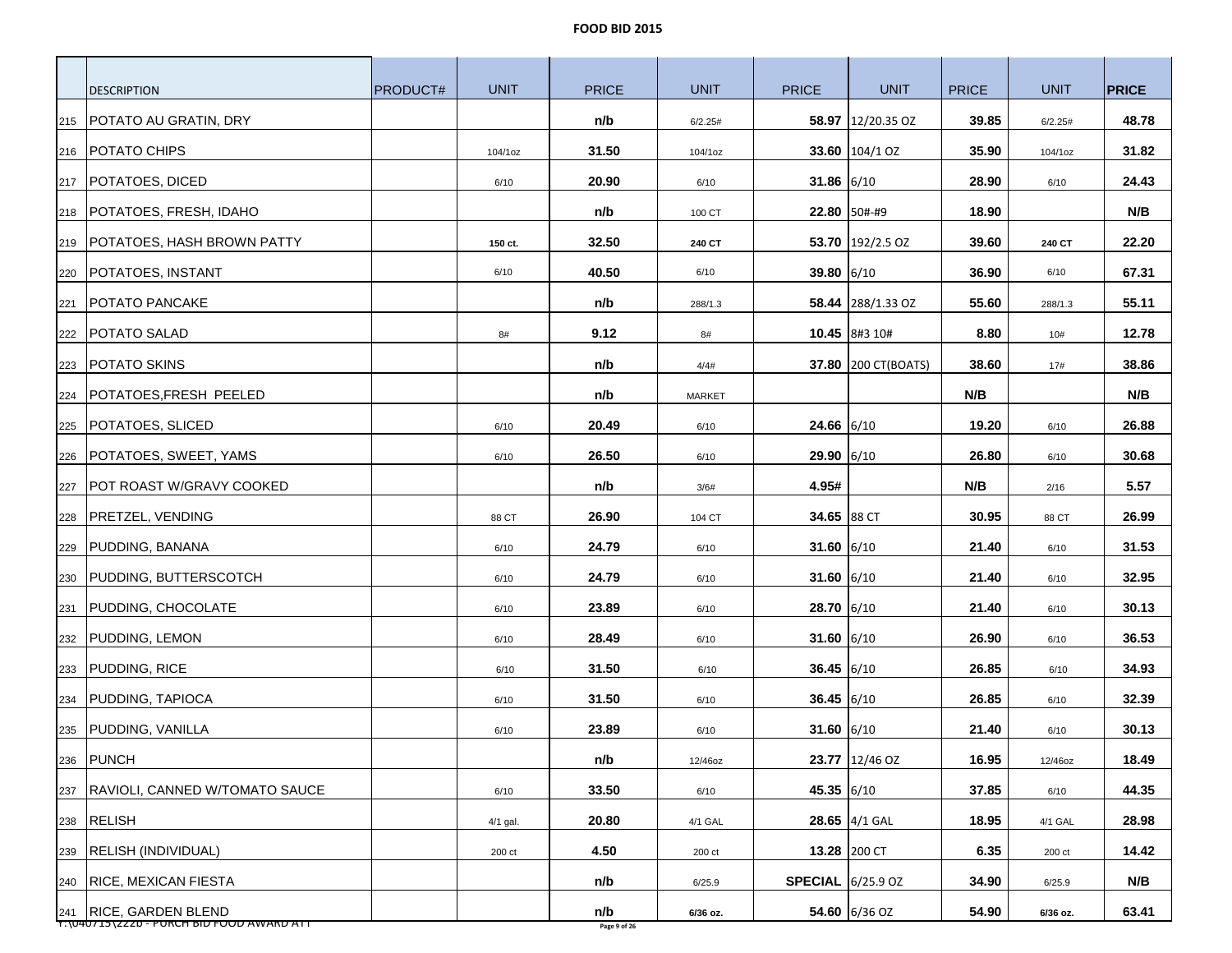| <b>DESCRIPTION</b>                                                                    | <b>PRODUCT#</b> | <b>UNIT</b>  | <b>PRICE</b>         | <b>UNIT</b>   | <b>PRICE</b> | <b>UNIT</b>         | <b>PRICE</b> | <b>UNIT</b>   | <b>PRICE</b> |
|---------------------------------------------------------------------------------------|-----------------|--------------|----------------------|---------------|--------------|---------------------|--------------|---------------|--------------|
| <b>RICE PILAF</b><br>242                                                              |                 |              | n/b                  | 6/36 oz.      |              | 34.15 6/36 OZ       | 19.85        | 6/2.5#        | 21.59        |
| 243 RICE, SPANISH                                                                     |                 |              | n/b                  | 25#           |              | $N/B$ 6/36 OZ       | 46.90        |               | N/B          |
| <b>RICE, UNCLE BEN'S (OR EQUAL)</b><br>244                                            |                 | 25#          | 12.50                | 25#           | 14.87 25#    |                     | 28.95        | 25#           | 24.72        |
| <b>RICE, WILD, LONG GRAIN</b><br>245                                                  |                 | 6/36 oz.     | 33.50                | 6/36 oz.      |              | 44.80 6/36 OZ       | 36.75        | 6/36 oz.      | 40.65        |
| <b>ROLLS, DINNER</b>                                                                  |                 |              | n/b                  | 175 1.2 OZ    |              | 24.60 120 CT        | 19.65        | 175 1.2 OZ    | 19.25        |
| 246                                                                                   |                 |              |                      | 10/12 CT      |              | 19.94 120 CT        |              | 10/12 CT      | 17.33        |
| 247   ROLLS, HAMBURGER 120 COUNT                                                      |                 |              | n/b                  |               |              |                     | 14.85        |               |              |
| ROLLS, HOTDOG<br>248                                                                  |                 |              | n/b                  | 12PK/12 EA/CS |              | 16.80 12/12 CT      | 15.85        | 12PK/12 EA/CS | 16.88        |
| 249 SALAD OIL                                                                         |                 | $6/1$ gal    | 31.90                | $6/1$ gal     |              | 38.65 $6/1$ gal3 LG | 39.00        | $6/1$ gal     | 49.43        |
| SALISBURY STEAK, NO GRAVY, 4 OZ.<br>250                                               |                 |              | n/b                  | 40/4 OZ       |              | 36.55 40/4 OZ       | 33.90        | 40/4 OZ       | 41.48        |
| <b>SALT</b><br>251                                                                    |                 | 24/26 OZ     | 10.40                | 24/26 OZ      |              | 11.95 24/26 OZ      | 10.85        | 24/26 OZ      | 15.06        |
| SALT, PC<br>252                                                                       |                 | 3000/cs      | 3.90                 | 3000/cs       |              | 6.00 3000 CT        | 3.80         | 3000/cs       | 4.26         |
| SAUCE, APPLE, SUGAR FREE IN JUICE<br>253                                              |                 | 6/10         | 22.49                | 6/10          | $24.40$ 6/10 |                     | 21.85        | 6/10          | 22.76        |
| SAUCE, CHEESE, CAMPBELL'S OR EQUAL<br>254                                             |                 | 6/10         | 30.49                | 6/10          | 49.80 6/10   |                     | 29.90        | 6/10          | 36.93        |
| <b>SAUCE, DUCK</b><br>255                                                             |                 | 4gals        | 17.80                | 4/1 GAL       | 29.97 4 GAL  |                     | 21.60        | 4/1 GAL       | 30.63        |
| SAUCE, GENERAL TSAO<br>256                                                            |                 |              | n/b                  | $2/1$ gal     |              | 46.80 4-5 GAL       | 49.85        | $2/1$ gal     | N/B          |
| SAUCE, MANDARIN/ORANGE, DRESSING<br>257                                               |                 |              | n/b                  | 4/1 GAL       |              | <b>69.70 GALLON</b> | 15.90        | 4/1 GAL       | N/B          |
| SAUCE, ORANGE SESAME GINGER, DRESSING<br>258                                          |                 |              | n/b                  | 2/1 GAL       |              | 47.40 4/1 GAL       | 49.85        | 2/1 GAL       | N/B          |
| SAUCE, SPAGHETTI<br>259                                                               |                 | 6/10         | 15.89                | 6/10          | $27.06$ 6/10 |                     | 18.95        | 6/10          | 19.94        |
| SAUCE, SWEET & SOUR<br>260                                                            |                 | $6/64$ oz    | 38.90                | 6/64oz        |              | 47.00 6/64 OZ       | 47.90        | $6/64$ oz     | N/B          |
| SAUCE, TOMATO<br>261                                                                  |                 | 6/10         | 16.50                | 6/10          | 22.45 6/10   |                     | 16.95        | 6/10          | 19.83        |
| 262   SAUCE, WORCESTERSHIRE(1 GAL.)                                                   |                 | 4/1 gal.     | 11.80                | 1 GAL         |              | 4.78 4/1 GAL        | 11.85        | 1 GAL         | 19.43        |
| SAUERKRAUT<br>263                                                                     |                 | 6/10         | 23.89                | 6/10          | 27.48 6/10   |                     | 23.50        | 6/10          | 26.36        |
| SAUSAGE, BREAKFAST LINK<br>264                                                        |                 | 160/1 oz.    | 24.90                | 200/.8 OZ     | $28.60$ 12#  |                     | 28.68        | 200/.8 OZ     | 32.95        |
| SAUSAGE, ITALIAN<br>265                                                               |                 |              | n/b                  | 10# pkg.      | 34.90 10#    |                     | 26.90        | 10# pkg.      | 30.45        |
| SAUSAGE LINKS, COOKED<br>266                                                          |                 | $2 - 1.8$ oz | 24.90                | 200/.8 OZ     | 28.60 12#    |                     | 28.68        | 200/.8 OZ     | 23.86        |
| <b>SAUSAGE PATTIES</b><br>267                                                         |                 | 10#          | 24.90                | 10#           | 26.35 10#    |                     | 21.90        | 80/2 oz       | 23.86        |
| 268 SAUSAGE, POLISH, 10# PKGS., KIELBASA<br>T:\U4U715\ZZZD - PURCH BID FOOD AWARD ATT |                 |              | n/b<br>Page 10 of 26 | $2.5\#BX$     | 29.90 5/2#   |                     | 3.69#        | $2.5\#BX$     | 3.51         |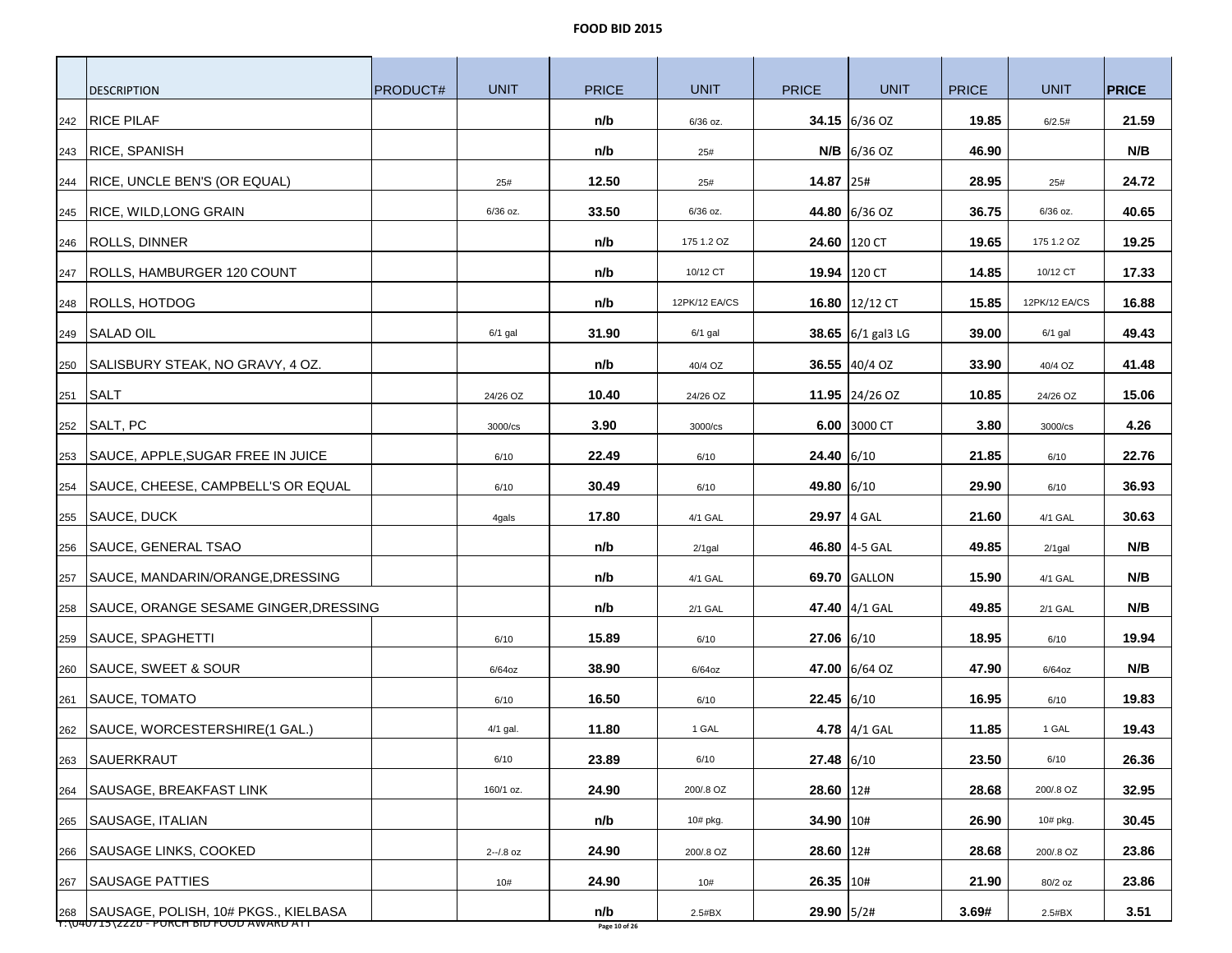|     | <b>DESCRIPTION</b>                                                                      | <b>PRODUCT#</b> | <b>UNIT</b>  | <b>PRICE</b>           | <b>UNIT</b>  | <b>PRICE</b>  | <b>UNIT</b>                  | <b>PRICE</b> | <b>UNIT</b>              | <b>PRICE</b> |
|-----|-----------------------------------------------------------------------------------------|-----------------|--------------|------------------------|--------------|---------------|------------------------------|--------------|--------------------------|--------------|
| 269 | SAUSAGE, SWEET TURKEY                                                                   |                 |              | n/b                    | 160/1 OZ     | 30.70 10#     |                              | 36.90        | 160/1 OZ                 | N/B          |
|     | 270   SEA LEG SUPREME                                                                   |                 |              | n/b                    | 4/2.5#       | 56.57 12/2#   |                              | 81.36        | 4/2.5#                   | 39.77        |
| 271 | SHELLS, STUFFED, MEDIUM                                                                 |                 | 120/2 oz.    | 41.90                  | 96/1.75 oz   |               | $22.55$ 60/1.7 OZ            | 23.85        | 96/2.5 oz                | 39.56        |
|     | 272 SHORT RIBS COOKED                                                                   |                 |              | n/b                    |              |               | 3.34# APP.80#/CS             | 7.40#        |                          | N/B          |
| 273 | SHRIMP, BUTTERFLY, BREADED 16/20 LG.                                                    |                 |              | n/b                    | 4/3#         | 79.80         |                              | N/B          | 4/3#                     | 72.42        |
|     | 274 SORBET, RASBERRY                                                                    |                 |              | n/b                    |              | N/B           |                              | N/B          | $\overline{\mathcal{E}}$ | 30.97        |
| 275 | SOUP BASE, CREAMED-28 OZ.                                                               |                 |              | n/b                    | $6/28$ oz    |               | 43.90 6/2522 GR              | 45.95        | $6/28$ oz                | 40.19        |
|     | 276   SOUP, BEEF BARLEY, CAMPBELL'S-LG. 51 OZ.                                          |                 |              | n/b                    | 12/case      |               | 69.44 $12/CS3 CS$            | 58.75        | 12/case                  | N/B          |
| 277 | SOUP, CHICKEN NOODLE, CAMPBELLS-51 OZ.                                                  |                 | 12/50 oz.    | 29.59                  | 12/50 oz.    |               | <b>47.80</b>  12/50 oz.3 OZ. | 54.00        | 12/50 oz.                | 34.84        |
|     | 278   SOUP, CREAM/CELERY, CAMPBELL'S-LG 51 OZ.                                          |                 | 12/50 oz.    | 30.26                  | 12/50 oz.    |               | 47.94 12/50 oz.3 OZ.         | 39.85        | 12/50 oz.                | 39.20        |
| 279 | SOUP, CREAM/MUSHROOM, #5 CANS                                                           |                 | 12/CS        | 32.89                  | 12/CS        |               | 49.45 12/50 oz.3 OZ.         | 41.90        | 12/CS                    | 38.51        |
| 280 | SOUP, MANHATTAN CLAM CAMPBELLS 51 OZ.                                                   |                 | $12$ / $cs$  | 37.59                  | $12$ / $cs$  |               | 64.15 $ 12/5$ OZ             | 54.00        | $12$ / $cs$              | 55.93        |
| 281 | SOUP, ONION, DRY MIX                                                                    |                 | 12/16 oz.    | 28.50                  | $6/26$ oz/cs |               | $N/B$ 60/20.98 OZ            | 69.65        | $6/26$ oz/cs             | N/B          |
| 282 | SOUP, SPLIT PEA, CAMPBELL'S-LG 51 OZ.                                                   |                 |              | n/b                    |              |               | $N/B$   12/#5                | 46.90        |                          | N/B          |
| 283 | <b>SOUR CREAM</b>                                                                       |                 | 10#          | 15.50                  | 6/5#         | 46.95 5#      |                              | 7.75         | 6/5#                     | 26.60        |
| 284 | <b>SOY SAUCE LOW SODIUM</b>                                                             |                 | $6/1/2$ gal. | 41.50                  | $6/64$ oz    |               | 49.55 6/.5 GAL               | 39.85        | $6/64$ oz                | 40.63        |
| 285 | SPINACH, CHOPPED, FROZEN                                                                |                 | 12/3#        | 20.16                  | 12/3#        |               | $24.80$   12/3#              | 20.52        | 12/3#                    | 1.01         |
| 286 | SPRINKLES, CHOCOLATE                                                                    |                 | 10#          | 11.90                  | 6#           | 15.86 10#     |                              | 18.50        | 6#                       | 17.73        |
| 287 | SPRINKLES, RAINBOW                                                                      |                 | 10#          | 11.90                  | 6#           | $16.45$   10# |                              | 19.50        | 6#                       | 16.82        |
| 288 | ISQUASH GREEN FROZEN                                                                    |                 | 12/3         | 24.84                  | 12/3#        |               | 28.77 12/3#                  | 25.85        | 12/3#                    | 28.41        |
| 289 | SQUASH, YELLOW, SLICED, FROZEN                                                          |                 | 12/3         | 24.84                  | 12/3#        |               | $32.56$   12/2#              | 27.85        | 12/3#                    | 34.09        |
| 290 | STEW BEEF, FROZEN                                                                       |                 | 10#          | 41.90                  | 2/5#         | 55.60 10#     |                              | 37.90        | 2/5#                     | 4.71         |
| 291 | STRINGBEANS REG. CUT                                                                    |                 | 6/10         | 17.89                  | $6/10#$ cs   | $22.85$ 6/10  |                              | 19.35        | $6/10#$ cs               | 20.45        |
| 292 | STRAWBERRIES, SLICED, FROZEN (6.5 #)                                                    |                 |              | n/b                    | 6/cs         |               | 58.78 6/6.5#                 | 58.11        | 6/cs                     | 57.95        |
| 293 | STUFFING, UNCLE BEN'S (28 OZ.)                                                          |                 |              | n/b                    | $6/28$ oz    |               | 39.85 6/28 OZ                | 29.85        | $6/28$ oz                | 54.98        |
|     | 294 SUGAR                                                                               |                 | 10/4#        | 21.40                  | 10/4#        |               | $N/B$ 10/4#                  | 25.60        | 10/4#                    | 25.85        |
|     | 295   SUGAR, BROWN 1 LB. PKG.LIGHT OR DARK<br>T:\U4U715\ZZZD - PURCH BID FOOD AWARD ATT |                 | 24/1#        | 23.04<br>Page 11 of 26 | 24/1#        |               | 25.80 24/1#                  | 23.50        | 24/1#                    | 27.50        |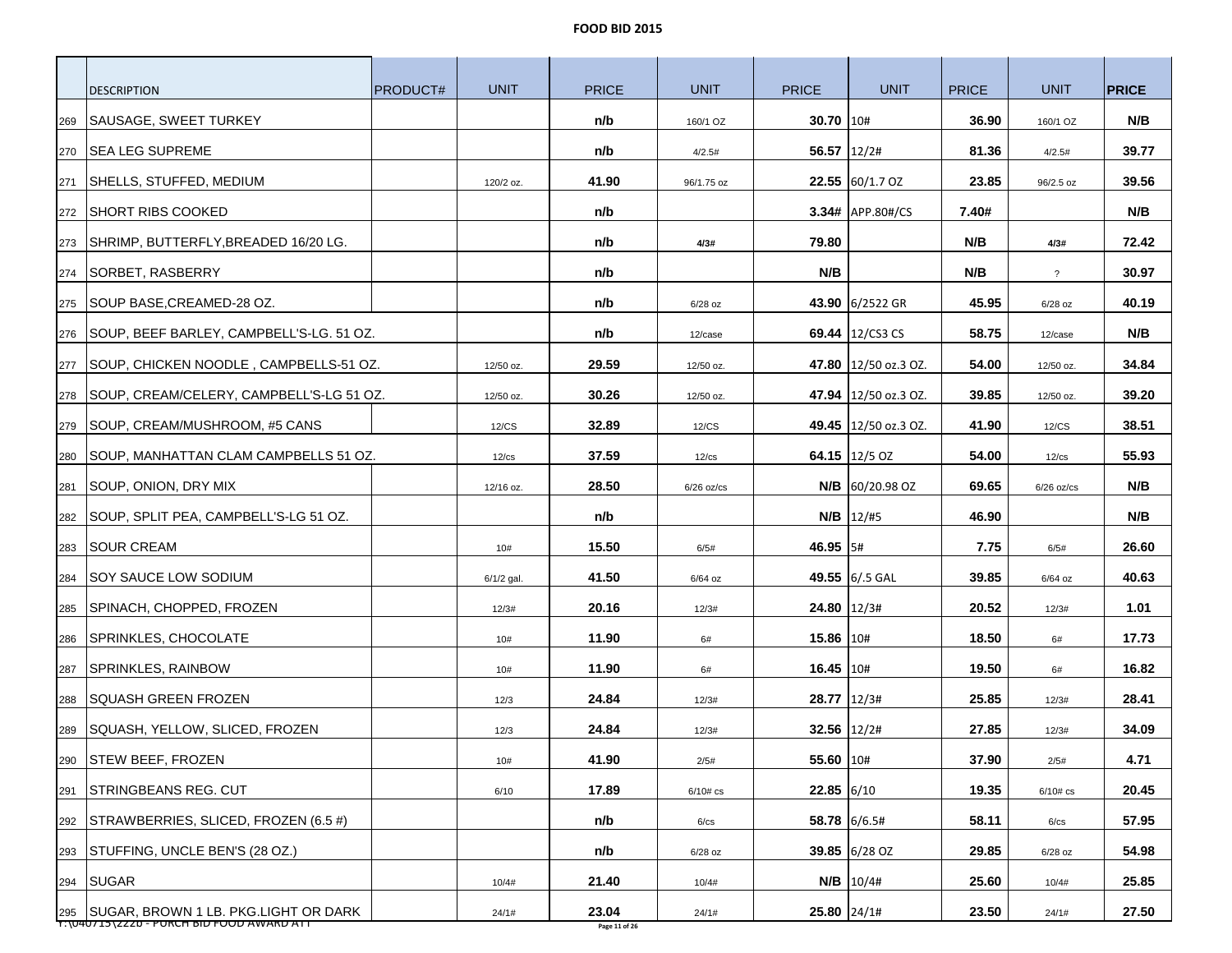|     | <b>DESCRIPTION</b>                 | <b>PRODUCT#</b> | <b>UNIT</b> | <b>PRICE</b> | <b>UNIT</b> | <b>PRICE</b>  | <b>UNIT</b>     | <b>PRICE</b> | <b>UNIT</b> | <b>PRICE</b> |
|-----|------------------------------------|-----------------|-------------|--------------|-------------|---------------|-----------------|--------------|-------------|--------------|
| 296 | SUGAR, IND.                        |                 | 2000 ct     | 8.90         | 2000 ct     |               | 14.30 2000 CT.  | 10.85        | 2000 ct     | 14.24        |
| 297 | <b>SUN CUP PUNCH</b>               |                 | 72/4 oz.    | 9.20         | 72/4 oz.    |               | 10.45 70/4 OZ   | 9.40         | 72/4 oz.    | 8.97         |
| 298 | <b>SUNCUP CRANBERRY</b>            |                 | 72/4 oz.    | 8.90         | 72/4 oz.    |               | 9.88 $ 72/4$ OZ | 11.95        | 72/4 oz.    | 9.66         |
| 299 | <b>SUN CUP APPLE</b>               |                 | 72/4 oz.    | 9.20         | 72/4 oz.    |               | 10.15 72/4 OZ   | 9.25         | 72/4 oz.    | 10.23        |
| 300 | <b>SUN CUP PINE/ORANGE</b>         |                 | 72/4 oz.    | 10.20        | 72/4 oz.    |               | 11.80 72/4 OZ   | 10.60        | 72/4 oz.    | 10.80        |
|     | 301 SUPER CHICKEN                  |                 |             | n/b          | 15#         | 59.60 15#     |                 | 69.85        | 15#         | N/B          |
| 302 | <b>SWEET &amp; LOW</b>             |                 | 2000        | 20.50        | 2000 ct     |               | 21.85 2000 CT.  | 19.50        | 2000 ct     | 20.45        |
| 303 | <b>SWEET POTATO FRIES</b>          |                 | 6/5#        | 29.90        | 5/3#        | $32.65$ 3/5#  |                 | 19.60        | 5/3#        | 29.55        |
| 304 | <b>SYRUP, PANCAKE</b>              |                 | $4/1$ gal   | 21.80        | $4/1$ gal   |               | 25.96 4/1 GAL   | 19.85        | $4/1$ gal   | 24.43        |
| 305 | SYRUP, PANCAKE, S/F                |                 | 12/14.5 OZ  | 25.98        | 12/2 oz     |               | 25.49 12/12 OZ  | 18.90        | $12/2$ oz   | 24.36        |
| 306 | <b>SYRUP, SMUCKERS ASST</b>        |                 | 100         | 14.90        | 4/5#        | N/B           |                 | N/B          | 4/5#        | N/B          |
| 307 | TACO, BEEF-COOKED                  |                 |             | n/b          | 4/5#        | N/B           |                 | N/B          | 4/5#        | 100.24       |
| 308 | TART SHELLS, BURRY 3"              |                 | 72 CT       | 22.50        | 72/3"       | 25.55 72 CT   |                 | 21.85        | 72/3"       | 22.74        |
| 309 | TARTAR SAUCE, PC                   |                 | 200 CT      | 4.50         | 200 CT      |               | 16.78 200 CT    | 5.65         | 200 CT      | 7.95         |
| 310 | <b>TEA, LIPTON</b>                 |                 | 10/100      | 37.90        | 10/100      |               | 42.28 10/100 CT | 37.65        | 10/100      | 40.51        |
| 311 | <b>TERIYAKI GLAZE</b>              |                 | 6/5#        | 1.90         | $6/64$ oz   |               | 49.00 6-1/2 GAL | 46.85        | 6/64 oz     | 45.43        |
| 312 | <b>TEXAS TOAST</b>                 |                 | 120 ct.     | 28.74        | 120/1.4     |               | 28.35 115 CT    | 24.85        | 120/1.4     | 23.63        |
| 313 | THYME                              |                 | 16 oz.      | 3.90         | 36 oz       | 22.89 16 OZ   |                 | 4.89         | 36 oz       | 41.28        |
| 314 | <b>TOMATO PASTE</b>                |                 | 6/10        | 28.50        | 6/10        | 31.33 $6/10$  |                 | 35.70        | 6/10        | 31.19        |
| 315 | <b>TOMATO PUREE</b>                |                 | 6/10        | 16.89        | 6/10        | $27.22$ 6/10  |                 | 19.85        | 6/10        | 24.09        |
| 316 | <b>TORTELLONI, CHICKEN</b>         |                 |             | n/b          | 2/3#        | N/B           |                 | N/B          | 2/3#        | 30.50        |
|     | 317   TORTELLONI, SPINACH          |                 |             | n/b          | 424 1.25 OZ | N/B           |                 | N/B          | 424 1.25 OZ | 48.86        |
|     | 318 TURNIP GREENS, FROZEN, CHOPPED |                 |             | n/b          | 12/3#       |               | $38.20$ 12/3#   | 29.16        | 12/3#       | N/B          |
| 319 | TURNIPS, FROZEN, DICED             |                 |             | n/b          | 12/2#       | $20.80$ 12/2# |                 | 16.33        | 12/2#       | N/B          |
| 320 | VANILLA FLAVORING (IMITATION)      |                 | 4/1 gal.    | 4.90         | $6/32$ oz   | 28.40 GAL     |                 | 3.95         | $6/32$ oz   | 18.18        |
| 321 | <b>VEAL PATTIES</b>                |                 | 40/4oz case | 38.94        | 40/4oz case | 43.58 10#     |                 | 33.00        | 40/4oz case | 34.60        |
|     | 322   VEGETABLE OIL                |                 | 6/1 gal.    | 31.90        | $6/1$ gal   |               | 38.55 4/1 GAL   | 41.75        | $6/1$ gal   | 43.75        |

Y:\040715\222b - PURCH BID FOOD AWARD ATT **Page 12 of 26**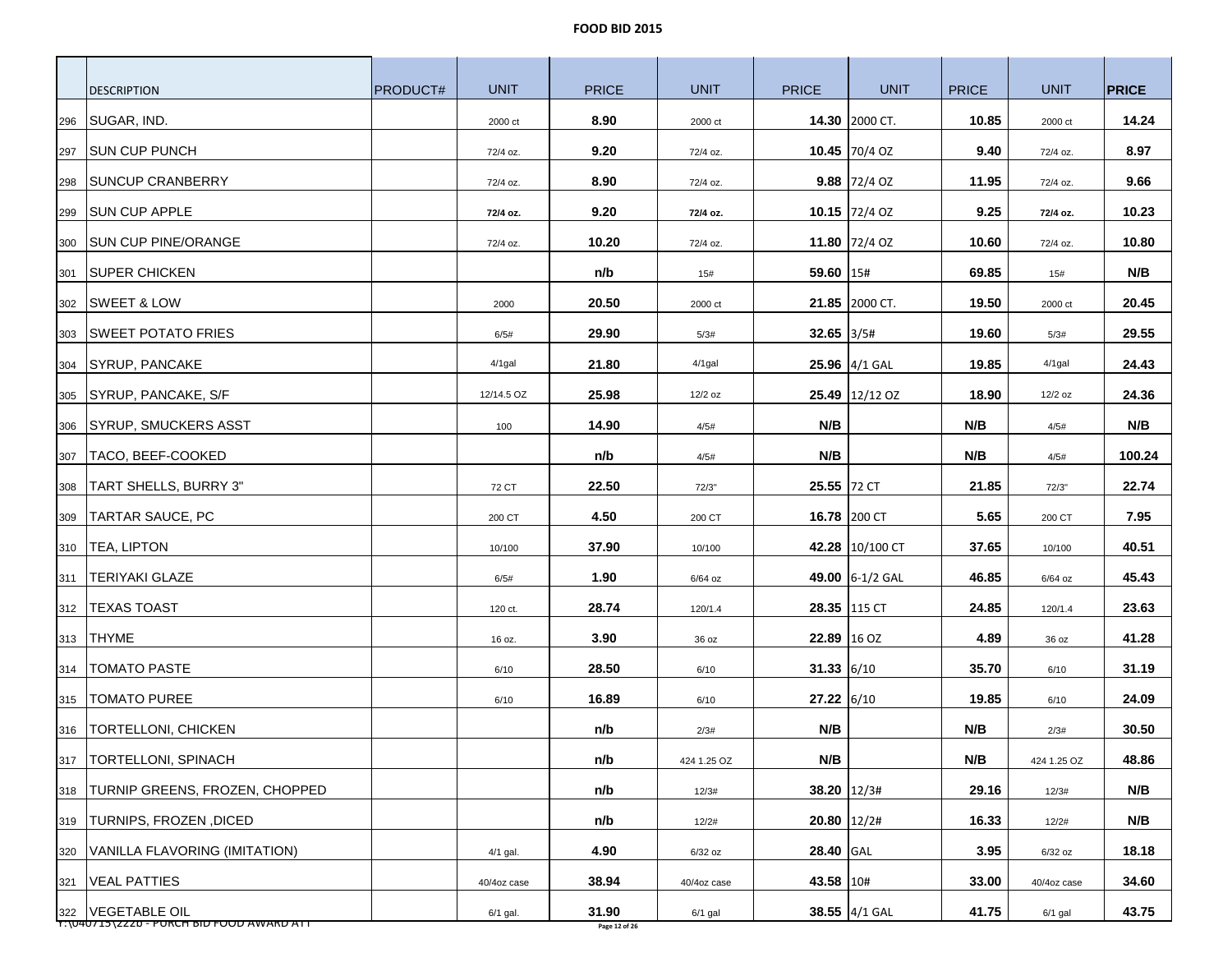|     | <b>DESCRIPTION</b>                      | <b>IPRODUCT#</b> | <b>UNIT</b>   | <b>PRICE</b> | <b>UNIT</b>    | <b>PRICE</b>    | <b>UNIT</b>     | <b>PRICE</b> | <b>UNIT</b> | <b>PRICE</b> |
|-----|-----------------------------------------|------------------|---------------|--------------|----------------|-----------------|-----------------|--------------|-------------|--------------|
| 323 | <b>VEGETABLES, MIXED</b>                |                  | 6/10          | 22.90        | 12/2.5         | $25.54$ 6/10    |                 | 21.85        | 12/2.5      | 31.82        |
| 324 | VEGETABLE, ITALIAN BLEND, FROZEN        |                  | 12/2          | 17.76        | 12/2#          |                 | $22.60$ 12/2.5# | 21.30        | 12/2#       | 29.98        |
| 325 | VEGETABLE, NORMANDY BLEND,FROZEN        |                  |               | n/b          | 12/2#          | $21.35$   12/2# |                 | 16.08        | 12/2#       | 22.73        |
| 326 | VEGETABLE, SCANDINAVIAN BLEND, FROZEN   |                  |               | n/b          | 12/2#          |                 | $23.64$ 12/2#   | 26.85        | 12/2#       | 25.64        |
| 327 | VINEGAR, WHITE                          |                  | <b>GALLON</b> | 2.50         | $4/1$ gal      |                 | 7.96 $4/1$ GAL  | 6.90         | $4/1$ gal   | 6.82         |
|     | 328   WAFFLE, EGGO                      |                  | 144           | 11.90        | 144 ct         |                 | 18.45 120 CT    | 22.85        | 144 ct      | 10.95        |
| 329 | <b>WATER, SPARKLING</b>                 |                  |               | n/b          | 12/33 oz       | 24.70           |                 | N/B          | 12/33 oz    | 16.17        |
|     | 330   WHIPPED CREAM, EVERFRESH (15 OZ.) |                  | 12/15         | 19.50        | 12/14 oz       |                 | 28.57 12/15 OZ  | 28.90        | 12/14 oz    | 26.60        |
| 331 | WHIPPED TOPPING, EVERY READY - 32 OZ.   |                  |               | n/b          | 12/32 OZ       |                 | 34.20 12/32 OZ  | 56.75        | 12/32 OZ    | 53.58        |
| 332 | YOGURT, ALL LOW FAT, FLAVORS            |                  | 48/4oz        | 12.50        | 12/8 oz        |                 | $9.37$ 12/6 OZ  | 7.65         | $12/8$ oz   | N/B          |
|     | 333 ZUCCHINI STICKS                     |                  | 6/4#          | 45.36        | $\overline{?}$ | 43.86 4/3#      |                 | 21.85        | 40/3.5#     | 35.86        |
| 334 | <b>ZUCCHINI &amp; TOMATOES</b>          |                  | 6/10          | 32.98        | 6/10           | 36.00 $6/10$    |                 | 35.85        | 6/10        | N/B          |
|     | 335 ZUCCHINI, SLICED, FROZEN            |                  | 12/3#         | 24.84        | 12/3#          |                 | 28.60 12/3#     | 25.85        | 12/3#       | 28.41        |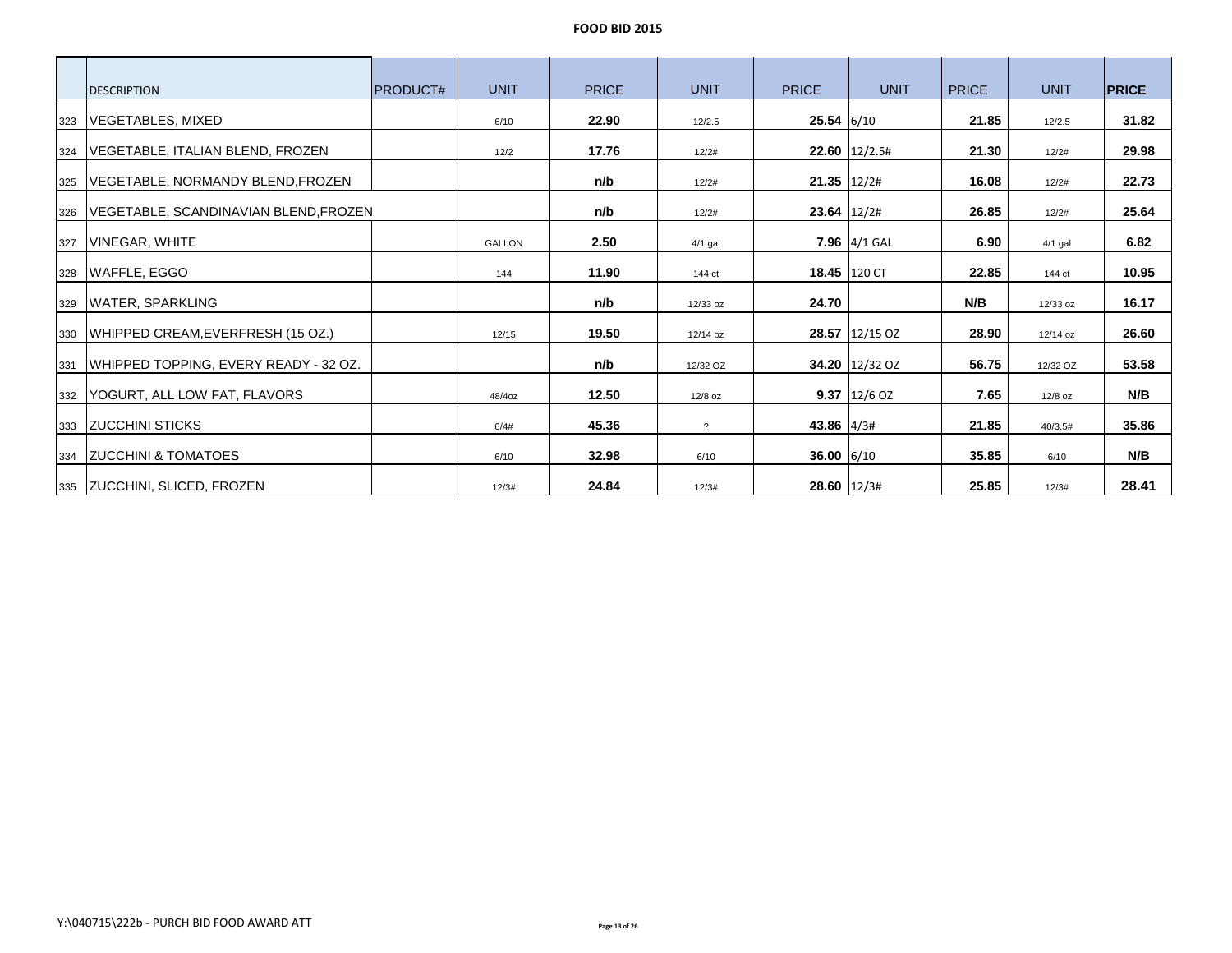|    |                                          |                                               | <b>SCHRIER</b> |              | <b>LANDMARK</b> |              | <b>MIVILA</b>     |              | <b>DICARLO</b>   |              |
|----|------------------------------------------|-----------------------------------------------|----------------|--------------|-----------------|--------------|-------------------|--------------|------------------|--------------|
|    |                                          |                                               |                |              |                 |              |                   |              |                  |              |
|    | <b>DESCRIPTION</b>                       | <b>PRODUCT#</b>                               | <b>UNIT</b>    | <b>PRICE</b> | <b>UNIT</b>     | <b>PRICE</b> | <b>UNIT</b>       | <b>PRICE</b> | <b>UNIT</b>      | <b>PRICE</b> |
|    | ALFREDO SAUCE                            | 404061                                        | 4/3#           | 41.90        | 2/32 OZ.        |              | N/B 8/14 oz       | 36.85        | 2/32 OZ.         | 20.75        |
| 2  | <b>APPLE CIDER</b>                       | 430126                                        | $8/64$ oz      | 15.90        | 4/GAL/CS        | 24.85 6 gal  |                   |              | $25.85$ 4/GAL/CS | 25.00        |
| 3  | APPLES, FRESH(MAC)                       | 00254                                         | 120 ct.        | 28.00        | 120 ct.         |              | 25.65 120-140     | 43.85        | 120 ct.          | N/B          |
| 4  | APPLES, SLICED, CANNED                   | 21058                                         | 6/10           | 25.90        | 6/10            | $27.55$ 6/10 |                   | 28.95        | 6/10             | 44.49        |
| 5  | APRICOT HALVES                           | 11026                                         | 6/10           | 31.50        | 6/10            | 36.45 6/10   |                   | 37.95        | 6/10             | 39.77        |
| 6  | ASPARAGUS SPEARS, FROZEN                 | 910100                                        | $6/2.5$ # $cs$ | 27.40        | $6/2.5 \# cs$   |              | $51.00$ 6/2.5#    | 26.85        | $6/2.5 \# cs$    | 45.45        |
|    | ASST. HORS DOUVRES                       | 15220                                         |                | N/B          | 100PK           | $32.60$ 100  |                   | 42.00        | 100PK            | 42.33        |
| 8  | BBQ SAUCE, CANNONBALL ONLY_              | 710260                                        | 4/1GAL         | 49.95        | 4/1GAL          |              | 31.25 $4/1$ GAL   | 23.75        | 4/1GAL           | 44.00        |
| 9  | <b>BAY LEAF</b>                          | 51064                                         | 16 oz.         | 3.80         | 7 oz            | 11.70 16 OZ  |                   | 4.35         | 16 oz.           | 28.45        |
| 10 | <b>BASIL</b>                             | 7772027                                       | 16 oz.         | 3.80         | 20 OZ           |              | $9.60$ 24 OZ      | 4.50         | 20 OZ            | 34.09        |
| 11 | BEANS, FRENCH CUT, FROZEN                | 98082                                         | 12/2#          | 19.68        | 12/2#           |              | 23.85 12/2.5#     | 24.90        | 12/2#            | 25.34        |
| 12 | BEANS, GARBANZO                          | 830124                                        | 6/10           | 20.69        | 6/10            | $26.85$ 6/10 |                   | <b>18.90</b> | 6/10             | 22.61        |
| 13 | BEANS, ITALIAN, FROZEN (12-1/2 LB. PKG.) | 910123                                        | 12/case/2#     | 19.68        | 12/case/2#      | 21.75 12/2#  |                   | 19.20        | 12/case/2#       | 21.02        |
| 14 | BEANS, LIMA, FROZEN (2.5 OZ/PKG.)        | 98050                                         | 12/2           | 31.80        | 12/case/2.5 #   |              | 39.55 12/2.5#     | 33.60        | 12/case/2.5 #    | 43.18        |
| 15 | BEANS, STRING, REG. CUT, FROZ.           | 910117                                        | 12/2#          | 15.60        | 12/2#           |              | $18.60$   12/2.5# | 19.50        | 12/2#            | 19.34        |
| 16 | BEANS, THREE BEAN SALAD                  | 830506                                        | 6/10           | 29.20        | 6/10#           | $32.80$ 6/10 |                   | 26.60        | 6/10#            | 33.47        |
| 17 | BEANS, WAXED, FROZEN                     | 09590                                         | 12/2#          | 19.92        | 20#             |              | $16.60$ 12/2.5#   | 23.70        | 12/2#            | 26.14        |
| 18 | BEANS, WAXED                             | 57410                                         | 6/10           | 19.50        | 6/10            | 25.60 6/10   |                   | 19.85        | 6/10             | N/B          |
| 19 | BEETS, SLICED                            | 57610                                         | 6/10           | 17.90        | 6/10            | 22.80 6/10   |                   | 19.85        | 6/10             | 24.09        |
| 20 | <b>BISCUITS, OVEN READY</b>              | 92802                                         | 120/2 oz.      | 16.50        | 175/1oz         |              | 29.80 120/1 OZ    | 17.95        | 120 ct.          | 32.83        |
| 21 | <b>BOW TIE NOODLES</b>                   | 34040                                         | 20#            | 20.20        | 12/1#           | 19.75 20/1#  |                   | 19.95        | 12/1#            | 17.61        |
| 22 | BREAD, WHOLE WHEAT, LOAVES               | 17710                                         | 10/24 oz.      | 29.95        | 10/24OZ         |              | 15.80 1.5# EA.    | 2.89         | 10/24OZ          | 24.68        |
| 23 | <b>BREADCRUMBS</b>                       | 632711                                        | 4/5#           | 20.50        | 6/5# italien    | 23.15 6/5#   |                   | 16.20        | 6/5#             | 25.00        |
| 24 | <b>BREADSTICKS, FRENCH</b>               | 330910                                        | 180 ct.        | 34.90        | 180 ct.         |              | N/B 180/1.5 OZ    | 39.85        | 180 ct.          | 32.39        |
| 25 | BROCCOLI SPEARS, FROZEN                  | 910103                                        | 12/2           | 17.76        | 12/2#           | 18.95 12/2#  |                   | <b>17.28</b> | 12/2#            | 19.89        |
| 26 | BROCCOLI, CHOPPED, FROZEN 2.5 LB. PKGS.  | 98020                                         | 12/2.5         | 19.50        | 12/2.5          | 23.00 12/3#  |                   | 24.48        | 12/2.5           | 23.57        |
| 27 | <b>BROCOLLI FLORETS</b>                  | <b>Shrier: 98016</b><br><b>Mivila: 910203</b> | 12/2#          | 16.56        | 12/2#           | 20.60 12/2#  |                   | 16.56        | 12/2#            | 16.68        |

Y:\040715\222b - PURCH BID FOOD AWARD ATT **Page 14 of 26**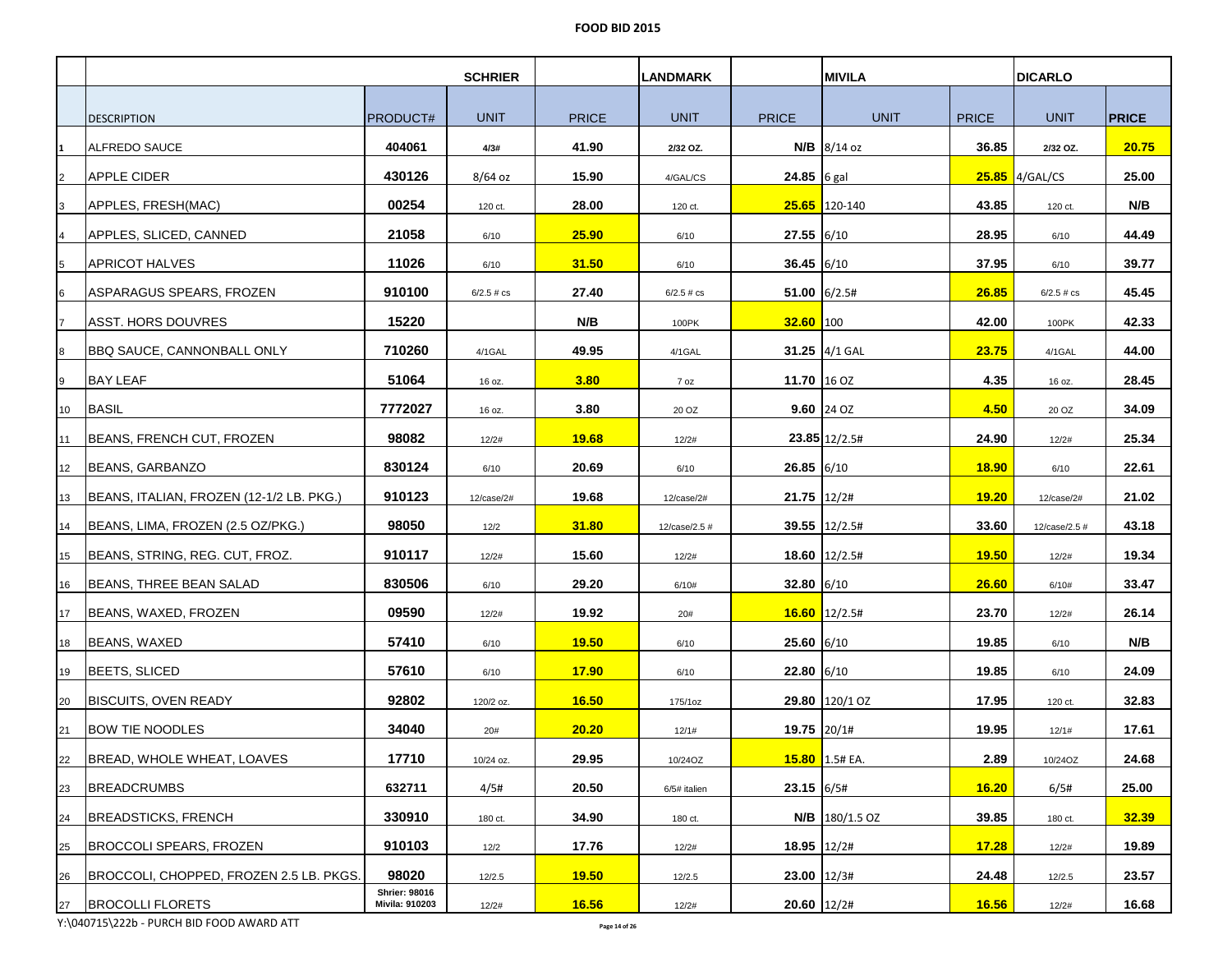|    |                                               |                 | <b>SCHRIER</b> |              | <b>LANDMARK</b>   |              | <b>MIVILA</b>        |              | <b>DICARLO</b> |              |
|----|-----------------------------------------------|-----------------|----------------|--------------|-------------------|--------------|----------------------|--------------|----------------|--------------|
|    |                                               |                 |                |              |                   |              |                      |              |                |              |
|    | <b>DESCRIPTION</b>                            | <b>PRODUCT#</b> | <b>UNIT</b>    | <b>PRICE</b> | <b>UNIT</b>       | <b>PRICE</b> | <b>UNIT</b>          | <b>PRICE</b> | <b>UNIT</b>    | <b>PRICE</b> |
| 28 | BRUSSELS SPROUTS, FROZEN                      | 98030           | 12/2#          | 14.40        | 12/2#             |              | 19.70 12/2.5#        | 21.00        | 12/2#          | 20.45        |
| 29 | <b>BUTTER PATTIES (individual)</b>            | 12230           | 17#            | 47.95        | 47ct              | N/B          | 17#                  | 66.13        | 59ct           | 43.62        |
| 30 | CABBAGE, RED                                  | 57690           | 6/10           | 31.90        | 6/10              | $35.45$ 6/10 |                      | 34.50        | 6/10           | N/B          |
| 31 | CABBAGE, SHREDDED (cole slaw mix)             | 05188           | 4/5#           | N/B          | 4/5#              | $24.80$ 4/5# |                      | 34.00        | 4/5#           | N/B          |
| 32 | CAKE, BROWNIE, SHEET, FROZEN                  | 880438          | 2 trays 6#     | 35.90        | 4/80 oz.          |              | 74.17 4/80 OZ        | 69.85        | 3/84           | 55.57        |
| 33 | CAKE, CARROT, SHEET, FROZEN                   | 341023          | 4/96 oz        | 74.90        | 4/96 oz           |              | <b>76.85</b> 4/96 OZ | 74.90        | 4/96 oz        | 56.82        |
| 34 | CAKE, CHEESE                                  | <b>NO AWARD</b> | $1 - 10"$      | 15.50        | sheet w/crust,2ct |              | 44.75 2/14 SLICE     | 36.90        | 2/14           | 28.65        |
| 35 | CAKE, CRUMB, SHEET, FROZEN                    | 17360           |                | N/B          | 1 CT              | 18.25 96 CT  |                      | 37.75        | 1 CT           | 38.51        |
| 36 | CAKE, POUND                                   | 880423          | 12/16 oz.      | 53.50        | 1 CT              |              | 12.45 12/16 OZ       | 49.75        | 1 CT           | 52.23        |
| 37 | CAKE, POUND INDIVIDUAL                        | 358630          | 24 ct          | 12.50        | 24 ct             | 13.97 24 CT  |                      | 12.95        | 24 ct          | 12.17        |
| 38 | CAKE, RASPBERRY, SHEET, FROZEN                | 17362           |                | N/B          | 1 sheet           | 18.55        |                      | N/B          | 1 sheet        | N/B          |
| 39 | CANNOLI CREAM BAGS W/CHIPS                    | 030158          | 6#             | 24.90        | 4/2#              |              | $N/B$ 12/1.5#        | 58.00        | 4/2#           | 30.59        |
| 40 | <b>CANNOLI SHELLS, SMALL</b>                  | 344402          | 120 ct.        | 30.90        | 10/12 ct          |              | <b>N/B</b> 48 CT     | 20.90        | 10/12 ct       | 25.50        |
| 41 | CARROTS, BELGIAN                              | 31803           |                | N/B          | 6/10              | $28.45$ 6/10 |                      | 32.95        | 6/10           | 24.43        |
| 42 | CARROTS, DICED, FROZEN (2.5 LB. PKG.)         | 910114          | 12/cs/2#       | 11.76        | 12/cs/2#          |              | 13.89 12/2.5#        | 15.00        | 12/cs/2#       | 16.07        |
| 43 | CAULIFLOWER, FROZEN, (2 LB. PKGS.)            | 910208          | 12/2           | 17.76        | 12/2#             | 19.77 12/2#  |                      | 16.56        | 12/2#          | 19.09        |
| 44 | CEREAL, CORN FLAKES (individual)              | 12680           | 84 ct.         | 18.29        | 96 CT.            | 26.41 96 CT  |                      | 23.90        | 96 CT.         | 24.45        |
| 45 | CEREAL, CREAM OF WHEAT                        | 13604           | 12/28          | 20.50        | 12/28OZ           |              | 25.49 12/28 OZ       | 39.85        | 12/28OZ        | 23.52        |
| 46 | CEREAL, RAISIN BRAN (individual kellogs bowl) | 11022           | 96 ct          | 34.50        | 96 ct             | 26.41 96 CT  |                      | 23.90        | 96 ct          | 30.16        |
| 47 | CEREAL, SPECIAL K                             | 110113          | 70 ct          | 34.50        | 70 ct             | 38.55 70 CT  |                      | 33.85        | 70 ct          | 36.23        |
| 48 | CEREAL, TOASTED OATS (individual)             | 12686           | 84 ct.         | 18.29        | 96 ct             | 26.41        | 96 CT                | 35.95        | 96 ct          | 23.77        |
| 49 | CHEESE, AMERICAN LOAF (5 LB.)                 | 18264           | 4/5#           | 37.90        | 6/5#              | 76.70 4/5#   |                      | 41.80        | 6/5#           | 40.81        |
| 50 | CHEESE,CHEDDAR, SHREDDED                      | 14290           | 4/5#           | 48.00        | 4/5#              | 71.80 4/5#   |                      | 63.80        | 4/5#           | 43.72        |
| 51 | CHEESE, COTTAGE                               | 11948           | 4/5#           | 30.90        | 6/5#              | 49.70 5#     |                      | 7.95         | 6/5#           | 37.50        |
| 52 | ICHEESE. MOZZARELLA. SHREDDED                 | 14282           | 4/5#           | 48.00        | 4/5#              | 48.85 4/5#   |                      | 63.80        | 4/5#           | 44.77        |
| 53 | CHEESE, PARMESAN, IMPORTED                    | 88254           | 4/5#           | 44.00        | 4/5#              | 88.35 4/5#   |                      | 69.80        | 4/5#           | 64.65        |
| 54 | CHEESE, PARMESAN, PC                          | 88256           | 200 ct         | <b>13.90</b> | 200 ct            | 25.80 200 CT |                      | 15.85        | 200 ct         | N/B          |

Y:\040715\222b - PURCH BID FOOD AWARD ATT **Page 15 of 26**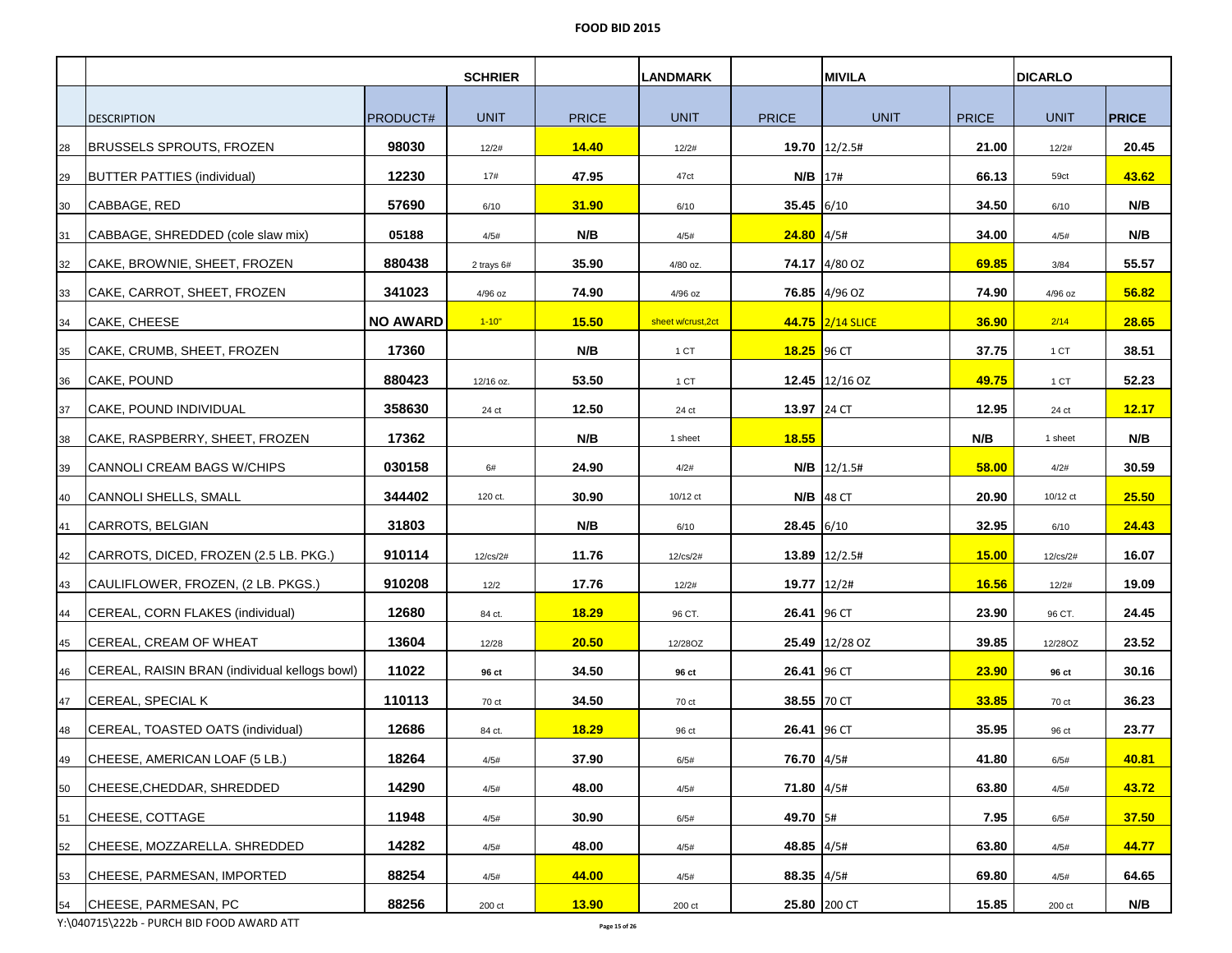|    |                                        |                                        | <b>SCHRIER</b> |              | <b>LANDMARK</b> |               | <b>MIVILA</b>     |              | <b>DICARLO</b> |              |
|----|----------------------------------------|----------------------------------------|----------------|--------------|-----------------|---------------|-------------------|--------------|----------------|--------------|
|    |                                        |                                        |                |              |                 |               |                   |              |                |              |
|    | <b>DESCRIPTION</b>                     | <b>PRODUCT#</b>                        | <b>UNIT</b>    | <b>PRICE</b> | <b>UNIT</b>     | <b>PRICE</b>  | <b>UNIT</b>       | <b>PRICE</b> | <b>UNIT</b>    | <b>PRICE</b> |
| 55 | CHEESE, SWISS (4" x 4")                | 191503                                 | per lb.        | 3.49         | 8#              |               | 3.74 lb APP 7# EA | 3.39#        | 8#             | 3.92         |
| 56 | CHERRIES, NO PITS, NO STEMS            | 21211                                  | GAL.           | 12.50        | GAL.            | 13.67 GAL     |                   | 13.25        | $4/1$ gal      | 53.81        |
| 57 | <b>CHERRY PIE FILLING</b>              | 1670                                   | 6#10           | 58.90        | 6#10            | 69.80 6/10    |                   | 59.85        | 6#10           | 85.60        |
| 58 | <b>CHICKEN BROTH</b>                   | 750545                                 | 12/48          | 24.50        | 12/46OZ         |               | 27.60 12/46 OZ    | <b>19.70</b> | 12/46OZ        | 25.00        |
| 59 | CHICKEN CUTLET #0944                   | 125145                                 | 40/4 oz.       | 38.74        | 40/4oz case     |               | $37.55$ 40/4 OZ   | 43.85        | 40/4oz case    | 35.11        |
| 60 | CHICKEN CUTLETS, ITALIAN               | 125150                                 |                | N/B          | 34/4.7          | 43.45         |                   | N/B          | 34/4.7         | 40.31        |
| 61 | <b>CHICKEN, DICED</b>                  | 96216                                  | 10#            | 34.90        | 10#             | 39.88 10#     |                   | 35.90        | 10#            | 38.83        |
| 62 | <b>CHICKEN, GRILLED</b>                | 971275                                 | 53/3 oz        | 46.80        | 2/5#            |               | 45.35 60/3 OZ     | 26.89        | 2/5#           | 47.34        |
| 63 | ICHICKEN NUGGETS                       | 971117                                 | 10#            | 22.90        | 4/5#            | 40.60 20#     |                   | 33.60        | 2/5#           | 19.20        |
| 64 | CHICKEN TENDERS, BRANDYWINE            | 29802                                  | 10#            | 30.90        | 2/5#            | $26.45$ 10#   |                   | 31.95        | 2/5#           | N/B          |
| 65 | CHICKEN, WHOLE, FRESH CUT 1/4'S, FRESH | 96204                                  | 14/3#          | 1.39#        |                 |               | $N/B$ 70#/CS APP  | 1.98#        | 60/8.27 OZ     | 60.98        |
| 66 | <b>CHILI</b>                           | 35072                                  | 6/10           | 49.50        | 12/5            | 69.70 6/10    |                   | 64.75        | 12/52 OZ       | 69.32        |
| 67 | <b>CHOCOLATE TOPPING</b>               | 29018                                  | 4/1gal         | 29.98        | 4/1gal          | 33.80 GAL     |                   | 11.85        | $4/1$ gal      | 39.20        |
| 68 | <b>CINNAMON</b>                        | 772044                                 | 16 oz.         | 3.20         | 16 oz.          |               | 5.87 16 OZ        | 2.75         | 12/16 OZ       | 40.91        |
| 69 | POLLACK, POTATO CRUST                  | 09200                                  | 46/3.6 oz.     | 39.90        | 10#(HADDOCK)    |               | $28.87$ 40/4 OZ   | 29.00        | 44/3.6 OZ      | 36.56        |
| 70 | COFFEE, SANKA, (IND)(5 PKGS./100)      | 63044                                  | 5/100          | 53.50        | 1000 CT         |               | 89.90 5/100 CT    | 51.90        |                | 63.43        |
| 71 | COLLARD GREENS, FROZEN (3 LB. PKGS.)   | <b>Shrier: 98154</b><br>Mivila: 910104 | 12/3#          | 23.04        | 12/3#           | 35.89 12/3#   |                   | 23.04        | 12/3#          | 31.25        |
| 72 | COOKIES, CHOCOLATE CHIP                | 170317                                 |                | N/B          | 100/2PK         |               | 26.70 10# BULK    | 21.90        | 100/2PK        | 23.30        |
| 73 | COOKIES, LORNE DOONES                  | 9920                                   | 120/4OZ        | 36.50        | 120/4ct         |               | 40.45 120/4 CT    | 36.90        | 120/4OZ        | 37.50        |
| 74 | COOKIES, OATMEAL                       | 10242                                  | 10#            | <b>18.50</b> | 100/2CT         | 23.20 10#     |                   | 19.85        | 100/2CT        | 19.52        |
| 75 | COOKIES, SUGAR 10# BULK                | 10244                                  | 10#            | 18.50        | 10#             | 21.67         | 10#               | 19.75        | 10#            | 22.70        |
| 76 | COOKIES, SUGAR FREE VARIETY            | 67192                                  |                | N/B          | 5#              | <u>29.84</u>  |                   | N/B          | 5#             | N/B          |
| 77 | COOKIE, OREO, 4-PACK                   | 482380                                 | 120 ct.        | 41.90        | 120/4PK         |               | 44.97 120/4 PK    | 37.90        | 120 ct.        | 33.02        |
| 78 | CORN, COBETTES 96 PK.                  | 98064                                  | 96 ct.         | 12.69        | 96 ct.          | 14.97 96 CT   |                   | 12.95        | 96 ct.         | 21.31        |
| 79 | CORN, WHOLE KERNEL                     | 57902                                  | 6/10           | 20.50        | 6/10            | 25.70 6/10    |                   | 20.85        | 6/10           | 23.89        |
| 80 | <b>CORN STARCH</b>                     | 1094                                   | 24/1#          | 17.95        | 24/1#           | $21.55$ 24/1# |                   | 18.60        | 24/1#          | 19.89        |
| 81 | <b>CRAB CAKES-MRS. FRIDAYS</b>         | 950505                                 | 10#            | 49.90        | 53/3OZ          |               | 39.88 53/3 OZ     | 34.90        | 53/3OZ         | 51.24        |

Y:\040715\222b - PURCH BID FOOD AWARD ATT **Page 16 of 26**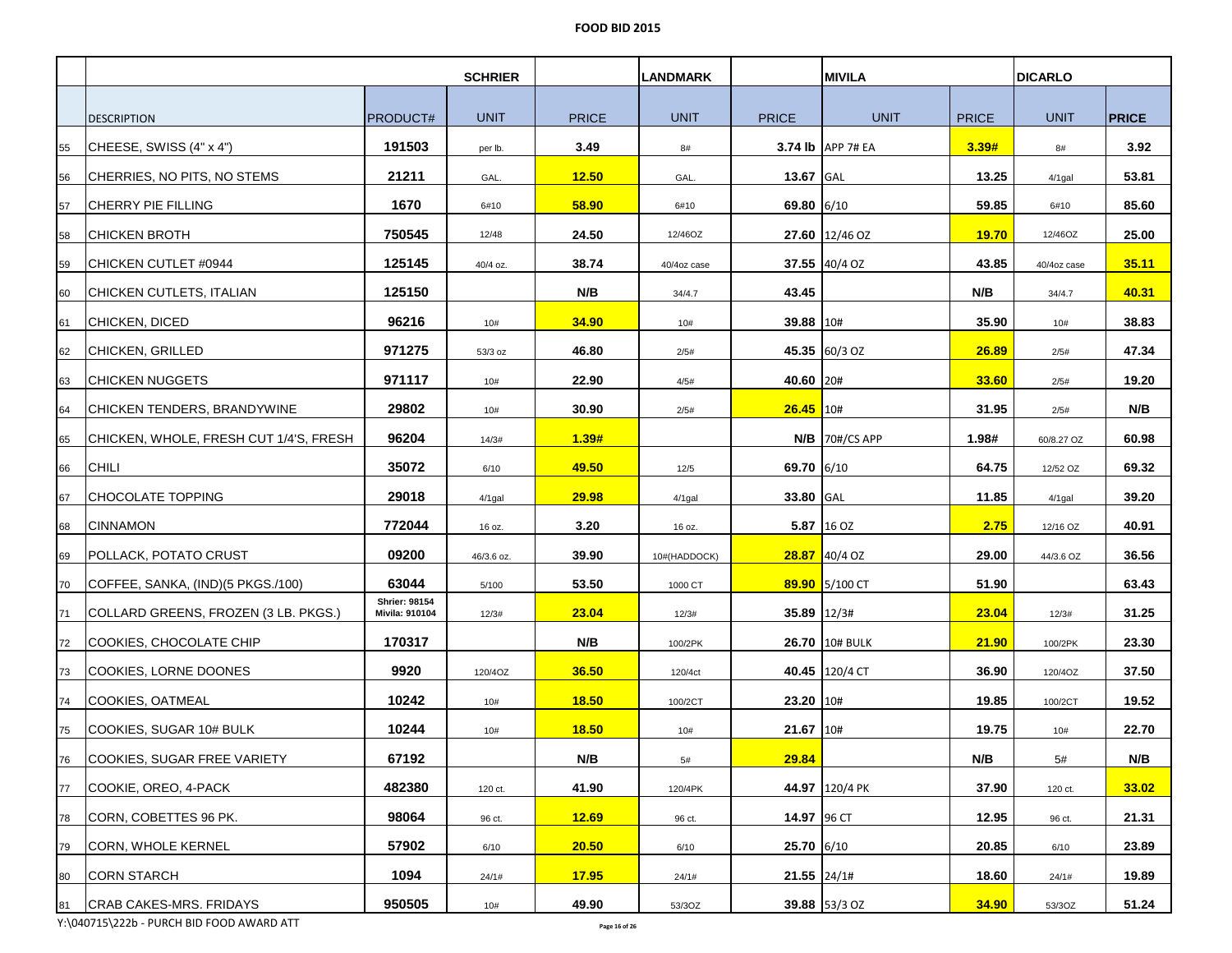|     |                                                |                 | <b>SCHRIER</b> |              | <b>LANDMARK</b> |              | <b>MIVILA</b>           |              | <b>DICARLO</b> |              |
|-----|------------------------------------------------|-----------------|----------------|--------------|-----------------|--------------|-------------------------|--------------|----------------|--------------|
|     |                                                |                 |                |              |                 |              |                         |              |                |              |
|     | <b>DESCRIPTION</b>                             | <b>PRODUCT#</b> | <b>UNIT</b>    | <b>PRICE</b> | <b>UNIT</b>     | <b>PRICE</b> | <b>UNIT</b>             | <b>PRICE</b> | <b>UNIT</b>    | <b>PRICE</b> |
| 82  | <b>CRACKERS, OYSTERETTE TYPE</b>               | 480205          | 150 ct.        | 16.50        | 150/5OZ         | 14.70 150 CT |                         | 13.90        | 150/5OZ        | 13.52        |
| 83  | <b>CRACKERS, PREMIUM UNSALTED</b>              | 170322          |                | N/B          | 300/2 ct.       |              | 16.20 300/2 CT          | 14.25        | 300/2 ct.      | 15.34        |
| 84  | CRANBERRY SAUCE, OCEAN SPRAY (JELLIED)         | 21320           | 6/10           | 34.50        | 6/10            | 44.29 6/10   |                         | 38.25        | 6/10           | 38.64        |
| 85  | CREAM CHEESE, PC                               | 88144           | 100/1oz        | 15.50        | 100 CT          |              | <b>26.35</b> 100/1 OZ   | 16.90        | 100 CT         | 19.08        |
| 86  | CREAM CHEESE, soft                             | 06970           |                | N/B          | 4/5#            | 38.66        |                         | N/B          | 4/5#           | N/B          |
| 87  | CREAM PUFFS, choocolate iced                   | 880342          |                | N/B          |                 |              | <b>N/B</b>   12/7.98 OZ | 38.90        |                | 43.30        |
| 88  | <b>CROISSANTS</b>                              | 92762           | 144/2.2 oz.    | 41.50        | 128/1OZ         |              | 59.77 48/2 OZ           | 24.60        | 128/1OZ        | 37.50        |
| 89  | <b>CROUTONS</b>                                | 170699          | 10#            | 17.90        | 4/2.5#          |              | $24.55$ 4/2.25 #        | <u>15.99</u> | 4/2.5#         | 21.02        |
| 90  | JDANISH, ASSTD. FROZEN, WRAPPED                | 880404          | 24 ct.         | 19.78        | 24CT            | 20.97 24 CT  |                         | 19.60        | 24CT           | 22.18        |
| 91  | DRESSING, COLESLAW (GAL. JARS)                 | 280104          |                | N/B          | 4/1GAL          |              | 49.67 4/1 GAL           | 51.60        | 4/LG           | 48.86        |
| 92  | DRESSING, FRENCH, PC                           | 611123          | 60/1.5 oz      | 15.50        | 60/1.5 oz       |              | 15.30 60/1.5 OZ         | <b>13.40</b> | 60/1.5 oz      | 14.25        |
| 93  | DRESSING, ITALIAN (4 GAL. JARS)                | 33030           | 4/1            | <b>18.80</b> | 4/1GAL          |              | 45.60 4/1 GAL           | 18.95        | 4/1GAL         | 41.06        |
| 94  | DRESSING, ITALIAN, CREAMY, PC                  | 611015          | 60/1.5         | 13.90        | 60/1.5 OZ       |              | 15.20 60/1.5 OZ         | 12.60        | 60/1.5 OZ      | 13.56        |
| 95  | DRESSING, RANCH, F/F, PC                       | 611136          | 60/1.5         | 14.50        | 60/1.5 OZ       |              | 16.45 $ 60/1.5$ OZ      | 14.25        | 60/1.5 OZ      | 14.49        |
| 96  | IDRESSING, THOUSAND ISLAND                     | 33020           | $4/1$ gal      | 30.80        | $4/1$ gal       |              | 46.70 4/1 GAL           | 37.85        | $4/1$ gal      | 38.64        |
| 97  | ECLAIRS, MINI CHOC ICED FROZEN                 | 340520          |                | N/B          |                 |              | <b>N/B</b> 48/2 OZ      | 38.85        | 288/.6oz       | 70.57        |
| 98  | EGGPLANT ROLETTE                               | 34850           |                | N/B          | 60/3.5 OZ       |              | $29.80$ 36/3.5 OZ       | 32.85        | 9/4 CT         | 27.62        |
| 99  | EGG PRODUCT, FROZEN (5 LB. CONTAINERS)         | 88304           | 6/5#           | 38.90        | 6/5#            | 45.60 6/5#   |                         | 48.90        | 12/2#          | 39.55        |
|     | 100   FILLING, BLUEBERRY                       | 1648            | 6/10           | 54.90        | 6/10            | 65.80 6/10   |                         | 71.85        | 6/10           | 78.41        |
|     | 101   FISH BREWERS CHOICE                      | 267663          |                | N/B          | 40/4oz case     | 64.88        |                         | N/B          | 40/4 OZ CS     | 59.09        |
|     | 102   FISH, HEALTHY CHOICE                     | 09152           |                | N/B          | 40/4 OZ         | 49.97        |                         | N/B          |                | N/B          |
| 103 | <b>FISH CAKES</b>                              | 93106           | 10#            | 15.90        | 80/2 OZ         |              | 23.75 10#-53/30Z        | 21.85        | 10#            | 20.45        |
|     | 104   FISH IN A MINUTE-BATTER DIPPED POLLACK   | 950577          |                | N/B          | 53/3 oz         | 37.94 10#    |                         | 29.90        | 2 OZ           | 39.77        |
|     | 105   FISH, OCEAN PERCH BATTERED               | <b>NO BIDS</b>  |                | N/B          |                 | N/B          |                         | N/B          |                | N/B          |
|     | 106 FISH, POTATO CRUSTED POLLACK               | 950585          |                | N/B          | 10# COD         |              | 65.87 40/4 OZ           | <b>29.00</b> | 44/3.6 OZ      | 36.56        |
|     | 107   FISH SOLE SCALLOP & CRAB STUFFED         | 950343          |                | N/B          | 32/5 oz         |              | 64.80 32/50Z            | 58.90        | 32/5 oz        | 59.09        |
|     | 108   FISH, TUNA, LARGE CAN (66-1/2 OZ.) WHITE | 18570           | 6/66.5 oz      | 71.90        | $6/66.5$ oz     |              | 84.50 6/66.5 OZ.        | 41.50        | 6/66.5 oz      | 73.86        |

Y:\040715\222b - PURCH BID FOOD AWARD ATT **Page 17 of 26**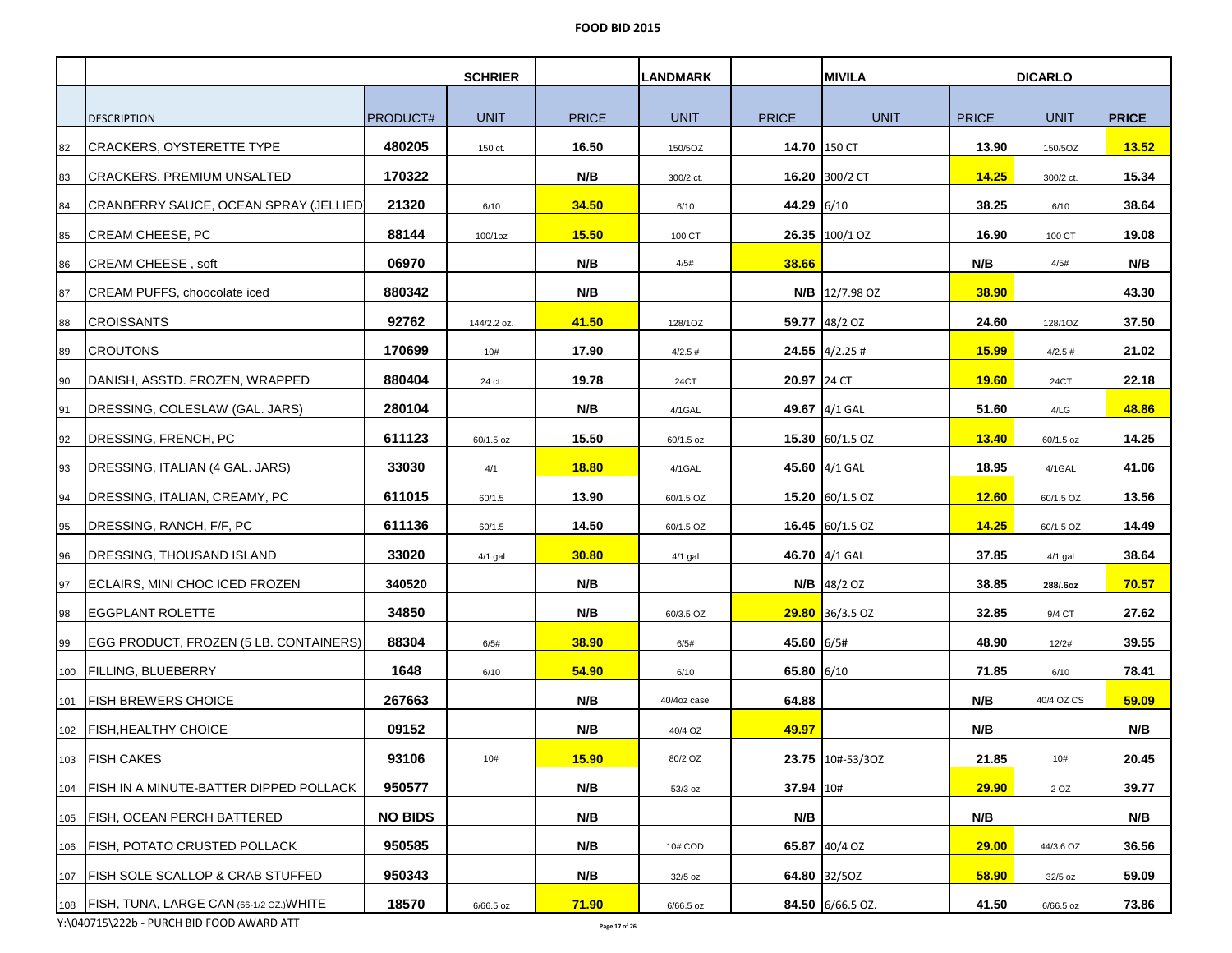|     |                                           |          | <b>SCHRIER</b> |              | <b>LANDMARK</b> |              | <b>MIVILA</b>               |              | <b>DICARLO</b> |              |
|-----|-------------------------------------------|----------|----------------|--------------|-----------------|--------------|-----------------------------|--------------|----------------|--------------|
|     |                                           |          |                |              |                 |              |                             |              |                |              |
|     | <b>DESCRIPTION</b>                        | PRODUCT# | <b>UNIT</b>    | <b>PRICE</b> | <b>UNIT</b>     | <b>PRICE</b> | <b>UNIT</b>                 | <b>PRICE</b> | <b>UNIT</b>    | <b>PRICE</b> |
|     | 109 FLOUR                                 | 90275    | 25#            | 8.50         | 2/25#           | 22.70 2/25#  |                             | 17.80        | 2/25#          | 16.52        |
|     | 110   FRENCH FRIES, OVEN READY            | 890109   | 6/5#           | 24.90        | 6/5#            | 23.60        | 6/5#                        | 17.65        | 6/5#           | 28.81        |
|     | 111 <b>FRENCH TOAST</b>                   | 92562    | 144ct          | 18.50        | 144 ct          |              | 34.97 72/2.38 OZ            | 26.85        | 144 ct         | 26.14        |
|     | 112 FRENCH TOAST STICKS                   | 880506   | 175ct          | 21.29        | 180 ct/10#      | 24.65 10#    |                             | 16.20        | 180 ct.        | 17.61        |
|     | 113 <b>FRUIT COCKTAIL</b>                 | 370905   | 6/10           | 32.50        | 6/10            | 34.68 $6/10$ |                             | 30.95        | 6/10           | 36.36        |
|     | 114   FRUIT BOWL, ASST.                   | 51244    |                | N/B          |                 |              | $N/B$ 36/4 OZ               | 21.45        | 36/4 OZ        | 20.38        |
|     | 115 FRUIT SALAD MEDLEY                    | 07272    | 8#             | 17.44        | 2 GAL           | 29.87 1 GAL  |                             | 23.85        | 2 GAL          | N/B          |
|     | 116   FRUIT SALAD, TROPICAL               | 370910   | 6/10           | 29.90        | 6/10            | $37.66$ 6/10 |                             | 28.20        | 6/10           | 30.68        |
|     | 117 GARLIC POWDER                         | 772082   | 16 oz.         | 3.20         | 19 OZ           |              | $7.77$ 16 OZ                | 2.40         | 12/16          | 43.81        |
|     | 118 GRAHAM CRACKERS                       | 170312   | 200/2 ct.      | 21.90        | 200/2 ct.       |              | 20.60 200/2 CT              | 17.90        | 200/2 ct.      | 23.86        |
|     | 119 GRAHAM CRACKER CRUMBS                 | 030116   | 10#            | 24.40        | 10#             | 27.20 10#    |                             | <b>19.60</b> | 10#            | 21.03        |
|     |                                           | 62000    | $12/q$ ts.     | 126.00       | 12 QT           |              | <b>83.45</b> 12 QT/CS       | 109.00       | 12 QT          | 114.00       |
| 121 | GRAVY, BEEF, CAMPBELL'S                   | 390113   | 12/51          | 31.50        | 12/5#           | 31.45 12/#5  |                             | 28.90        | 12/50          | 38.32        |
|     | 122 GRAVY, CHICKEN, CAMPBELL'S            | 390109   | 12/51          | 36.90        | 12/#5           | 39.78 12/#5  |                             | 29.85        | 12/51oz        | 36.41        |
|     | 123 GRAVY, TURKEY                         | 390118   | 12/51          | 39.50        | 12/50 oz.       | 41.80 12/#5  |                             | 30.95        | 12/60 OZ       | 38.86        |
|     | 124   HAM, DELI, LOW SODIUM               | 14416    | 2/13#          | 2.89         | 2/13#           |              | <b>72.45</b> 2/13# CS (APP) | 2.99#        | 2/13#          | 3.49         |
|     | 125 HAM, VIRGINIA                         | 110055   | 2/13#          | 3.69         | 2/10#           |              | 3.56# 26#/CS APP            | 3.79#        | $2/14 - 16#$   | 3.37#        |
|     | 126 HASH, CORNED BEEF                     | 066010   | 6/10           | 65.50        | 6/10            | 80.88 6/10   |                             | 59.90        | 6/10           | 70.32        |
|     | 127 HERO ROLLS, 3X7                       | 205867   | 72 ct.         | 39.95        | 7/3.25          | 35.48        |                             | N/B          | 7/3.25         | 22.73        |
|     | 128 HOT DOGS, ALL BEEF,SABRETT 10# 8 to 1 | 970714   | 30#            | 139.95       | 10#             | 44.15 10#    |                             | 36.90        | 10#            | 41.48        |
| 129 | ICE CREAM CUP, CHOCOLATE                  | 93006    | 96/4 oz.       | 22.05        | 48/40Z          |              | <b>N/B</b> 24/40Z           | 10.85        | 48/40z         | 16.48        |
| 130 | <b>ICE CREAM CUP, STRAWBERRY</b>          | 93004    | 96/4 oz.       | 22.05        | 48/40Z          |              | $N/B$ 24/40Z                | 10.85        | 48/40z         | 16.20        |
| 131 | <b>ICE CREAM CUP, VANILLA</b>             | 93008    | 96/4 oz.       | 22.05        | 48/40Z          |              | <b>N/B</b> 24/40Z           | 10.85        | 48/4oz         | 16.20        |
|     | 132 ICE CREAM CUP, VANILLA FAT FREE       | 93018    | 24/4           | 6.75         | 48/4oz          |              | $N/B$ 24/40Z                | 10.85        | 48/4oz         | 22.10        |
| 133 | JELL-O, CITRUS                            | 24036    | $12$ / $cs$    | 22.90        | 12/24 OZ        |              | 33.70 12/24 OZ              | 23.85        | 12/24 OZ       | 31.31        |
|     | 134 JELL-O, RED 24 OZ.                    | 24040    | 12/cs          | 22.90        | 12/24 OZ        |              | 33.70 12/24 OZ              | 24.85        | 12/24 OZ       | 31.31        |
|     | 135 JELLY, MINT                           | 410105   |                | N/B          | 6/4#            | 36.57 6/4#   |                             | 29.34        | 6/4#           | 43.14        |

Y:\040715\222b - PURCH BID FOOD AWARD ATT **Page 18 of 26**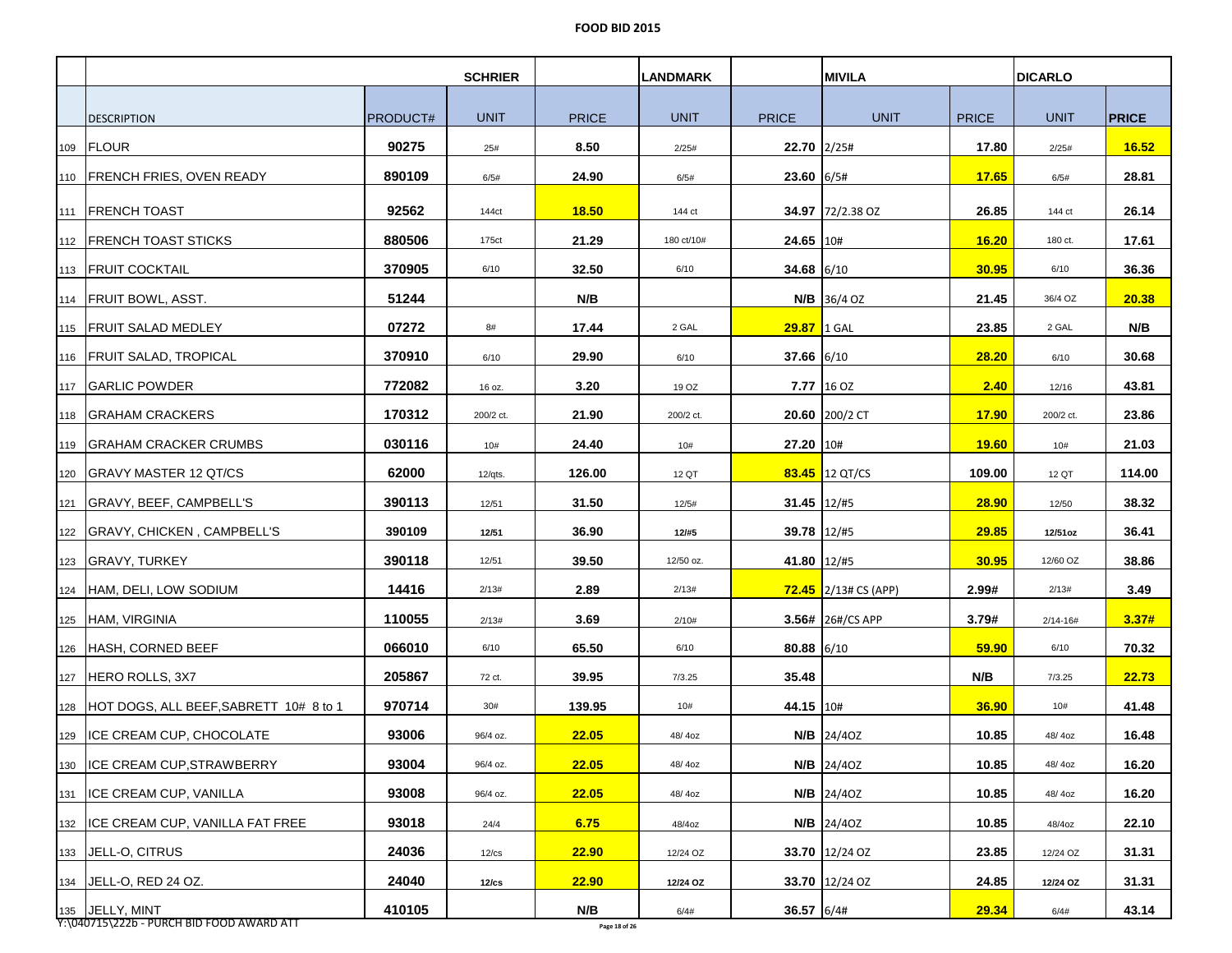|     |                                         |          | <b>SCHRIER</b> |              | <b>LANDMARK</b> |                 | <b>MIVILA</b>                 |              | <b>DICARLO</b> |              |
|-----|-----------------------------------------|----------|----------------|--------------|-----------------|-----------------|-------------------------------|--------------|----------------|--------------|
|     |                                         |          |                |              |                 |                 |                               |              |                |              |
|     | <b>DESCRIPTION</b>                      | PRODUCT# | <b>UNIT</b>    | <b>PRICE</b> | <b>UNIT</b>     | <b>PRICE</b>    | <b>UNIT</b>                   | <b>PRICE</b> | <b>UNIT</b>    | <b>PRICE</b> |
| 136 | JELLY, GRAPE, PC                        | 610082   | 200 ct,        | 7.50         | 200/.5 OZ       |                 | 14.97 200/.5 OZ               | 5.15         | 200/.5 OZ      | 11.75        |
|     | 137 JUICE, APPLE                        | 930339   | 48/5.5 oz.     | 21.10        | 48/5.5          |                 | 24.00 48/6 OZ                 | 9.18         | 48/5.5         | 21.74        |
| 138 | JUICE, APPLE RASPBERRY, S/F, MACHINE    | #9-10017 |                | N/B          | 5 LTR           | 36.75   5L/CS   |                               | 32.95        | 5 LTR          | N/B          |
|     | 139 JUICE, CRANBERRY                    | 93084    | 72/4OZ         | 8.90         | 72/4OZ          |                 | 10.45 72/4 OZ                 | 11.95        | 72/40Z         | 9.66         |
|     | 140 JUICE, GRAPE, SUGAR FREE, machine   | 050254   |                | N/B          | 12/45OZ         |                 | $N/B$ 3 GAL                   | 69.85        | 12/45OZ        | N/B          |
|     | 141 JUICE, LEMONADE, CUPS               | 930333   | 72/4 oz.       | 9.50         | 48/6OZ          |                 | <b>8.40</b> $ 48/6$ OZ        | 8.30         | 48/6OZ         | 8.81         |
|     | 142 JUICE, ORANGE                       | 430113   | 12/46 oz.      | 25.80        | 12/46 OZ        |                 | 25.03 12/46 OZ                | <b>19.85</b> | 12/46 OZ       | 29.17        |
|     | 143   JUICE, ORANGE, MACHINE            | #9-10010 |                | N/B          | 5 LTS           |                 | 58.50   5 LITRE               | 37.95        | 5 LTS          | N/B          |
|     | 144  JUICE, ORANGE -FROZEN (4 OZ)       | 93082    | 72/4           | 10.20        | 72/4 oz.        |                 | 11.60 72/4 OZ                 | 10.95        | 72/4 oz.       | 11.76        |
|     | 145 JUICE, PINEAPPLE 46 OZ.             | 430109   | 12/46 oz.      | 21.50        | 12/46 OZ        |                 | 24.26 12/46 OZ                | 20.95        | 12/46 OZ       | 23.98        |
|     | 146 JUICE, PINEAPPLE/ORANGE, CUPS       | 92970    | 72/4oz         | 10.20        | 72/4oz          |                 | 12.20 72/4 OZ                 | 10.60        | 72/4oz         | 10.80        |
|     | 147   KALE, FROZEN 12/3#                | 910111   |                | N/B          | 12/3#           | $36.45$   12/3# |                               | 31.32        | 12/3#          | 32.10        |
|     | 148   KETCHUP, IND. HEINZ OR EQUAL      | 470510   | 1000           | 15.90        | 6/10            |                 | 24.97 1000 CT                 | 19.85        | 6/10           | 15.34        |
|     | 149   KETCHUP, HEINZ (OR EQUAL)         | 20600    | 6/10           | 28.50        | 6/10            | 24.97 6/10      |                               | 20.85        | 6/10           | 20.08        |
|     | 150   KIDNEY BEANS (6 LB. CANS)         | 830151   | 6/10           | 23.50        | 6/10            | 29.76 6/10      |                               | 21.85        | 6/10           | 26.02        |
|     | 151   KRABBY CAKES                      | 950505   | 6/2.5          | 3.99         | LBS.            |                 | $N/B$ 53/3 OZ                 | 34.90        | 6/2.5#         | 58.65        |
|     | 152   LASAGNA ROLL UPS                  | 34850    | 60 ct.         | 25.90        | 60/3.5          |                 | $24.80$ 60/3.5 OZ             | 38.95        | 60/3.5         | N/B          |
|     | 153   MACARONI SALAD                    | 650711   | 8#             | 9.12         | 8#              | 10.80 30#       |                               | 33.00        | 8#             | 12.78        |
|     | 154   MANICOTTI, CELENTANO 60/2.7 oz    | 34852    | 60/2.5 oz.     | 24.50        | 60/2.75 OZ      |                 | $21.24$ 60/2.7 OZ             | 24.00        | 60/2.67 OZ     | 28.32        |
|     | 155 MARGARINE, BLOCK                    | 88244    | 30/1#          | 20.40        | 30/1#           | 24.80 30/1#     |                               | 21.00        | 30/1#          | 24.09        |
|     | 156   MAYONNAISE, (IND.) HELLMANS/EQUAL | 610517   | 204 ct.        | 23.50        | 210 CT          |                 | 26.60 210 CT                  | 21.85        | 204/3/8 OZ     | 23.56        |
| 157 | MAYONNAISE, HELLMANN'S                  | 670101   | 4/1#           | 59.80        | 4/1 GAL         |                 | 61.50 4/1 GAL                 | 56.70        | 4/1 GAL        | 60.65        |
|     | 158   MEATBALLS, ITALIAN, COOKED 20Z    | 144153   | 10#            | 24.90        | 10#/2 OZ        |                 | $29.88$   10#/3oz special     | 27.90        | 10#/2 OZ       | 26.70        |
|     | 159 MEATBALLS, PLAIN                    | 96008    | 10#/1/2 oz.    | 15.90        | 10#/1 OZ        |                 | 29.88 10# beef/chicken        | 19.80        | 10#/1 OZ       | N/B          |
|     | 160 MEATBALLS, MAMA, ITALIAN 2 OZ       | 96046    | 10#            | 24.90        | 10#/2 OZ        |                 | $29.88$   10#/3oz special     | 27.90        | 10#/2 OZ       | N/B          |
| 161 | MEATBALLS, SWEDISH                      | 961011   |                | N/B          | 10#             |                 | 36.70 $\mid$ 10#/ 1/2 oz beef | 27.90        | 10#/in gravy   | 34.09        |
|     | 162 MILK, EVAPORATED                    | 28302    | 24/12 OZ       | 20.50        | 48/12 OZ        |                 | 63.76 24/12 OZ                | 24.00        | 48/12 OZ       | 31.02        |

Y:\040715\222b - PURCH BID FOOD AWARD ATT **Page 19 of 26**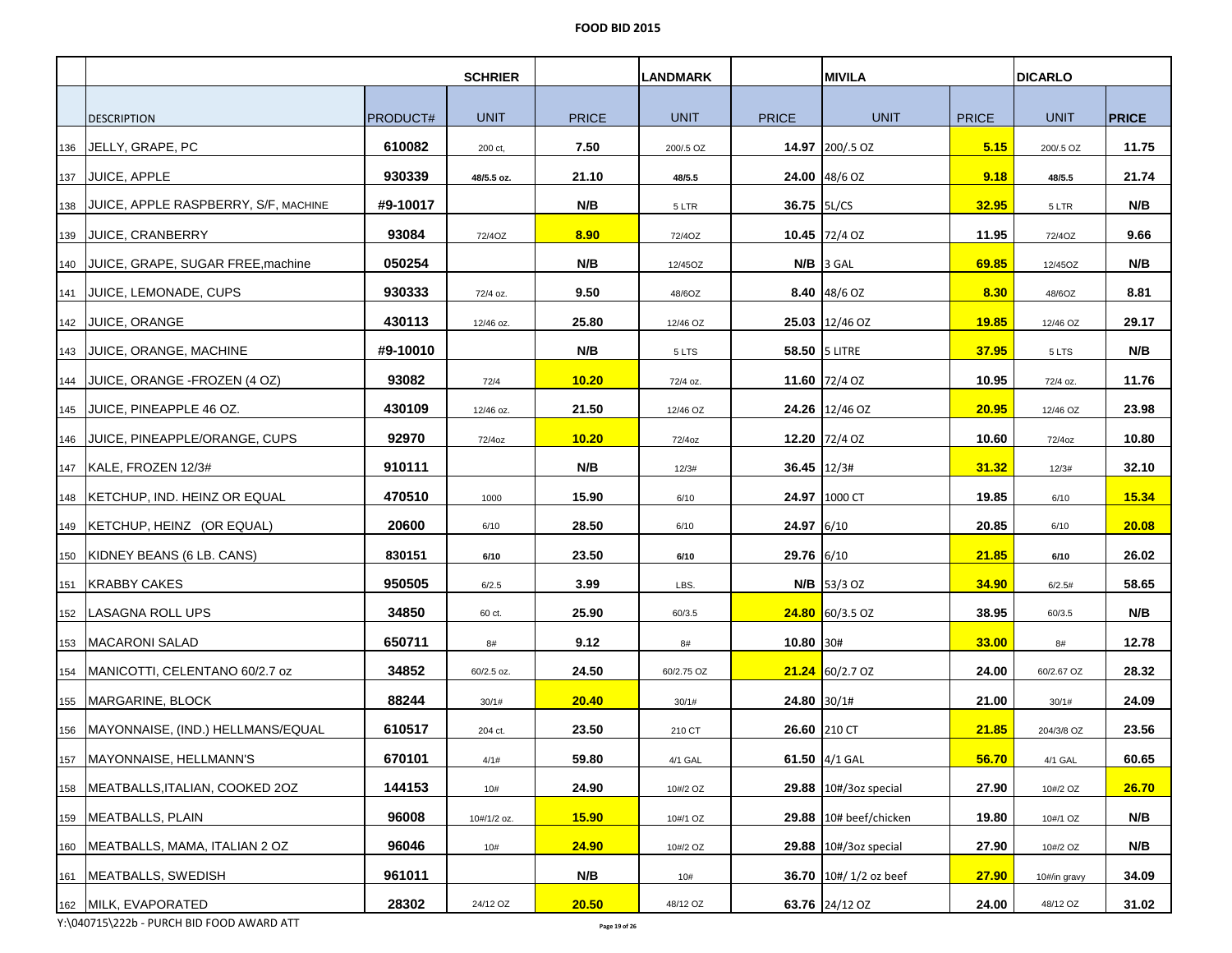|     |                                     |          | <b>SCHRIER</b> |              | <b>LANDMARK</b> |               | <b>MIVILA</b>               |              | <b>DICARLO</b> |              |
|-----|-------------------------------------|----------|----------------|--------------|-----------------|---------------|-----------------------------|--------------|----------------|--------------|
|     |                                     |          |                |              |                 |               |                             |              |                |              |
|     | <b>DESCRIPTION</b>                  | PRODUCT# | <b>UNIT</b>    | <b>PRICE</b> | <b>UNIT</b>     | <b>PRICE</b>  | <b>UNIT</b>                 | <b>PRICE</b> | <b>UNIT</b>    | <b>PRICE</b> |
| 163 | MUFFINS, BLUEBERRY                  | 333308   | 72/2           | 18.50        | 12/6 OZ         |               | 12.50 24/4 OZ frozen        | 19.40        | 12/6 OZ        | 10.99        |
|     | 164 MUFFINS, BANANA, with nuts      | 333304   | 72/2           | 18.50        | 12/6 OZ         |               | 12.50 24/4 OZ frozen        | 19.40        | 12/6 OZ/nuts   | 10.55        |
|     | 165 MUFFINS, CHOCOLATE CHIP         | 333306   |                | N/B          | 12/6 OZ         |               | 12.50 24/4 OZ frozen        | 19.40        | 12/6 OZ        | 10.63        |
|     | 166 MUSHROOMS, CANNED               | 58080    | 6/10           | 34.90        | 6/10            | 40.00 6/10    |                             | 37.75        | 6/10           | 40.28        |
|     | 167 MUSTARD, GULDEN'S               | 671107   |                | N/B          | 4gal/cs         |               | 31.60 4 GAL/CS              | 24.85        | 4gal/cs        | 29.55        |
|     | 168 MUSTARD, GULDEN'S, PC           | 610312   | 500 ct.        | 20.50        | 500             |               | 18.70 500 CT                | 16.75        | 500            | 19.91        |
|     | 169 MUSTARD, HONEY, PC              | 611020   | 60/1.5         | 15.90        | 60/1.5 OZ       |               | 15.80 60/1.5 OZ/dijon honey | <b>13.15</b> | 60/1.5 OZ      | 19.32        |
|     | 170 NUTMEG                          | 772093   | 16 oz.         | 12.50        | 16 oz.          | 19.85 16 OZ   |                             | 10.35        | 12/16 OZ       | 242.24       |
|     | 171   OATMEAL, INSTANT, PC          | 13702    | 48/1 oz.       | 9.50         | 64 CT           | 19.18 64/CS   |                             | 15.60        | 64 CT          | 10.90        |
|     | 172 OKRA, CUT, FROZEN               | 910150   |                | N/B          | 12/2#           | 24.70 12/2#   |                             | 19.20        | 12/2#          | 22.73        |
|     | 173 OLIVES, BLACK                   | 590506   | 6/10           | 35.50        | 6/10            |               | 34.50 6/10 pitted           | 26.85        | 6/10           | 62.50        |
|     | 174 OLIVES, GREEN                   | 7544     | 4/1 gal.       | 39.50        | 1 GAL           | 11.29 GAL     |                             | 10.85        | 1 GAL          | 61.36        |
|     | 175   OMLETTES, PLAIN               | 146715   | 84/3 OZ        | 28.50        | 144/2 OZ        |               | 59.85 84/3 OZ               | 39.85        | 144/2 OZ       | 36.36        |
|     | 176 ONION POWDER                    | 772097   | 16 oz.         | 2.90         | 20 OZ           |               | 6.65 16 OZ                  | 2.60         | 12/19 OZ       | 52.26        |
|     | 177  ONIONS,PEARL,FROZEN            | 910228   |                | N/B          | 12/2#           | 32.40 12/2#   |                             | 28.56        | 12 CT          | 39.89        |
|     | 178 ORANGES, MANDARIN, CUPS, 4 OZ.  | 40290    |                | N/B          | 36/4 OZ         |               | 21.94 36/4 OZ               | 22.95        |                | N/B          |
|     | 179 OREGANO                         | 51396    | 16 oz.         | 3.20         | 24 OZ           | 18.85 16 OZ   |                             | 3.80         | 4/32 OZ        | 30.12        |
|     | 180 PAM SPRAY                       | 030138   | 6/17 oz.       | 15.90        | 6/16.5          |               | 19.66 6/17 OZ               | 13.90        | 6/16.5         | 17.33        |
|     | 181   PANCAKE, DOWNYFLAKE, OR EQUAL | 92548    | 144 ct.        | 10.90        | 144 ct          |               | 24.25 144 CT                | 14.95        | 144 ct         | 20.45        |
|     | 182 PAPRIKA                         | 772508   | 16oz.          | 3.40         | 16 oz.          |               | 6.86 16 OZ                  | 2.65         | 12/18 OZ       | 57.95        |
|     | 183 PARSLEY, FLAKES                 | 772511   | 8 oz.          | 4.40         | 10 OZ           |               | 9.97 12 OZ                  | 4.80         | 4/24 OZ        | 51.82        |
|     | 184 PASTA, EGG NOODLES              | 34156    | 10#            | 10.50        | 2/5#            | 16.97 10#     |                             | 14.50        | 2/5#           | 16.48        |
|     | 185 PASTA, ELBOW MACARONI           | 34094    | 20# box        | 12.80        | 2/10#           | 18.45 20/1#   |                             | 14.90        | 2/10#          | 15.34        |
|     | 186 PASTA, PENNE                    | 34188    | 20#            | 12.80        | 2/10#           | 21.60 20/1#   |                             | 14.50        | 2/10#          | 15.34        |
|     | 187 PASTA, ROTINI                   | 34270    | 20#box         | <b>12.80</b> | 2/10#           | $26.20$ 2/10# |                             | 24.85        | 2/10#          | 15.91        |
|     | 188 PASTA, SPAGHETTI                | 34222    | 20 lb box      | <b>12.80</b> | 2/10#           | 18.65 20/1#   |                             | 14.90        | 2/10#          | 15.34        |
|     | 189   PASTA, SHELLS, MEDIUM         | 34220    | 20 lb box      | 12.80        | 2/10#           | 25.85 20/1#   |                             | 14.90        | 2/10#          | 14.77        |

Y:\040715\222b - PURCH BID FOOD AWARD ATT **Page 20 of 26**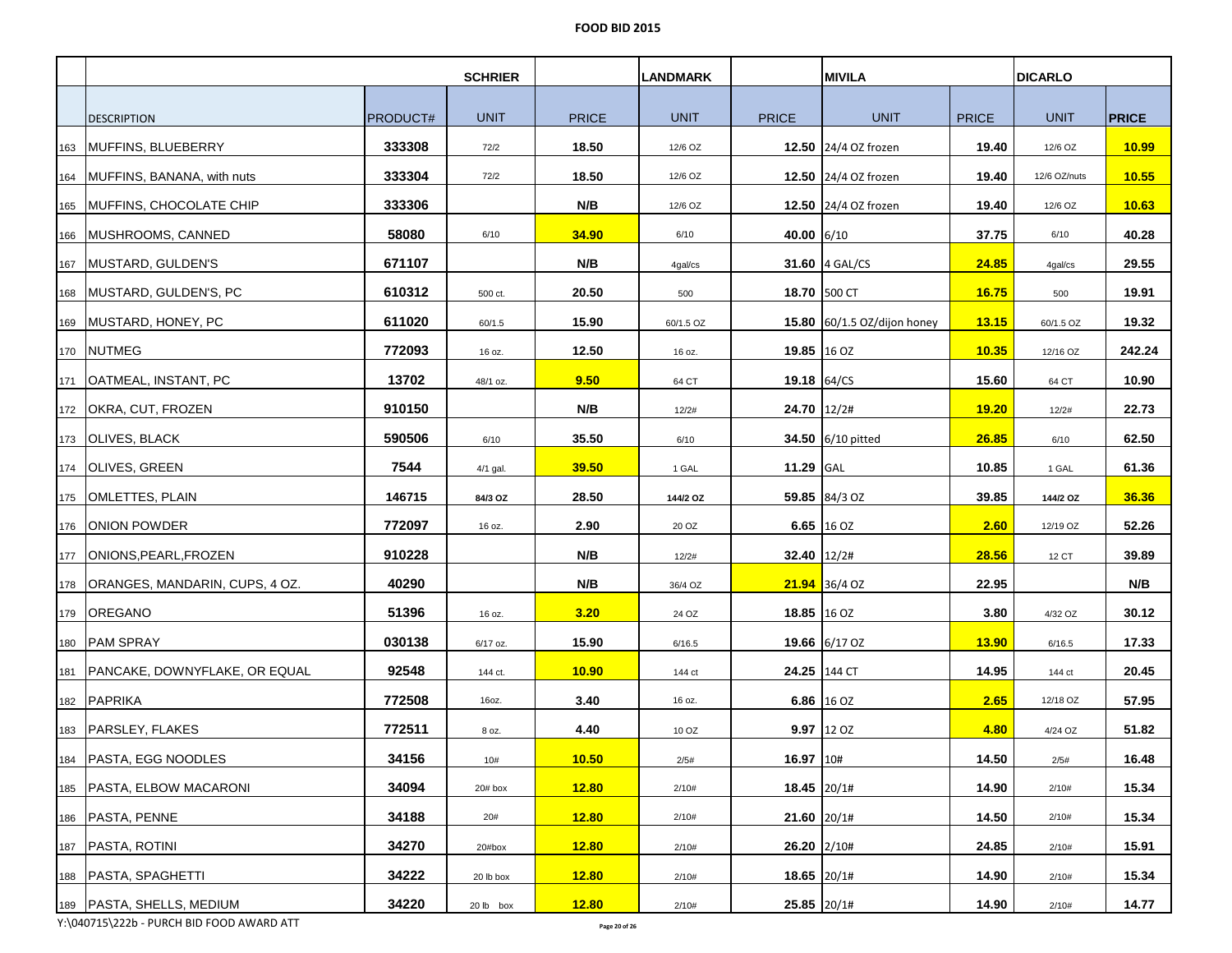|     |                                           |                                        | <b>SCHRIER</b> |              | <b>LANDMARK</b> |              | <b>MIVILA</b>      |              | <b>DICARLO</b> |              |
|-----|-------------------------------------------|----------------------------------------|----------------|--------------|-----------------|--------------|--------------------|--------------|----------------|--------------|
|     |                                           |                                        |                |              |                 |              |                    |              |                |              |
|     | <b>DESCRIPTION</b>                        | PRODUCT#                               | <b>UNIT</b>    | <b>PRICE</b> | <b>UNIT</b>     | <b>PRICE</b> | <b>UNIT</b>        | <b>PRICE</b> | <b>UNIT</b>    | <b>PRICE</b> |
| 190 | PASTA, TRI-COLOR MACARONI                 | 34264                                  | 20#box         | <b>10.90</b> | 2/10#           | 32.80 2/10#  |                    | 26.85        | 2/10#          | 14.77        |
|     | 191   PASTA, ZITI                         | 34282                                  | $20#$ box      | <b>12.80</b> | 2/10#           | 25.97 20/1#  |                    | 14.90        | 2/10#          | 15.34        |
|     | 192   PASTRY DOUGH SQUARES 5X5            | 345100                                 |                | N/B          | 120/2oz         |              | 41.55 120/2 OZ     | 40.05        | 120/2oz        | 39.20        |
|     | 193 PEACHES, SLICED, NATURAL, NO SUGAR    | 930112                                 | 6/10           | 28.50        | 6/10            |              | 34.55 10#(FROZEN)  | 24.90        | 6/10           | 35.80        |
|     | 194   PEANUT BUTTER                       | 23302                                  | 6/5#           | 34.50        | 6/5#            | 43.83 6/5#   |                    | 43.85        | 6/5#           | 51.14        |
|     | 195   PEAR HALVES, NATURAL, NO SUGAR      | 371291                                 | 6/10           | 30.90        | 6/10            | $34.68$ 6/10 |                    | 30.85        | 6/10           | 36.36        |
|     | 196   PEAS & CARROTS, FROZEN              | <b>Schrier: 9810</b><br>Mivila: 910135 | 12/2.5# case   | 20.70        | 12/2.5          |              | 23.87 12/2.5#      | 20.70        | 12/2.5         | 27.61        |
|     | 197   PEAS, FROZEN                        | 98098                                  | 12/2.5# CASE   | 22.50        | 12/2.5# CASE    |              | 28.60 12/2.5#      | 23.70        | 12/2.5# CASE   | 28.41        |
|     | 198 PEARS, DICED, NATURAL, NO SUGAR       | 371253                                 | 6/10           | 29.90        | 6/10            | $30.90$ 6/10 |                    | 26.75        | 6/10           | 32.95        |
|     | 199   PEPPER STRIPS mixed red & green     | 530309                                 | 6/10           | 26.95        | 6/10            | $30.88$ 6/10 |                    | 25.85        | 6/10           | 26.14        |
|     | 200 PEPPER, BLACK                         | 772518                                 | 16 oz.         | 9.50         | 6/1#            | 53.60 16 OZ  |                    | 4.59         | 12/1#          | 96.10        |
|     | 201 PEPPER, BLACK, PC                     | 51486                                  | 3000 ct        | 6.20         | 3000 ct         |              | 8.15 3000 CT       | 6.49         | 3000 ct        | 6.53         |
|     | 202   PICKLE SPEARS                       | 7394                                   | 5gals          | 21.50        | 5qals           | 30.70 5 GAL  |                    | 21.85        | 5gals          | 23.01        |
|     | 203 PICKLE, DILL CHIPS B & G              | 7254                                   | 4gals          | <b>16.90</b> | 4gals           |              | 23.60 4 GALS       | 19.95        | 4gals          | 25.28        |
|     | 204   PIE. COCONUT CUSTARD                | 880458                                 | 6/10"          | 38.98        | 6/10"           | 37.50 6/10"  |                    | 29.90        | 6/10"          | 32.95        |
|     | 205 PIE FILLING, CHERRY                   | 031339                                 |                | N/B          | 6/10"           | 71.35 6/10"  |                    | 59.95        | 6/10"          | 85.60        |
|     | 206 PIE. PEACH                            | 340352                                 | 6/10"          | 38.98        | 6/10"           | 39.66 6/10"  |                    | 38.95        | 6/10"          | 36.36        |
|     | 207 PIE SHELLS, FROZEN 10"                | 340552                                 | 20 ct.         | 27.94        | 20/10"          |              | 30.45 20/10"       | 26.85        | 20/10"         | 26.59        |
|     | 208 PIE, PUMPKIN                          | 340412                                 |                | N/B          | 6/10"           | 36.70 6/10"  |                    | 35.95        | 6/10"          | 30.68        |
|     | 209   PIES, MRS. SMITH, APPLE 10"         | 340052                                 | 6/10"          | 42.90        | 6/10            | 33.55 6/10"  |                    | 43.85        | 6/10           | 28.52        |
|     | 210 PINEAPPLE CHUNKS                      | 21800                                  | 6/10           | 24.90        | 6/11            | 29.88 6/10   |                    | 25.40        | 6/11           | 28.41        |
|     | 211 PINEAPPLE SLICED                      | 21850                                  | 6/10           | 24.50        | 6/10            | 29.60 6/10   |                    | 29.85        | 6/10           | 29.55        |
|     | 212 POPCORN, VENDING                      | 050590                                 |                | N/B          | 72 CT           | 24.30 72 CT  |                    | 12.85        | 72 CT          | 28.45        |
|     | 213 PORK & BEANS, (BAKED) BUSH'S OR EQUAL | 830190                                 | 6/10           | 22.90        | 6/#10           | 42.00 6/10   |                    | 21.40        | 6/#10          | 31.02        |
|     | 214 PORK PATTIES, RIB-B-QUE, COOKED       | 93919                                  | 100/3 oz.      | 66.98        | 100/2.6 oz      |              | $59.55$ 4 OZ/40 CT | 28.00        | 100/2.6 oz     | N/B          |
|     | 215 POTATO AU GRATIN, DRY                 | 890307                                 |                | N/B          | 6/2.25#         |              | 58.97 12/20.35 OZ  | 39.85        | 6/2.25#        | 48.78        |
|     | 216   POTATO CHIPS                        | 4168                                   | 104/1oz        | 31.50        | 104/1oz         |              | 33.60 104/1 OZ     | 35.90        | 104/1oz        | 31.82        |

Y:\040715\222b - PURCH BID FOOD AWARD ATT **Page 21 of 26**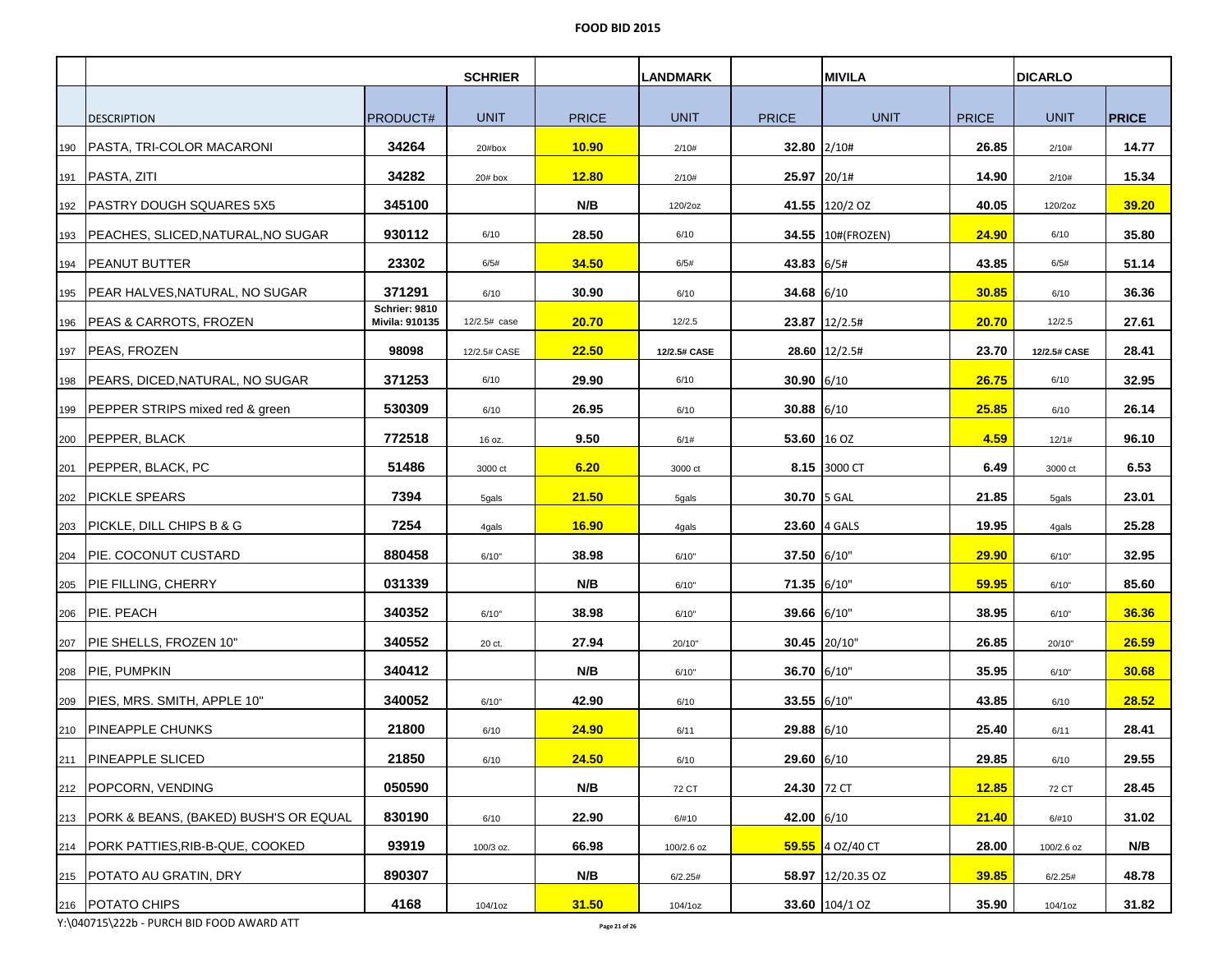|     |                                              |                 | <b>SCHRIER</b> |              | <b>LANDMARK</b> |              | <b>MIVILA</b>       |              | <b>DICARLO</b> |              |
|-----|----------------------------------------------|-----------------|----------------|--------------|-----------------|--------------|---------------------|--------------|----------------|--------------|
|     |                                              |                 |                |              |                 |              |                     |              |                |              |
|     | <b>DESCRIPTION</b>                           | <b>PRODUCT#</b> | <b>UNIT</b>    | <b>PRICE</b> | <b>UNIT</b>     | <b>PRICE</b> | <b>UNIT</b>         | <b>PRICE</b> | <b>UNIT</b>    | <b>PRICE</b> |
| 217 | <b>POTATOES, DICED</b>                       | 58590           | 6/10           | 20.90        | 6/10            | 31.86 $6/10$ |                     | 28.90        | 6/10           | 24.43        |
|     | 218   POTATOES, FRESH, IDAHO                 | #9              |                | N/B          | 100 CT          |              | 22.80 50#-#9        | <b>18.90</b> |                | N/B          |
|     | 219   POTATOES, HASH BROWN PATTY             | 42971           | 150 ct.        | 32.50        | 240 CT          |              | 53.70 192/2.5 OZ    | 39.60        | 240 CT         | 22.20        |
|     | 220 POTATOES, INSTANT                        | 830182          | 6/10           | 40.50        | 6/10            | 39.80 $6/10$ |                     | 36.90        | 6/10           | 67.31        |
|     | 221   POTATO PANCAKE                         | 44162           |                | N/B          | 288/1.3         |              | 58.44 288/1.33 OZ   | 55.60        | 288/1.3        | 55.11        |
|     | 222   POTATO SALAD                           | 650731          | 8#             | 9.12         | 8#              | $10.45$ 8#   |                     | 8.80         | 10#            | 12.78        |
|     | 223   POTATO SKINS                           | 42836           |                | N/B          | 4/4#            |              | 37.80 200 CT(BOATS) | 38.60        | 17#            | 38.86        |
|     | 224   POTATOES, FRESH PEELED                 | <b>MARKET</b>   |                | N/B          | 30lb market     | 29.50        |                     | N/B          |                | N/B          |
|     | 225 POTATOES, SLICED                         | 830175          | 6/10           | 20.49        | 6/10            | $24.66$ 6/10 |                     | 19.20        | 6/10           | 26.88        |
|     | 226   POTATOES, SWEET, YAMS                  | 58610           | 6/10           | 26.50        | 6/10            |              | 29.90 6/10 cut      | 26.80        | 6/10           | 30.68        |
|     | 227 POT ROAST W/GRAVY COOKED                 | 14280           |                | N/B          | 3/6#            | 4.95#        |                     | N/B          | 2/16           | 5.57         |
|     | 228 PRETZEL, VENDING                         | 4214            | 88 CT          | 26.90        | 104 CT          | 34.65 88 CT  |                     | 30.95        | 88 CT          | 26.99        |
|     | 229 PUDDING, BANANA                          | 210908          | 6/10           | 24.79        | 6/10            | 31.60 $6/10$ |                     | 21.40        | 6/10           | 31.53        |
|     | 230 PUDDING, BUTTERSCOTCH                    | 210909          | 6/10           | 24.79        | 6/10            | 31.60 6/10   |                     | 21.40        | 6/10           | 32.95        |
|     | 231 PUDDING, CHOCOLATE                       | 210901          | 6/10           | 23.89        | 6/10            | 28.70 6/10   |                     | 21.40        | 6/10           | 30.13        |
|     | 232 PUDDING, LEMON                           | 210911          | 6/10           | 28.49        | 6/10            | 31.60 6/10   |                     | 26.90        | 6/10           | 36.53        |
|     | 233 PUDDING, RICE                            | 210907          | 6/10           | 31.50        | 6/10            | $36.45$ 6/10 |                     | 26.85        | 6/10           | 34.93        |
|     | 234 PUDDING, TAPIOCA                         | 210904          | 6/10           | 31.50        | 6/10            | 36.45 6/10   |                     | 26.85        | 6/10           | 32.39        |
|     | 235 PUDDING, VANILLA                         | 210903          | 6/10           | 23.89        | 6/10            | $31.60$ 6/10 |                     | 21.40        | 6/10           | 30.13        |
|     | 236 PUNCH                                    | 430160          |                | N/B          | 12/46oz         |              | 23.77 12/46 OZ      | 16.95        | 12/46oz        | 18.49        |
|     | 237 RAVIOLI, CANNED, with tomato sauce, beef | 35562           | 6/10           | 33.50        | 6/10            | 45.35 6/10   |                     | 37.85        | 6/10           | 44.35        |
|     | 238 RELISH                                   | 590119          | 4/1 gal.       | 20.80        | 4/1 GAL         |              | 28.65 4/1 GAL       | 18.95        | 4/1 GAL        | 28.98        |
|     | 239 RELISH (INDIVIDUAL)                      | 7444            | 200 ct         | 4.50         | 200 ct          |              | 13.28 200 CT        | 6.35         | 200 ct         | 14.42        |
|     | 240 RICE, MEXICAN FIESTA                     | 070875          |                | N/B          | 6/25.9          |              | 35.85 6/25.9 OZ     | 34.90        | 6/25.9         | N/B          |
|     | 241 RICE, GARDEN BLEND                       | 189264          |                | N/B          | 6/36 oz.        |              | 54.60 6/36 OZ       | 54.90        | 6/36 oz.       | 53.41        |
|     | 242 RICE PILAF                               | 070857          |                | N/B          | 6/36 oz.        |              | 34.15 6/36 OZ       | 19.85        | 6/2.5#         | 21.59        |
|     | 243 RICE, SPANISH                            | 070814          |                | N/B          | 25#             |              | $N/B$ 6/36 OZ       | 46.90        |                | N/B          |

Y:\040715\222b - PURCH BID FOOD AWARD ATT **Page 22 of 26**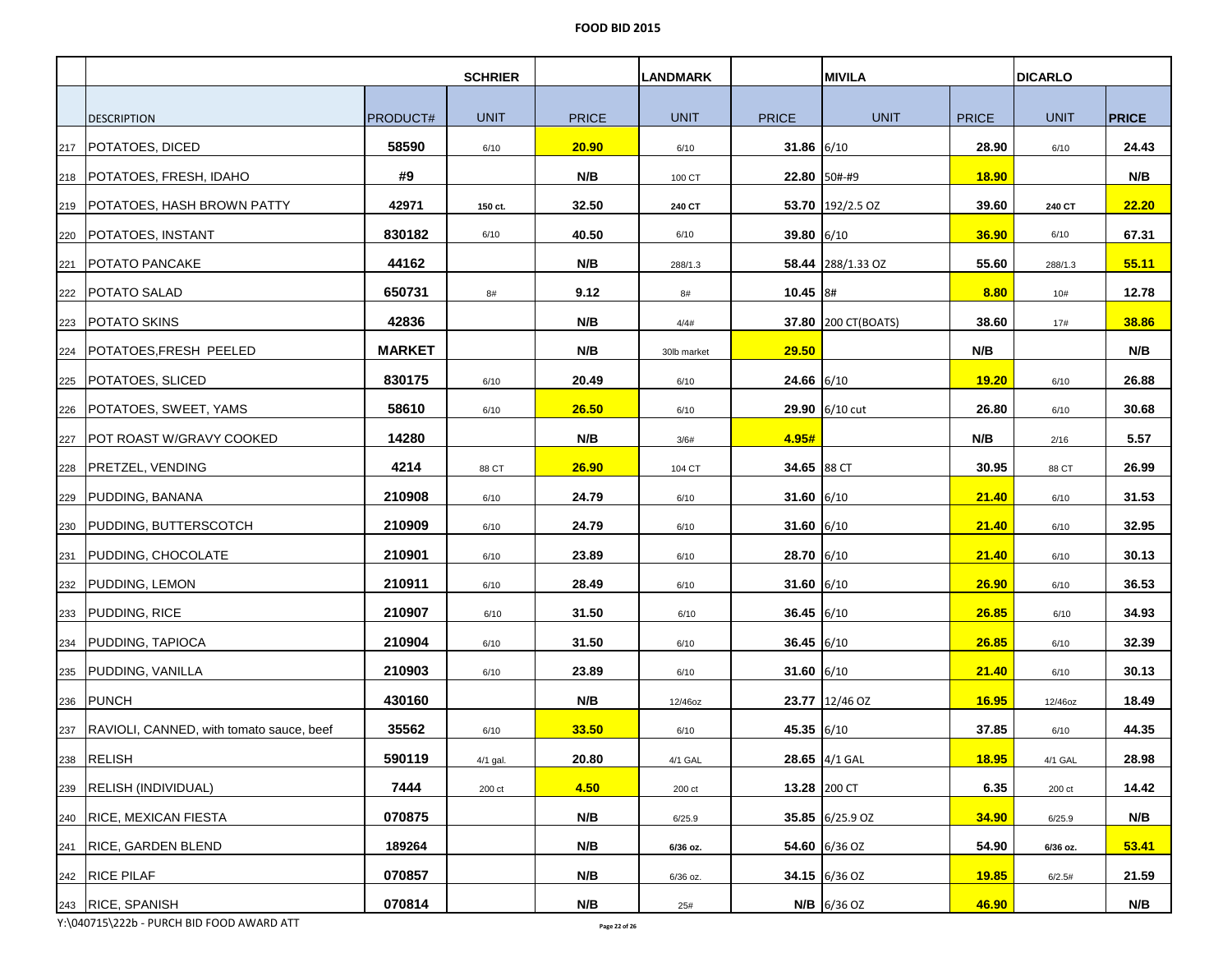|     |                                             |                 | <b>SCHRIER</b> |              | <b>LANDMARK</b> |               | <b>MIVILA</b>     |              | <b>DICARLO</b> |              |
|-----|---------------------------------------------|-----------------|----------------|--------------|-----------------|---------------|-------------------|--------------|----------------|--------------|
|     |                                             |                 |                |              |                 |               |                   |              |                |              |
|     | <b>DESCRIPTION</b>                          | <b>PRODUCT#</b> | <b>UNIT</b>    | <b>PRICE</b> | <b>UNIT</b>     | <b>PRICE</b>  | <b>UNIT</b>       | <b>PRICE</b> | <b>UNIT</b>    | <b>PRICE</b> |
|     | 244   RICE, UNCLE BEN'S (OR EQUAL)          | 42630           | 25#            | 12.50        | 25#             | 14.87 25#     |                   | 28.95        | 25#            | 24.72        |
|     | 245 RICE, WILD, LONG GRAIN                  | 3846            | 6/36 oz.       | 33.50        | 6/36 oz.        |               | 44.80 6/36 OZ     | 36.75        | 6/36 oz.       | 40.65        |
|     | 246   ROLLS, DINNER                         | 346463          |                | N/B          | 175 1.2 OZ      |               | 24.60 120 CT      | 19.65        | 175 1.2 OZ     | 19.25        |
|     | 247   ROLLS, HAMBURGER 120 COUNT            | 310500          |                | N/B          | 10/12 CT        |               | 19.94 120 CT      | <b>14.85</b> | 10/12 CT       | 17.33        |
|     | 248 ROLLS, HOTDOG                           | 310504          |                | N/B          | 12PK/12 EA/CS   |               | 16.80 12/12 CT    | <b>15.85</b> | 12PK/12 EA/CS  | 16.88        |
|     | 249 SALAD OIL                               | 40150           | $6/1$ gal      | <b>31.90</b> | $6/1$ gal       |               | 38.65 $6/1$ gal   | 39.00        | 6/1 gal        | 49.43        |
|     | 250 SALISBURY STEAK, NO GRAVY, 4 OZ.        | 970760          |                | N/B          | 40/4 OZ         |               | 36.55 40/4 OZ     | 33.90        | 40/4 OZ        | 41.48        |
|     | 251 SALT                                    | 51626           | 24/26 OZ       | <b>10.40</b> | 24/26 OZ        |               | 11.95 24/26 OZ    | 10.85        | 24/26 OZ       | 15.06        |
|     | 252 SALT, PC                                | 610703          | 3000/cs        | 3.90         | 3000/cs         |               | 6.00 3000 CT      | 3.80         | 3000/cs        | 4.26         |
|     | 253 SAUCE, APPLE, diet                      | 371205          | 6/10           | 22.49        | 6/10            | 24.40 6/10    |                   | 21.85        | 6/10           | 22.73        |
|     | 254   SAUCE, CHEESE, CAMPBELL'S OR EQUAL    | 710330          | 6/10           | 30.49        | 6/10            | 49.80 6/10    |                   | 29.90        | 6/10           | 36.93        |
|     | 255 SAUCE, DUCK                             | 8632            | 4gals          | 17.80        | 4/1 GAL         | 29.97 4 GAL   |                   | 21.60        | 4/1 GAL        | 30.63        |
|     | 256 SAUCE, GENERAL TSAO                     | 48046           |                | N/B          | $2/1$ gal       |               | $46.80$ 4/1/2 gal | 49.85        | $2/1$ gal      | N/B          |
|     | 257   SAUCE, MANDARIN/ORANGE, DRESSING      | 670771          |                | N/B          | 4/1 GAL         |               | 69.70 GALLON      | 15.90        | 4/1 GAL        | N/B          |
|     | 258   SAUCE, ORANGE SESAME GINGER, DRESSING | 48050           |                | N/B          | 2/1 GAL         |               | 47.40 4/1 GAL     | 49.85        | 2/1 GAL        | N/B          |
|     | 259 SAUCE, SPAGHETTI                        | 35854           | 6/10           | 15.89        | 6/10            | 27.06 6/10    |                   | 18.95        | 6/10           | 19.94        |
|     | 260 SAUCE, SWEET & SOUR                     | 8654            | $6/64$ oz      | 38.90        | $6/64$ oz       |               | 47.00 6/64 OZ     | 47.90        | $6/64$ oz      | N/B          |
|     | 261 SAUCE, TOMATO                           | 59180           | 6/10           | 16.50        | 6/10            | $22.45$ 6/10  |                   | 16.95        | 6/10           | 19.83        |
|     | 262   SAUCE, WORCESTERSHIRE(1 GAL.)         | 8118            | 4/1 gal.       | <b>11.80</b> | 1 GAL           |               | 4.78 4/1 GAL      | 11.85        | 1 GAL          | 19.43        |
|     | 263 SAUERKRAUT                              | 830194          | 6/10           | 23.89        | 6/10            | $27.48$ 6/10  |                   | 23.50        | 6/10           | 26.36        |
| 264 | SAUSAGE, BREAKFAST LINK                     | 89090           | 10#            | 24.90        | 200/.8 OZ       | 28.60 12#     |                   | 28.68        | 200/.8 OZ      | 32.95        |
| 265 | SAUSAGE, ITALIAN                            | 970138          |                | N/B          | 10# pkg.        | 34.90 10#     |                   | 26.90        | 10# pkg.       | 30.45        |
|     | 266 SAUSAGE LINKS, COOKED                   | 145251          | 10#            | 24.90        | 200/.8 OZ       | 28.60 12#     |                   | 28.68        | 200/.8 OZ      | 23.86        |
|     | 267 SAUSAGE PATTIES                         | 970112          | 10#            | 24.90        | 10#             | 26.35 10#     |                   | 21.90        | 80/2 oz        | 23.86        |
|     | 268   SAUSAGE, POLISH, 10# PKGS., KIELBASA  | 110720          |                | N/B          | 2.5#BX          | 29.90 5/2#    |                   | 3.69#        | 2.5#BX         | 3.51         |
|     | 269   SAUSAGE, SWEET TURKEY                 | 28426           |                | N/B          | 160/1 OZ        | 30.70 10#     |                   | 36.90        | 160/1 OZ       | N/B          |
|     | 270 SEA LEG SUPREME                         | 08918           |                | N/B          | 12/2.5#         | $56.57$ 12/2# |                   | 81.36        | 4/2.5#         | 39.77        |

Y:\040715\222b - PURCH BID FOOD AWARD ATT **Page 23 of 26**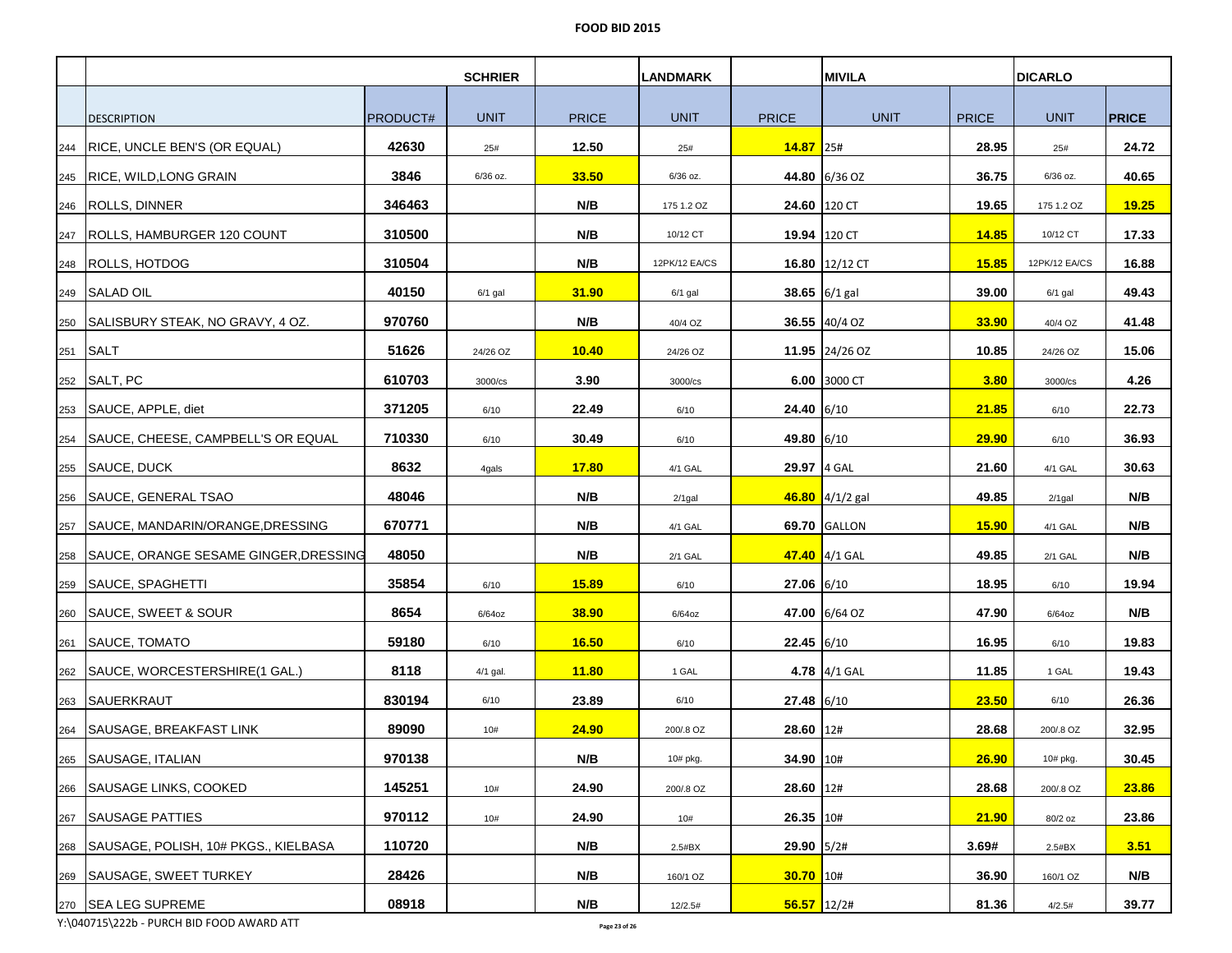|     |                                             |          | <b>SCHRIER</b>  |              | <b>LANDMARK</b> |              | <b>MIVILA</b>        |              | <b>DICARLO</b> |              |
|-----|---------------------------------------------|----------|-----------------|--------------|-----------------|--------------|----------------------|--------------|----------------|--------------|
|     |                                             |          |                 |              |                 |              |                      |              |                |              |
|     | <b>DESCRIPTION</b>                          | PRODUCT# | <b>UNIT</b>     | <b>PRICE</b> | <b>UNIT</b>     | <b>PRICE</b> | <b>UNIT</b>          | <b>PRICE</b> | <b>UNIT</b>    | <b>PRICE</b> |
| 271 | ISHELLS, STUFFED, MEDIUM                    | 34864    | 120/2 oz.       | 41.90        | 92/1.75 oz      |              | $22.55$ 60/1.7 OZ    | 23.85        | 96/2.5 oz      | 39.56        |
|     | 272 SHORT RIBS COOKED                       | 14390    |                 | N/B          |                 |              | 3.34# APP.80#/CS Raw | 7.40#        |                | N/B          |
|     | 273 SHRIMP, BUTTERFLY, BREADED 16/20 LG.    | 246300   |                 | N/B          | 4/3#            | 79.80        |                      | N/B          | 4/3#           | 72.42        |
|     | 274   SORBET, RASBERRY                      | 371700   |                 | N/B          |                 | N/B          |                      | N/B          | $\gamma$       | 30.97        |
|     | 275   SOUP BASE, CREAMED-28 OZ.             | 221104   |                 | N/B          | $6/28$ oz       |              | 43.90 6/2522 GR      | 45.95        | $6/28$ oz      | 40.19        |
|     | 276   SOUP, BEEF BARLEY, LG. 51 OZ.         | 750506   |                 | N/B          | 12/5# case      | 69.44 12/CS  |                      | 58.75        | 12/case        | N/B          |
|     | 277   SOUP, CHICKEN NOODLE - LG. 51 OZ.     | 15072    | 12/50 oz. Heinz | 29.59        | 12/50oz 5#      |              | 47.80 12/50 oz.      | 54.00        | 12/50 oz.      | 34.84        |
|     | 278   SOUP, CREAM/CELERY, -LG 51 OZ.        | 15176    | 12/50 oz. Heinz | 20.29        | 12/50 oz. 5#    |              | 47.94 12/50 oz.      | 39.85        | 12/50 oz.      | 39.20        |
|     | 279 SOUP. CREAM/MUSHROOM, #5 CANS           | 15212    | 12/50           | 32.89        | 12/CS 5#        |              | 49.45 12/50 oz.      | 41.90        | 12/CS          | 38.51        |
|     | 280 SOUP, MANHATTAN CLAM, LG. 51 OZ.        | 15112    | 12/cs Heinz     | 37.59        | 12/cs 5#        |              | 64.15 12/51 OZ       | 54.00        | $12$ / $cs$    | 55.93        |
|     | 281 SOUP, ONION, DRY MIX                    | 730900   | 12/16 oz.       | 28.50        | $6/26$ oz/cs    |              | $N/B$ 60/20.98 OZ    | 69.65        | $6/26$ oz/cs   | N/B          |
|     | 282   SOUP, SPLIT PEA, CAMPBELL'S-LG 51 OZ. | 750523   |                 | N/B          |                 |              | $N/B$   12/#5        | 46.90        |                | N/B          |
|     | 283 SOUR CREAM                              | 14405    | 10#             | 15.50        | 6/5#            | 46.95 5#     |                      | 7.75         | 6/5#           | 26.60        |
|     | 284 SOY SAUCE LOW SODIUM                    | 710720   | $6/1/2$ gal.    | 41.50        | 6/64 oz         |              | 49.55 6/.5 GAL       | 39.85        | 6/64 oz        | 40.63        |
|     | 285   SPINACH, CHOPPED, FROZEN              | 98114    | 12/3#           | 20.16        | 12/3#           | 24.80 12/3#  |                      | 20.52        | 12/3#          | 1.01         |
|     | 286 SPRINKLES, CHOCOLATE                    | 1316     | 10#             | 11.90        | 6#              | 15.86 10#    |                      | 18.50        | 6#             | 17.73        |
|     | 287 SPRINKLES, RAINBOW                      | 1310     | 10#             | <b>11.90</b> | 6#              | 16.45 10#    |                      | 19.50        | 6#             | 16.82        |
|     | 288   SQUASH GREEN FROZEN                   | 98122    | 12/3            | 24.84        | 12/3#           | 28.77 12/3#  |                      | 25.85        | 12/3#          | 28.41        |
|     | 289   SQUASH, YELLOW, SLICED, FROZEN        | 98120    | 12/3            | 24.84        | 12/3#           | 32.56 12/2#  |                      | 27.85        | 12/3#          | 34.09        |
|     | 290 STEW BEEF, FROZEN                       | 972102   | 10#             | 41.90        | 2/5#            | 55.60 10#    |                      | 37.90        | 2/5#           | 4.71         |
|     | 291 STRINGBEANS REG. CUT                    | 57330    | 6/10            | 17.89        | $6/10#$ cs      | 22.85 6/10   |                      | 19.35        | $6/10$ # cs    | 20.45        |
| 292 | STRAWBERRIES, SLICED, FROZEN (6.5 #)        | 54100    |                 | N/B          | 6/6.5#cs        | 58.78 6/6.5# |                      | 58.11        | 6/cs           | 57.95        |
|     | 293 STUFFING, CHICKEN FLAVOR                | 632745   |                 | N/B          | $6/28$ oz       |              | 39.85 6/28 OZ        | 29.85        | $6/28$ oz      | 54.98        |
|     | 294 SUGAR                                   | 52098    | 10/4#           | 21.40        | 10/4#           |              | $N/B$ 10/4#          | 25.60        | 10/4#          | 25.85        |
|     | 295   SUGAR, BROWN 1 LB. PKG.LIGHT OR DARK  | 52028    | 24/1#           | <b>23.04</b> | 24/1#           | 25.80 24/1#  |                      | 23.50        | 24/1#          | 27.50        |
|     | 296   SUGAR, IND.                           | 52158    | 2000 ct         | 8.90         | 2000 ct         |              | 14.30 2000 CT.       | 10.85        | 2000 ct        | 14.24        |
|     | 297 SUN CUP PUNCH                           | 367264   | 72/4 oz.        | 9.20         | 72/4 oz.        |              | 10.45 70/4 OZ        | 9.40         | 72/4 oz.       | 8.97         |

Y:\040715\222b - PURCH BID FOOD AWARD ATT **Page 24 of 26**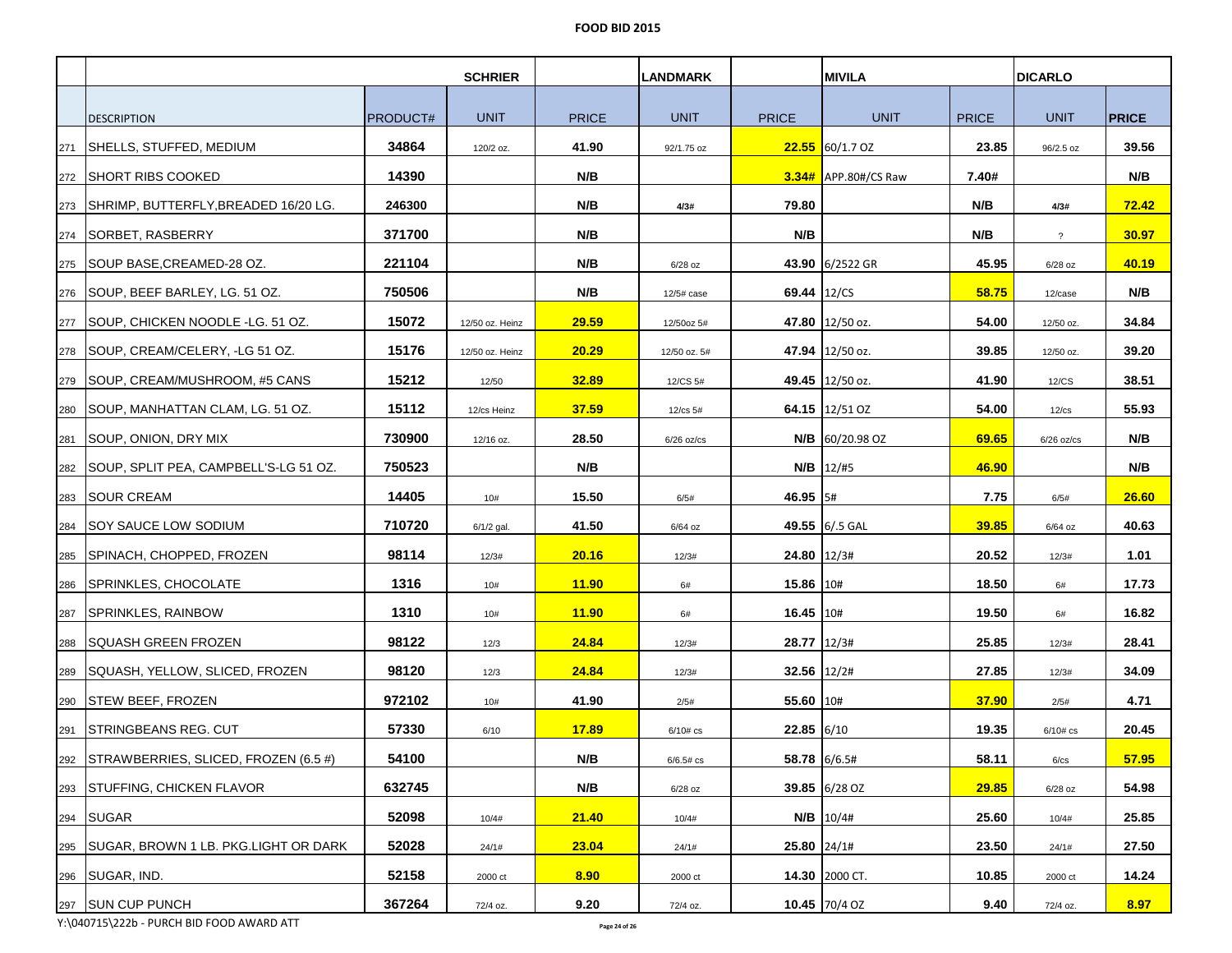|     | <b>SCHRIER</b>                         |                 | <b>LANDMARK</b> |              | <b>MIVILA</b> |              |                       | <b>DICARLO</b> |             |              |
|-----|----------------------------------------|-----------------|-----------------|--------------|---------------|--------------|-----------------------|----------------|-------------|--------------|
|     |                                        |                 |                 |              |               |              |                       |                |             |              |
|     | <b>DESCRIPTION</b>                     | <b>PRODUCT#</b> | <b>UNIT</b>     | <b>PRICE</b> | <b>UNIT</b>   | <b>PRICE</b> | <b>UNIT</b>           | <b>PRICE</b>   | <b>UNIT</b> | <b>PRICE</b> |
| 298 | <b>SUNCUP CRANBERRY</b>                | 93084           | 72/4 oz.        | 8.90         | 72/4 oz.      |              | $9.88$ 72/4 OZ        | 11.95          | 72/4 oz.    | 9.66         |
|     | 299 SUN CUP APPLE                      | 93080           | 72/4 oz.        | 9.20         | 72/4 oz.      |              | 10.15 72/4 OZ         | 9.25           | 72/4 oz.    | 10.23        |
| 300 | <b>ISUN CUP PINE/ORANGE</b>            | 92970           | 72/4 oz.        | 10.20        | 72/4 oz.      |              | 11.80 72/4 OZ         | 10.60          | 72/4 oz.    | 10.80        |
|     | 301 SUPER CHICKEN                      | 30036           |                 | N/B          | 15#           | $59.60$ 15#  |                       | 69.85          | 15#         | N/B          |
|     | 302 SWEET & LOW                        | 790501          | 2000            | 20.50        | 2000 ct       |              | 21.85 2000 CT.        | 19.50          | 2000 ct     | 20.45        |
|     | 303   SWEET POTATO FRIES               | 890122          | 6/5#            | 29.90        | 5/3#          | $32.65$ 3/5# |                       | 19.60          | 5/3#        | 29.55        |
|     | 304 SYRUP, PANCAKE                     | 350352          | 4/1gal          | 21.80        | $4/1$ gal     |              | 25.96 4/1 GAL         | 19.85          | $4/1$ gal   | 24.43        |
|     | 305 SYRUP, PANCAKE, S/F                | 350345          | 12/14.5 OZ      | 25.98        | 12/12 oz      |              | <b>25.49</b> 12/12 OZ | <b>18.90</b>   | 12/12 oz    | 24.36        |
|     | 306 SYRUP, SMUCKERS ASST               | 28660           | 100             | <b>14.90</b> | 4/5#          | N/B          |                       | N/B            | 4/5#        | N/B          |
| 307 | TACO, BEEF-COOKED                      | 144610          |                 | N/B          | 4/5#          | N/B          |                       | N/B            | 4/5#        | 100.24       |
| 308 | <b>TART SHELLS, BURRY 3"</b>           | 030154          | 72 CT           | 22.50        | 72/3"         | 25.55 72 CT  |                       | 21.85          | 72/3"       | 22.74        |
| 309 | <b>TARTAR SAUCE, PC</b>                | 33580           | 200 CT          | 4.50         | 200 CT        |              | 16.78 200 CT          | 5.65           | 200 CT      | 7.95         |
|     | 310   TEA, LIPTON                      | 090703          | 10/100          | 37.90        | 10/100        |              | 42.28 10/100 CT       | 37.65          | 10/100      | 40.51        |
|     | 311   TERIYAKI GLAZE                   | 401915          | 6/5#            | 49.90        | $6/64$ oz     |              | 49.00 6-1/2 GAL       | 46.85          | 6/64 oz     | 45.43        |
|     | 312   TEXAS TOAST                      | 205850          | 120 ct.         | 28.74        | 120/1.4       |              | 28.35 115 CT          | 24.85          | 120/1.4     | 23.63        |
|     | 313 THYME                              | 51718           | 16 oz.          | 3.90         | 36 oz         | 22.89 16 OZ  |                       | 4.89           | 36 oz       | 41.28        |
| 314 | <b>TOMATO PASTE</b>                    | 59010           | 6/10            | <b>28.50</b> | 6/10          | $31.33$ 6/10 |                       | 35.70          | 6/10        | 31.19        |
|     | 315   TOMATO PUREE                     | 59100           | 6/10            | 16.89        | 6/10          | 27.22 6/10   |                       | 19.85          | 6/10        | 24.09        |
|     | 316   TORTELLONI, CHICKEN              | 188105          |                 | N/B          | 2/3#          | N/B          |                       | N/B            | 2/3#        | 30.75        |
|     | 317   TORTELLONI, SPINACH              | 187618          |                 | N/B          | 424 1.25 OZ   | N/B          |                       | N/B            | 424 1.25 OZ | 48.86        |
|     | 318  TURNIP GREENS, FROZEN, CHOPPED    | 910152          |                 | N/B          | 12/3#         | 38.20 12/3#  |                       | 29.16          | 12/3#       | N/B          |
| 319 | TURNIPS, FROZEN , DICED                | 910144          |                 | N/B          | 12/2#         | 20.80 12/2#  |                       | 16.32          | 12/2#       | N/B          |
|     | 320 VANILLA FLAVORING (IMITATION)      | 17268           | 4/1 gal.        | 4.90         | $6/32$ oz     | 28.40 GAL    |                       | 3.95           | 6/32 oz     | 18.18        |
|     | 321   VEAL PATTIES                     | 971505          | 40/4oz case     | 38.94        | 40/4oz case   | 43.58 10#    |                       | 33.00          | 40/4oz case | 34.60        |
|     | 322   VEGETABLE OIL                    | 40150           | 6/1 gal.        | 31.90        | $6/1$ gal     |              | 38.55 4/1 GAL         | 41.75          | $6/1$ gal   | 43.75        |
| 323 | <b>VEGETABLES, MIXED</b>               | 830928          | 6/10            | 22.90        | 12/2.5        | $25.54$ 6/10 |                       | 21.85          | 12/2.5      | 31.82        |
|     | 324   VEGETABLE, ITALIAN BLEND, FROZEN | 98084           | 12/2            | 17.76        | 12/2#         |              | 22.60 12/2.5#         | 21.30          | 12/2#       | 29.98        |

Y:\040715\222b - PURCH BID FOOD AWARD ATT **Page 25 of 26**